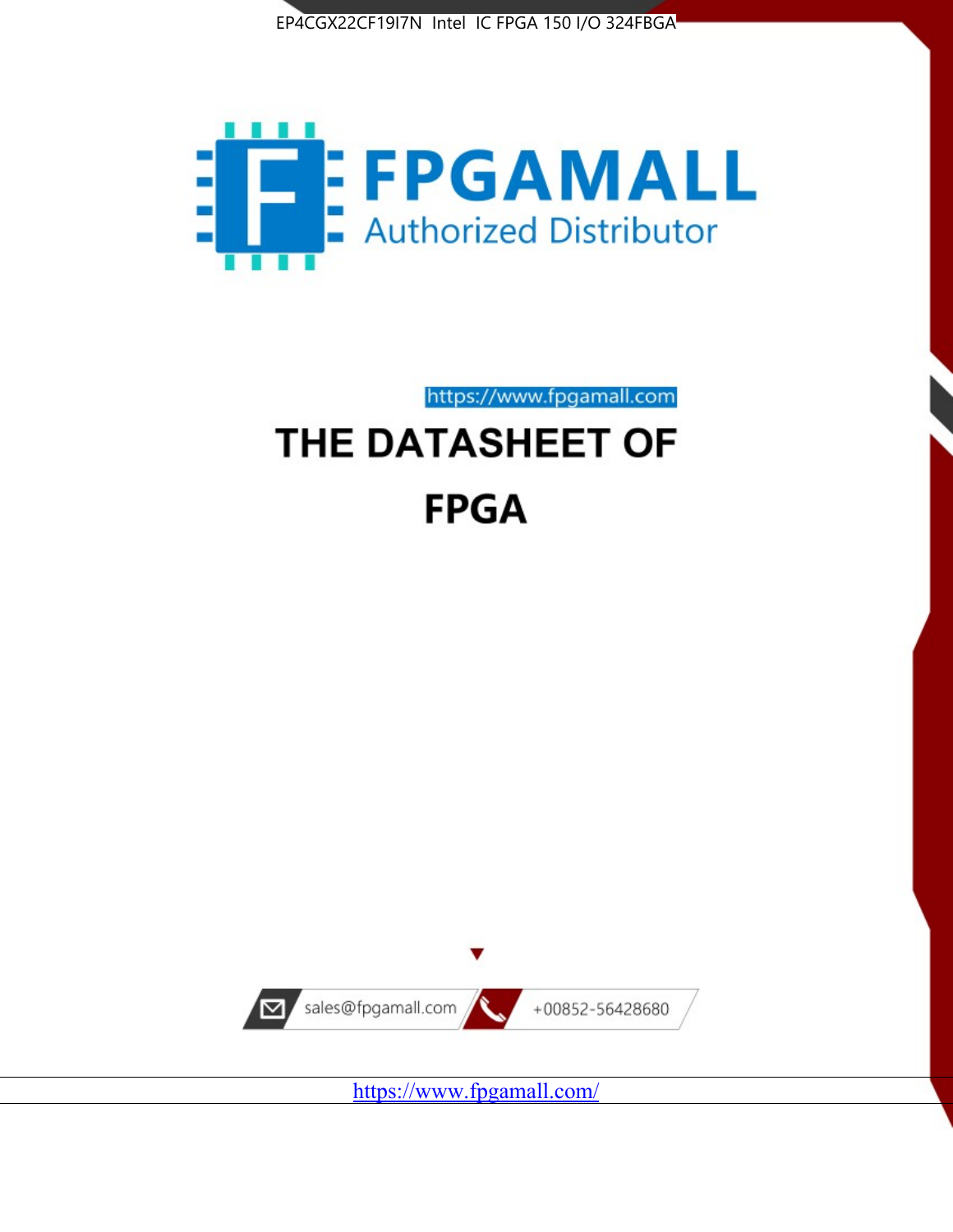

## **1. Cyclone IV Device Datasheet**

**CYIV-53001-2.0**

This chapter describes the electrical and switching characteristics for Cyclone<sup>®</sup> IV devices. Electrical characteristics include operating conditions and power consumption. Switching characteristics include transceiver specifications, core, and periphery performance. This chapter also describes I/O timing, including programmable I/O element (IOE) delay and programmable output buffer delay.

This chapter includes the following sections:

- "Operating Conditions" on page 1–1
- "Power Consumption" on page 1–16
- "Switching Characteristics" on page 1–16
- "I/O Timing" on page  $1-37$
- "Glossary" on page 1–37

## **Operating Conditions**

When Cyclone IV devices are implemented in a system, they are rated according to a set of defined parameters. To maintain the highest possible performance and reliability of Cyclone IV devices, you must consider the operating requirements described in this chapter.

Cyclone IV devices are offered in commercial, industrial, extended industrial and, automotive grades. Cyclone IV E devices offer –6 (fastest), –7, –8, –8L, and –9L speed grades for commercial devices, –8L speed grades for industrial devices, and –7 speed grade for extended industrial and automotive devices. Cyclone IV GX devices offer –6 (fastest), –7, and –8 speed grades for commercial devices and –7 speed grade for industrial devices.

**For more information about the supported speed grades for respective Cyclone IV** devices, refer to the *[Cyclone IV FPGA Device Family Overview](http://www.altera.com/literature/hb/cyclone-iv/cyiv-51001.pdf)* chapter.

**1** Cyclone IV E devices are offered in core voltages of 1.0 and 1.2 V. Cyclone IV E devices with a core voltage of 1.0 V have an 'L' prefix attached to the speed grade.

In this chapter, a prefix associated with the operating temperature range is attached to the speed grades; commercial with a "C" prefix, industrial with an "I" prefix, and automotive with an "A" prefix. Therefore, commercial devices are indicated as C6, C7, C8, C8L, or C9L per respective speed grade. Industrial devices are indicated as I7, I8, or I8L. Automotive devices are indicated as A7.

@2016 Altera Corporation. All rights reserved. ALTERA, ARRIA, CYCLONE, HARDCOPY, MAX, MEGACORE, NIOS, QUARTUS and STRATIX words and logos are trademarks of Altera Corporation and registered in the U.S. Patent and Trademark



Cyclone IV Device Handbook, Volume 3 March 2016

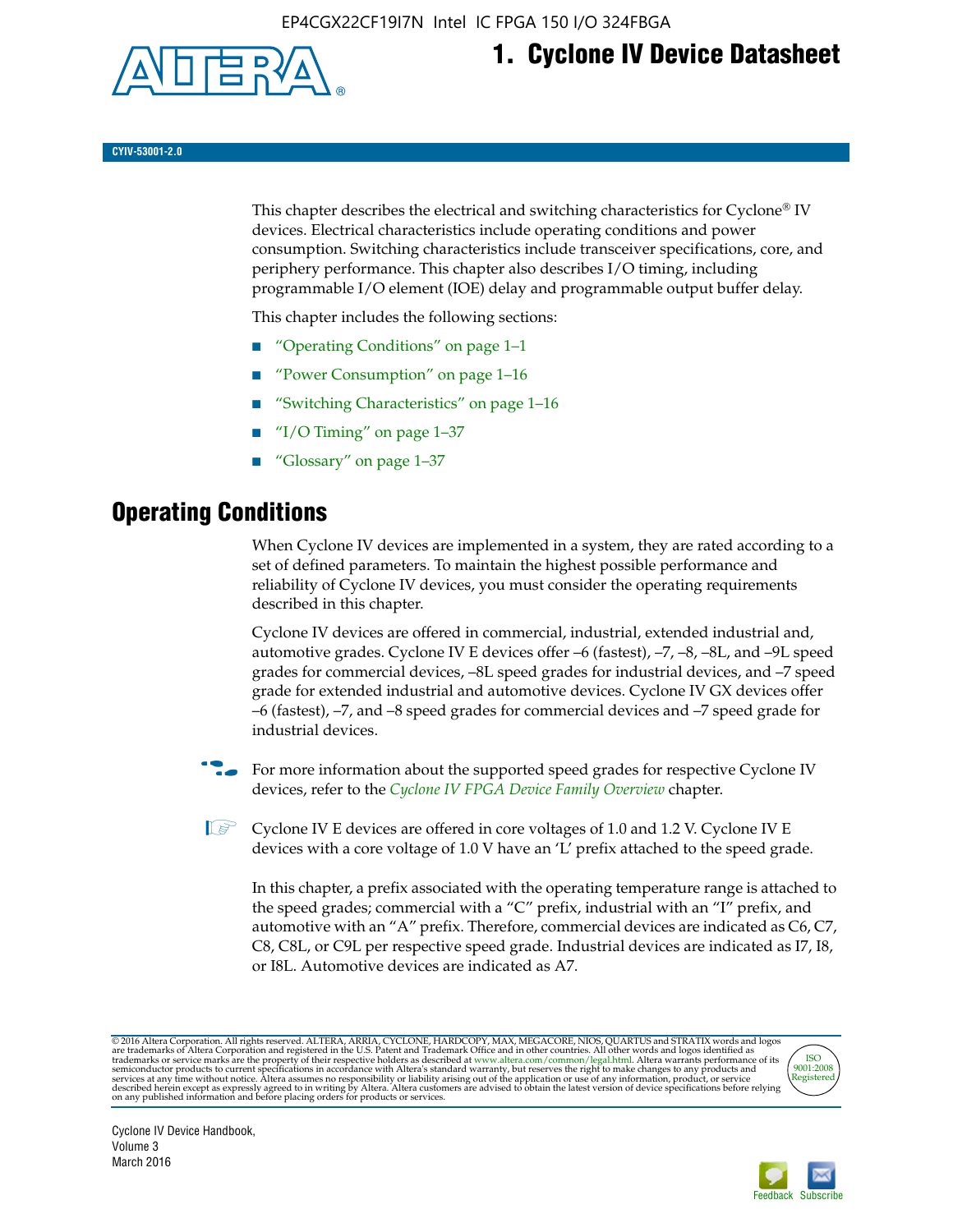**1 Cyclone IV E industrial devices I7 are offered with extended operating temperature** range.

## **Absolute Maximum Ratings**

Absolute maximum ratings define the maximum operating conditions for Cyclone IV devices. The values are based on experiments conducted with the device and theoretical modeling of breakdown and damage mechanisms. The functional operation of the device is not implied at these conditions. Table 1–1 lists the absolute maximum ratings for Cyclone IV devices.



Conditions beyond those listed in Table  $1-1$  cause permanent damage to the device. Additionally, device operation at the absolute maximum ratings for extended periods of time have adverse effects on the device.

| <b>Symbol</b>            | <b>Parameter</b>                                                                                                                             | Min    | <b>Max</b> | <b>Unit</b> |
|--------------------------|----------------------------------------------------------------------------------------------------------------------------------------------|--------|------------|-------------|
| <b>V<sub>CCINT</sub></b> | Core voltage, PCI Express <sup>®</sup> (PCIe <sup>®</sup> ) hard IP<br>block, and transceiver physical coding sublayer<br>(PCS) power supply | $-0.5$ | 1.8        | V           |
| $V_{CCA}$                | Phase-locked loop (PLL) analog power supply                                                                                                  | $-0.5$ | 3.75       | V           |
| $V_{CCD\_PLL}$           | PLL digital power supply                                                                                                                     | $-0.5$ | 1.8        | V           |
| V <sub>CCIO</sub>        | I/O banks power supply                                                                                                                       | $-0.5$ | 3.75       | V           |
| V <sub>CC_CLKIN</sub>    | Differential clock input pins power supply                                                                                                   | $-0.5$ | 4.5        | V           |
| $V_{\text{CCH_GXB}}$     | Transceiver output buffer power supply                                                                                                       | $-0.5$ | 3.75       | V           |
| $V_{\text{CCA\_GXB}}$    | Transceiver physical medium attachment (PMA)<br>and auxiliary power supply                                                                   | $-0.5$ | 3.75       | V           |
| $V_{CCL_GXB}$            | Transceiver PMA and auxiliary power supply                                                                                                   | $-0.5$ | 1.8        | V           |
| $V_{1}$                  | DC input voltage                                                                                                                             | $-0.5$ | 4.2        | V           |
| $I_{\text{OUT}}$         | DC output current, per pin                                                                                                                   | $-25$  | 40         | mA          |
| $T_{\mathtt{STG}}$       | Storage temperature                                                                                                                          | -65    | 150        | °C          |
| $T_{\rm J}$              | Operating junction temperature                                                                                                               | $-40$  | 125        | °C          |

**Table 1–1. Absolute Maximum Ratings for Cyclone IV Devices** *(1)*

**Note to Table 1–1:**

(1) Supply voltage specifications apply to voltage readings taken at the device pins with respect to ground, not at the power supply.

## **Maximum Allowed Overshoot or Undershoot Voltage**

During transitions, input signals may overshoot to the voltage shown in Table 1–2 and undershoot to –2.0 V for a magnitude of currents less than 100 mA and for periods shorter than 20 ns. Table 1–2 lists the maximum allowed input overshoot voltage and the duration of the overshoot voltage as a percentage over the lifetime of the device. The maximum allowed overshoot duration is specified as a percentage of high-time over the lifetime of the device.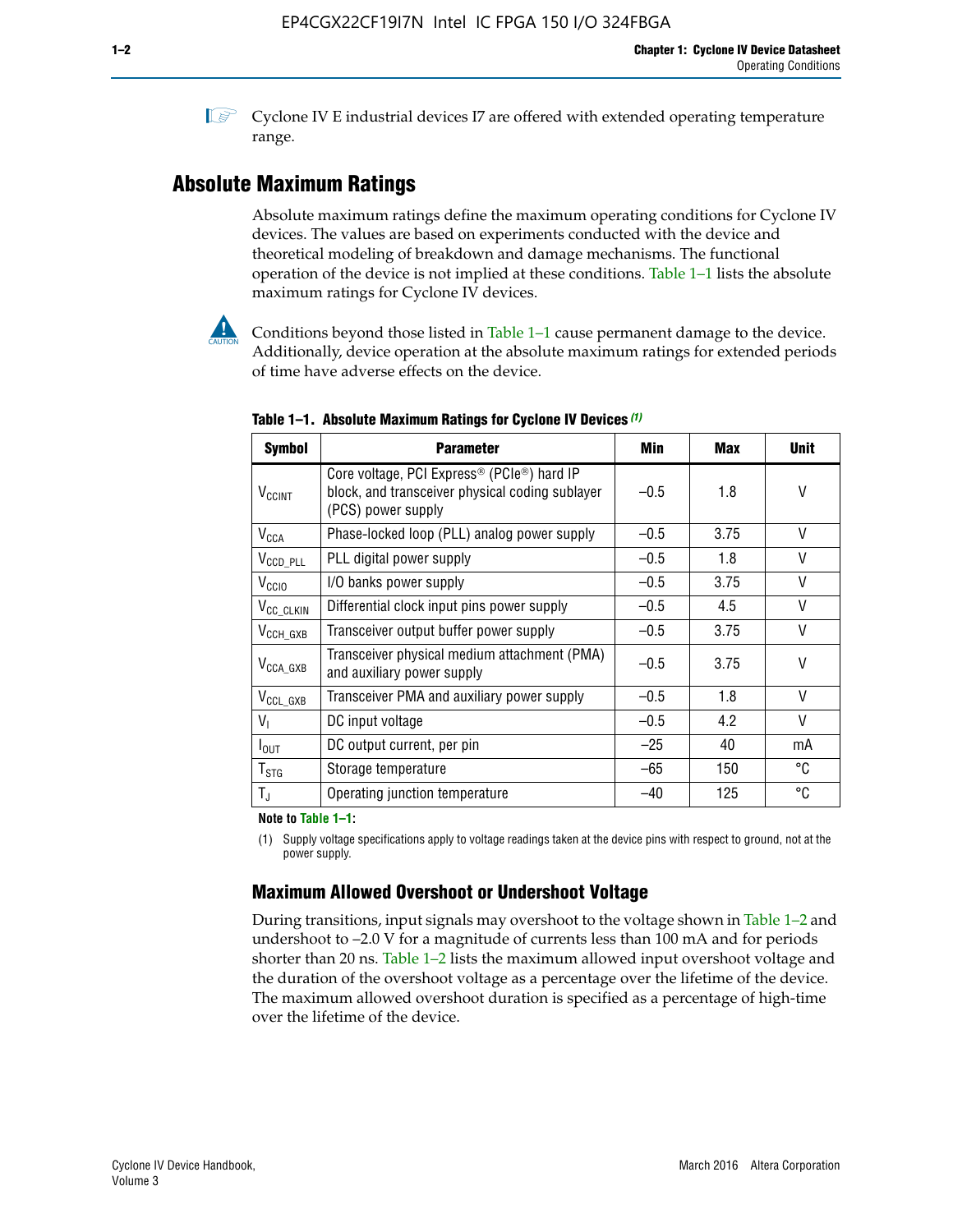$\mathbb{I}$  A DC signal is equivalent to 100% duty cycle. For example, a signal that overshoots to 4.3 V can only be at 4.3 V for 65% over the lifetime of the device; for a device lifetime of 10 years, this amounts to 65/10ths of a year.

| <b>Symbol</b> | <b>Parameter</b>           | <b>Condition (V)</b> | <b>Overshoot Duration as % of High Time</b> | <b>Unit</b>   |
|---------------|----------------------------|----------------------|---------------------------------------------|---------------|
|               |                            | $V_1 = 4.20$         | 100                                         | $\%$          |
|               |                            | $V_1 = 4.25$         | 98                                          | $\%$          |
|               |                            | $V_1 = 4.30$         | 65                                          | $\%$          |
|               |                            | $V_1 = 4.35$         | 43                                          | $\frac{0}{0}$ |
| $V_i$         | <b>AC</b> Input<br>Voltage | $V_1 = 4.40$         | 29                                          | $\frac{0}{0}$ |
|               |                            | $V_1 = 4.45$         | 20                                          | $\%$          |
|               |                            | $V_1 = 4.50$         | 13                                          | $\%$          |
|               |                            | $V_1 = 4.55$         | 9                                           | $\%$          |
|               |                            | $V_1 = 4.60$         | 6                                           | $\%$          |

**Table 1–2. Maximum Allowed Overshoot During Transitions over a 10**-**Year Time Frame for Cyclone IV Devices**

Figure 1–1 shows the methodology to determine the overshoot duration. The overshoot voltage is shown in red and is present on the input pin of the Cyclone IV device at over 4.3 V but below 4.4 V. From Table 1–2, for an overshoot of 4.3 V, the percentage of high time for the overshoot can be as high as 65% over a 10-year period. Percentage of high time is calculated as ([delta  $T$ ]/T)  $\times$  100. This 10-year period assumes that the device is always turned on with 100% I/O toggle rate and 50% duty cycle signal. For lower I/O toggle rates and situations in which the device is in an idle state, lifetimes are increased.



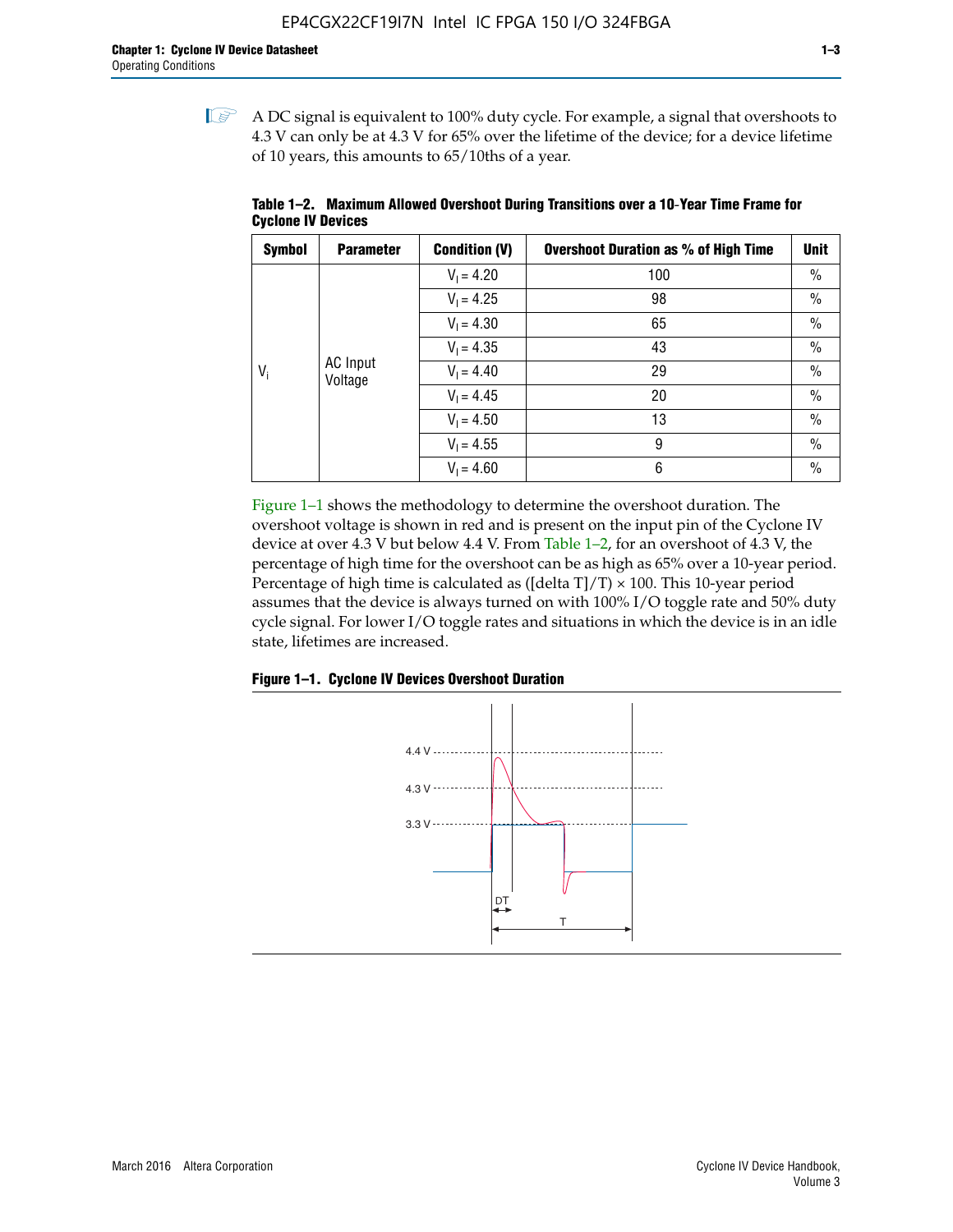## **Recommended Operating Conditions**

This section lists the functional operation limits for AC and DC parameters for Cyclone IV devices. Table 1–3 and Table 1–4 list the steady-state voltage and current values expected from Cyclone IV E and Cyclone IV GX devices. All supplies must be strictly monotonic without plateaus.

**Table 1–3. Recommended Operating Conditions for Cyclone IV E Devices** *(1)***,** *(2)* **(Part 1 of 2)**

| <b>Symbol</b>                                                                                                                                                                                                                                                                                                                                                                                                                                                                                                                                                                                                                                                                                                        | <b>Parameter</b>                                                                                                                                                                                                                                                                                                                                                                                                                                | <b>Conditions</b> | <b>Min</b> | <b>Typ</b>                                                                        | <b>Max</b> | <b>Unit</b>  |  |  |
|----------------------------------------------------------------------------------------------------------------------------------------------------------------------------------------------------------------------------------------------------------------------------------------------------------------------------------------------------------------------------------------------------------------------------------------------------------------------------------------------------------------------------------------------------------------------------------------------------------------------------------------------------------------------------------------------------------------------|-------------------------------------------------------------------------------------------------------------------------------------------------------------------------------------------------------------------------------------------------------------------------------------------------------------------------------------------------------------------------------------------------------------------------------------------------|-------------------|------------|-----------------------------------------------------------------------------------|------------|--------------|--|--|
|                                                                                                                                                                                                                                                                                                                                                                                                                                                                                                                                                                                                                                                                                                                      | Supply voltage for internal logic,<br>1.2-V operation                                                                                                                                                                                                                                                                                                                                                                                           |                   | 1.15       | 1.2                                                                               | 1.25       | $\mathsf{V}$ |  |  |
|                                                                                                                                                                                                                                                                                                                                                                                                                                                                                                                                                                                                                                                                                                                      | Supply voltage for internal logic,<br>1.0-V operation                                                                                                                                                                                                                                                                                                                                                                                           |                   | 0.97       | 1.0                                                                               | 1.03       | $\mathsf{V}$ |  |  |
|                                                                                                                                                                                                                                                                                                                                                                                                                                                                                                                                                                                                                                                                                                                      | Supply voltage for output buffers,<br>3.3-V operation                                                                                                                                                                                                                                                                                                                                                                                           |                   | 3.135      | 3.3                                                                               | 3.465      | $\vee$       |  |  |
| $V_{CClNT}$ (3)<br>Supply voltage for output buffers,<br>3.0-V operation<br>Supply voltage for output buffers,<br>2.5-V operation<br>$V_{\text{CC10}}$ (3), (4)<br>Supply voltage for output buffers,<br>1.8-V operation<br>Supply voltage for output buffers,<br>1.5-V operation<br>Supply voltage for output buffers,<br>1.2-V operation<br>Supply (analog) voltage for PLL<br>$V_{CCA}$ (3)<br>regulator<br>Supply (digital) voltage for PLL,<br>1.2-V operation<br>$V_{\text{CCD\_PLL}}$ (3)<br>Supply (digital) voltage for PLL,<br>1.0-V operation<br>V <sub>1</sub><br>Input voltage<br>$V_0$<br>Output voltage<br>$T_{\rm J}$<br>Operating junction temperature<br>Power supply ramp time<br>$t_{\rm{RAMP}}$ |                                                                                                                                                                                                                                                                                                                                                                                                                                                 | 2.85              | 3          | 3.15                                                                              | V          |              |  |  |
|                                                                                                                                                                                                                                                                                                                                                                                                                                                                                                                                                                                                                                                                                                                      | 2.375<br>2.5<br>1.8<br>1.71<br>1.425<br>1.5<br>1.2<br>1.14<br>2.375<br>2.5<br>1.15<br>1.2<br>0.97<br>1.0<br>$-0.5$<br>$\overline{\phantom{0}}$<br>$\pmb{0}$<br>—<br>$\mathbf 0$<br>For commercial use<br>For industrial use<br>$-40$<br>For extended temperature<br>$-40$<br>For automotive use<br>$-40$<br>$\qquad \qquad$<br>Standard power-on reset<br>$50 \mu s$<br>$(POR)$ $(5)$<br>Fast POR (6)<br>$50 \mu s$<br>$\overline{\phantom{0}}$ | 2.625             | $\vee$     |                                                                                   |            |              |  |  |
|                                                                                                                                                                                                                                                                                                                                                                                                                                                                                                                                                                                                                                                                                                                      |                                                                                                                                                                                                                                                                                                                                                                                                                                                 |                   |            |                                                                                   |            |              |  |  |
|                                                                                                                                                                                                                                                                                                                                                                                                                                                                                                                                                                                                                                                                                                                      |                                                                                                                                                                                                                                                                                                                                                                                                                                                 |                   |            |                                                                                   | 1.575      | $\vee$       |  |  |
|                                                                                                                                                                                                                                                                                                                                                                                                                                                                                                                                                                                                                                                                                                                      |                                                                                                                                                                                                                                                                                                                                                                                                                                                 |                   |            |                                                                                   | 1.26       | $\mathsf{V}$ |  |  |
|                                                                                                                                                                                                                                                                                                                                                                                                                                                                                                                                                                                                                                                                                                                      |                                                                                                                                                                                                                                                                                                                                                                                                                                                 |                   |            |                                                                                   | 2.625      | $\vee$       |  |  |
|                                                                                                                                                                                                                                                                                                                                                                                                                                                                                                                                                                                                                                                                                                                      |                                                                                                                                                                                                                                                                                                                                                                                                                                                 |                   |            |                                                                                   | 1.25       | V            |  |  |
|                                                                                                                                                                                                                                                                                                                                                                                                                                                                                                                                                                                                                                                                                                                      |                                                                                                                                                                                                                                                                                                                                                                                                                                                 |                   |            | 1.89<br>1.03<br>3.6<br>$V_{\rm CClO}$<br>85<br>100<br>125<br>125<br>50 ms<br>3 ms | $\vee$     |              |  |  |
|                                                                                                                                                                                                                                                                                                                                                                                                                                                                                                                                                                                                                                                                                                                      |                                                                                                                                                                                                                                                                                                                                                                                                                                                 |                   |            |                                                                                   |            | $\mathsf{V}$ |  |  |
|                                                                                                                                                                                                                                                                                                                                                                                                                                                                                                                                                                                                                                                                                                                      |                                                                                                                                                                                                                                                                                                                                                                                                                                                 |                   |            |                                                                                   |            | $\mathsf{V}$ |  |  |
|                                                                                                                                                                                                                                                                                                                                                                                                                                                                                                                                                                                                                                                                                                                      |                                                                                                                                                                                                                                                                                                                                                                                                                                                 |                   |            |                                                                                   |            | °C           |  |  |
|                                                                                                                                                                                                                                                                                                                                                                                                                                                                                                                                                                                                                                                                                                                      |                                                                                                                                                                                                                                                                                                                                                                                                                                                 |                   |            |                                                                                   |            | °C           |  |  |
|                                                                                                                                                                                                                                                                                                                                                                                                                                                                                                                                                                                                                                                                                                                      |                                                                                                                                                                                                                                                                                                                                                                                                                                                 |                   |            |                                                                                   |            | °C           |  |  |
|                                                                                                                                                                                                                                                                                                                                                                                                                                                                                                                                                                                                                                                                                                                      |                                                                                                                                                                                                                                                                                                                                                                                                                                                 |                   |            |                                                                                   |            | °C           |  |  |
|                                                                                                                                                                                                                                                                                                                                                                                                                                                                                                                                                                                                                                                                                                                      |                                                                                                                                                                                                                                                                                                                                                                                                                                                 |                   |            |                                                                                   |            |              |  |  |
|                                                                                                                                                                                                                                                                                                                                                                                                                                                                                                                                                                                                                                                                                                                      |                                                                                                                                                                                                                                                                                                                                                                                                                                                 |                   |            |                                                                                   |            |              |  |  |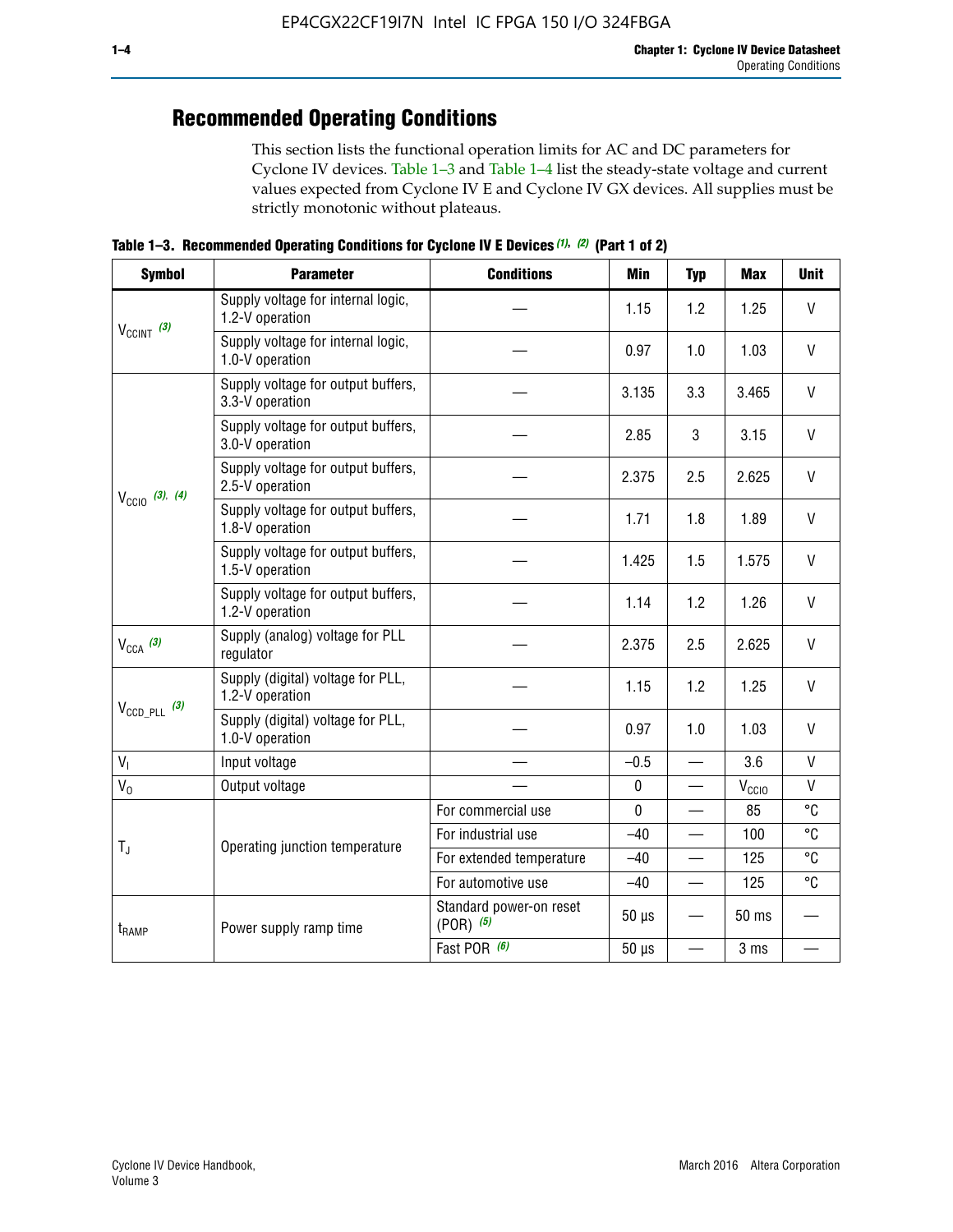| <b>Symbol</b>      | Parameter                                                     | Conditions | Min | Typ | <b>Max</b> | Unit |
|--------------------|---------------------------------------------------------------|------------|-----|-----|------------|------|
| <sup>I</sup> Diode | Magnitude of DC current across<br>PCI-clamp diode when enable |            |     |     | 10         | mA   |

#### **Notes to Table 1–3:**

(1) Cyclone IV E 1.0 V core voltage devices only support C8L, C9L, and I8L speed grades. Cyclone IV E 1.2 V core voltage devices only support C6, C7, C8, I7, and A7 speed grades.

(2)  $V_{CCIO}$  for all I/O banks must be powered up during device operation. All vcca pins must be powered to 2.5 V (even when PLLs are not used) and must be powered up and powered down at the same time.

(3)  $V_{CC}$  must rise monotonically.

(4)  $V_{\text{CCIO}}$  powers all input buffers.

(5) The POR time for Standard POR ranges between 50 and 200 ms. Each individual power supply must reach the recommended operating range within 50 ms.

(6) The POR time for Fast POR ranges between 3 and 9 ms. Each individual power supply must reach the recommended operating range within 3 ms.

| <b>Symbol</b>                                                                                                                                                                                                                                                                                                                                                                                                                                                                                                                   | <b>Parameter</b>                                                      | <b>Conditions</b> | Min   | <b>Typ</b> | <b>Max</b>   | <b>Unit</b>  |
|---------------------------------------------------------------------------------------------------------------------------------------------------------------------------------------------------------------------------------------------------------------------------------------------------------------------------------------------------------------------------------------------------------------------------------------------------------------------------------------------------------------------------------|-----------------------------------------------------------------------|-------------------|-------|------------|--------------|--------------|
| $V_{CClNT}$ (3)                                                                                                                                                                                                                                                                                                                                                                                                                                                                                                                 | Core voltage, PCIe hard IP block, and<br>transceiver PCS power supply |                   | 1.16  | 1.2        | 1.24         | V            |
| $V_{CCA}$ (1), (3)                                                                                                                                                                                                                                                                                                                                                                                                                                                                                                              | PLL analog power supply                                               |                   | 2.375 | 2.5        | 2.625        | $\mathsf{V}$ |
| $V_{\text{CCD\_PLL}}$ (2)                                                                                                                                                                                                                                                                                                                                                                                                                                                                                                       | PLL digital power supply                                              |                   | 1.16  | 1.2        | 1.24         | $\mathsf{V}$ |
|                                                                                                                                                                                                                                                                                                                                                                                                                                                                                                                                 | I/O banks power supply for 3.3-V<br>operation                         |                   | 3.135 | 3.3        | 3.465        | V            |
| $V_{\text{CC10}}$ (3), (4)                                                                                                                                                                                                                                                                                                                                                                                                                                                                                                      | I/O banks power supply for 3.0-V<br>operation                         |                   | 2.85  | 3          | 3.15         | V            |
|                                                                                                                                                                                                                                                                                                                                                                                                                                                                                                                                 | I/O banks power supply for 2.5-V<br>operation                         |                   | 2.375 | 2.5        | 2.625        | V            |
|                                                                                                                                                                                                                                                                                                                                                                                                                                                                                                                                 | I/O banks power supply for 1.8-V<br>operation                         |                   | 1.71  | 1.8        | 1.89         | V            |
|                                                                                                                                                                                                                                                                                                                                                                                                                                                                                                                                 | I/O banks power supply for 1.5-V<br>operation                         |                   | 1.425 | 1.5        | 1.575        | V            |
|                                                                                                                                                                                                                                                                                                                                                                                                                                                                                                                                 | I/O banks power supply for 1.2-V<br>operation                         |                   | 1.14  | 1.2        | 1.26         | $\mathsf{V}$ |
| Differential clock input pins power<br>supply for 3.3-V operation<br>Differential clock input pins power<br>supply for 3.0-V operation<br>Differential clock input pins power<br>supply for 2.5-V operation<br>V <sub>CC_CLKIN</sub><br>(3), (5), (6)<br>Differential clock input pins power<br>supply for 1.8-V operation<br>Differential clock input pins power<br>supply for 1.5-V operation<br>Differential clock input pins power<br>supply for 1.2-V operation<br>$V_{CCH_GXB}$<br>Transceiver output buffer power supply |                                                                       |                   | 3.135 | 3.3        | 3.465        | V            |
|                                                                                                                                                                                                                                                                                                                                                                                                                                                                                                                                 |                                                                       | 2.85              | 3     | 3.15       | $\mathsf{V}$ |              |
|                                                                                                                                                                                                                                                                                                                                                                                                                                                                                                                                 |                                                                       |                   | 2.375 | 2.5        | 2.625        | $\mathsf{V}$ |
|                                                                                                                                                                                                                                                                                                                                                                                                                                                                                                                                 |                                                                       |                   | 1.71  | 1.8        | 1.89         | V            |
|                                                                                                                                                                                                                                                                                                                                                                                                                                                                                                                                 |                                                                       |                   | 1.425 | 1.5        | 1.575        | V            |
|                                                                                                                                                                                                                                                                                                                                                                                                                                                                                                                                 |                                                                       |                   | 1.14  | 1.2        | 1.26         | V            |
|                                                                                                                                                                                                                                                                                                                                                                                                                                                                                                                                 |                                                                       |                   | 2.375 | 2.5        | 2.625        | $\mathsf{V}$ |

### **Table 1–4. Recommended Operating Conditions for Cyclone IV GX Devices (Part 1 of 2)**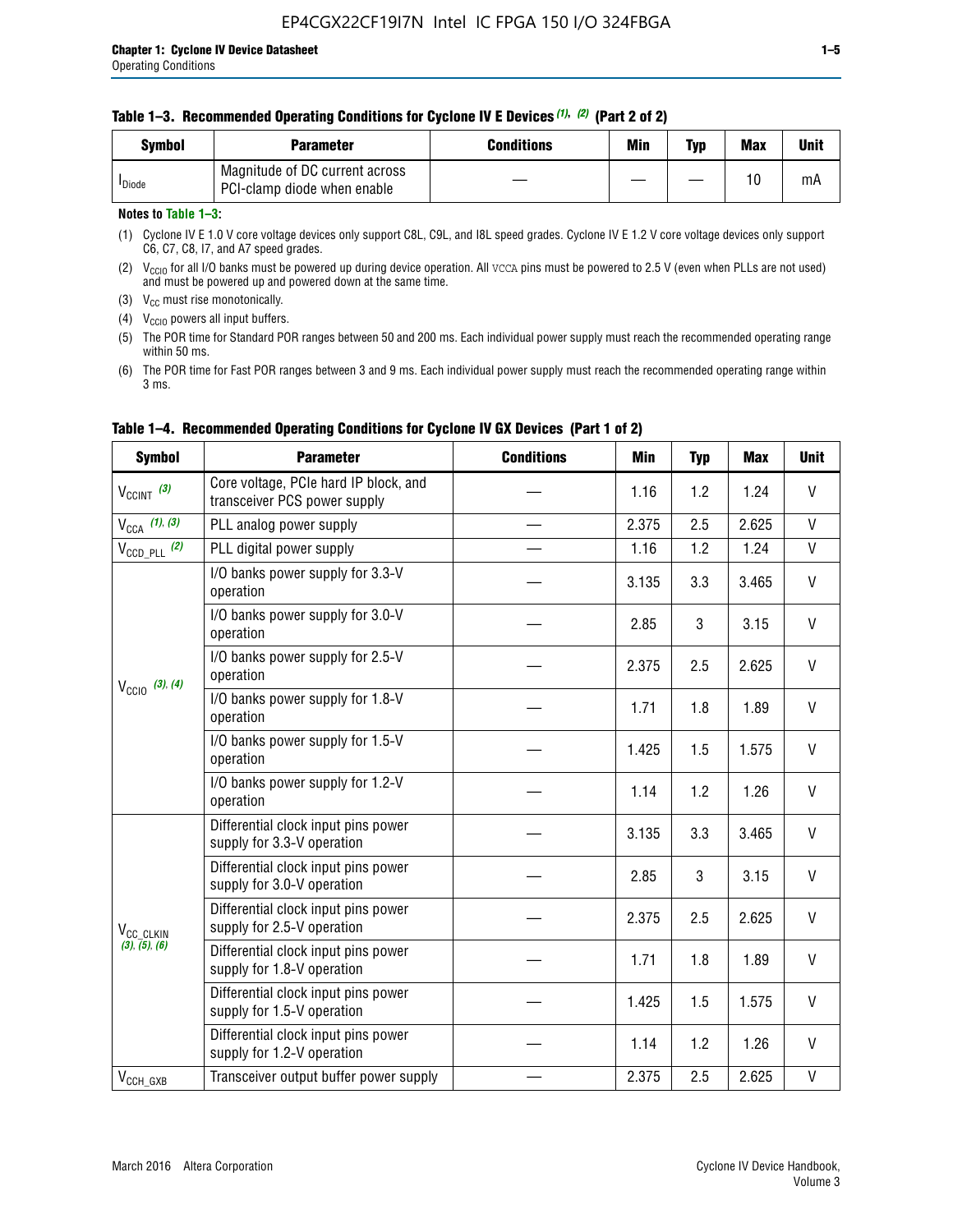| <b>Symbol</b>         | <b>Parameter</b>                                               | <b>Conditions</b>                        | Min          | Typ | Max               | <b>Unit</b> |
|-----------------------|----------------------------------------------------------------|------------------------------------------|--------------|-----|-------------------|-------------|
| $V_{\text{CCA\_GXB}}$ | Transceiver PMA and auxiliary power<br>supply                  |                                          | 2.375        | 2.5 | 2.625             | V           |
| $V_{CCL_GXB}$         | Transceiver PMA and auxiliary power<br>supply                  |                                          | 1.16         | 1.2 | 1.24              | V           |
| V <sub>1</sub>        | DC input voltage                                               |                                          | $-0.5$       |     | 3.6               | V           |
| $V_0$                 | DC output voltage                                              |                                          | $\mathbf{0}$ |     | V <sub>CCIO</sub> | ٧           |
|                       | Operating junction temperature                                 | For commercial use                       | $\mathbf{0}$ |     | 85                | °C          |
| T,                    |                                                                | For industrial use                       | $-40$        |     | 100               | °C          |
| t <sub>RAMP</sub>     | Power supply ramp time                                         | Standard power-on reset<br>$(POR)$ $(7)$ | $50 \mu s$   |     | $50$ ms           |             |
|                       |                                                                | Fast POR (8)                             | $50 \mu s$   |     | 3 <sub>ms</sub>   |             |
| <sup>I</sup> Diode    | Magnitude of DC current across<br>PCI-clamp diode when enabled |                                          |              |     | 10                | mA          |

#### **Table 1–4. Recommended Operating Conditions for Cyclone IV GX Devices (Part 2 of 2)**

**Notes to Table 1–4:**

- (1) All VCCA pins must be powered to 2.5 V (even when PLLs are not used) and must be powered up and powered down at the same time.
- (2) You must connect  $V_{CCD-PLL}$  to  $V_{CCINT}$  through a decoupling capacitor and ferrite bead.
- (3) Power supplies must rise monotonically.
- (4)  $V_{\text{CCIO}}$  for all I/O banks must be powered up during device operation. Configurations pins are powered up by V<sub>CCIO</sub> of I/O Banks 3, 8, and 9 where I/O Banks 3 and 9 only support V<sub>CCIO</sub> of 1.5, 1.8, 2.5, 3.0, and 3.3 V. For fast passive parallel (FPP) configuration mode, the V<sub>CCIO</sub> level of I/O<br>Bank 8 must be powered up to 1.5, 1.8, 2.5, 3.0, and 3.3 V.
- (5) You must set  $V_{CC_CCLKIN}$  to 2.5 V if you use CLKIN as a high-speed serial interface (HSSI) refclk or as a DIFFCLK input.
- (6) The CLKIN pins in I/O Banks 3B and 8B can support single-ended I/O standard when the pins are used to clock left PLLs in non-transceiver applications.
- (7) The POR time for Standard POR ranges between 50 and 200 ms.  $V_{\text{CCIA}}$ ,  $V_{\text{CCIA}}$ , and  $V_{\text{CCIO}}$  of I/O Banks 3, 8, and 9 must reach the recommended operating range within 50 ms.
- (8) The POR time for Fast POR ranges between 3 and 9 ms.  $V_{\text{CCH},T}$ ,  $V_{\text{CCA}}$ , and  $V_{\text{CCI}}$  of I/O Banks 3, 8, and 9 must reach the recommended operating range within 3 ms.

## **ESD Performance**

This section lists the electrostatic discharge (ESD) voltages using the human body model (HBM) and charged device model (CDM) for Cyclone IV devices general purpose I/Os (GPIOs) and high-speed serial interface (HSSI) I/Os. Table 1–5 lists the ESD for Cyclone IV devices GPIOs and HSSI I/Os.

|  |  |  | Table 1–5. ESD for Cyclone IV Devices GPIOs and HSSI I/Os |  |  |
|--|--|--|-----------------------------------------------------------|--|--|
|  |  |  |                                                           |  |  |

| <b>Symbol</b>  | <b>Parameter</b>                      | <b>Passing Voltage</b> | <b>Unit</b> |
|----------------|---------------------------------------|------------------------|-------------|
|                | ESD voltage using the HBM (GPIOs) (1) | ± 2000                 |             |
| <b>VESDHBM</b> | ESD using the HBM (HSSI I/Os) (2)     | ± 1000                 |             |
|                | ESD using the CDM (GPIOs)             | ± 500                  |             |
| <b>VESDCDM</b> | ESD using the CDM (HSSI I/Os) (2)     | ± 250                  |             |

#### **Notes to Table 1–5:**

(1) The passing voltage for EP4CGX15 and EP4CGX30 row I/Os is ±1000V.

(2) This value is applicable only to Cyclone IV GX devices.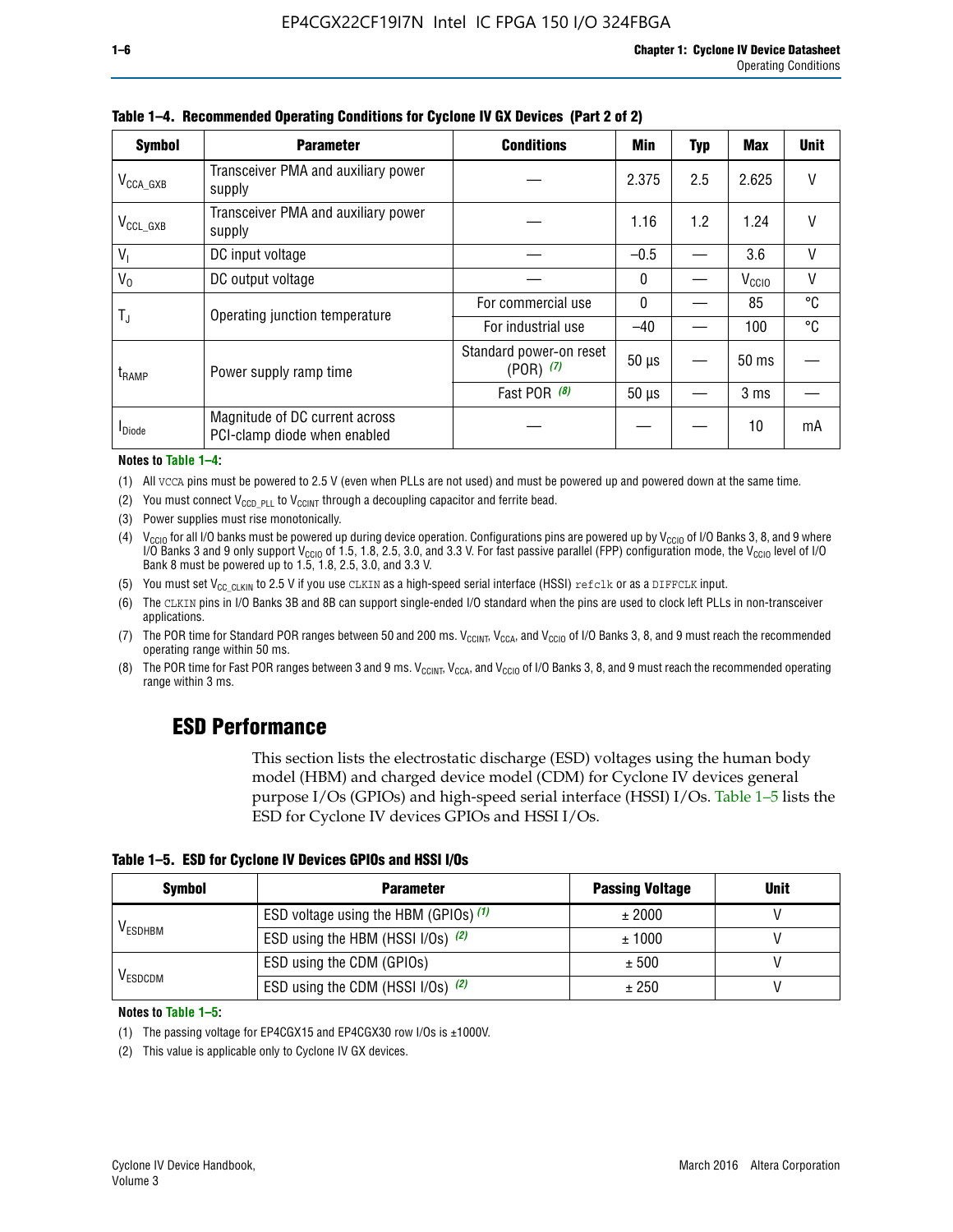## **DC Characteristics**

This section lists the I/O leakage current, pin capacitance, on-chip termination (OCT) tolerance, and bus hold specifications for Cyclone IV devices.

## **Supply Current**

The device supply current requirement is the minimum current drawn from the power supply pins that can be used as a reference for power size planning. Use the Excel-based early power estimator (EPE) to get the supply current estimates for your design because these currents vary greatly with the resources used. Table 1–6 lists the I/O pin leakage current for Cyclone IV devices.

**Table 1–6. I/O Pin Leakage Current for Cyclone IV Devices** *(1)***,** *(2)*

| <b>Symbol</b> | <b>Parameter</b>                     | <b>Conditions</b>                     | <b>Device</b> | Min   | Typ | <b>Max</b> | <b>Unit</b> |
|---------------|--------------------------------------|---------------------------------------|---------------|-------|-----|------------|-------------|
| -lı           | Input pin leakage current            | $V_1 = 0$ V to $V_{\text{CCIOMAX}}$   |               | $-10$ |     | 10         | μA          |
| $I_{0Z}$      | Tristated I/O pin leakage<br>current | $V_0 = 0 V$ to $V_{\text{CCIOMAX}}$ I |               | $-10$ |     | 10         | μA          |

**Notes to Table 1–6:**

(1) This value is specified for normal device operation. The value varies during device power-up. This applies for all V<sub>CCIO</sub> settings (3.3, 3.0, 2.5, 1.8, 1.5, and 1.2 V).

(2) The 10 µA I/O leakage current limit is applicable when the internal clamping diode is off. A higher current can be observed when the diode is on.

### **Bus Hold**

The bus hold retains the last valid logic state after the source driving it either enters the high impedance state or is removed. Each I/O pin has an option to enable bus hold in user mode. Bus hold is always disabled in configuration mode.

Table 1–7 lists bus hold specifications for Cyclone IV devices.

|                                                   |                                  | $V_{CCIO} (V)$ |            |       |            |            |            |            |            |       |            |       |            |    |
|---------------------------------------------------|----------------------------------|----------------|------------|-------|------------|------------|------------|------------|------------|-------|------------|-------|------------|----|
| <b>Parameter</b>                                  | <b>Condition</b>                 | 1.2            |            |       | 1.5        |            | 1.8        |            | 2.5        |       | 3.0        |       | 3.3        |    |
|                                                   |                                  | <b>Min</b>     | <b>Max</b> | Min   | <b>Max</b> | <b>Min</b> | <b>Max</b> | <b>Min</b> | <b>Max</b> | Min   | <b>Max</b> | Min   | <b>Max</b> |    |
| <b>Bus hold</b><br>low,<br>sustaining<br>current  | $V_{IN}$ > $V_{IL}$<br>(maximum) | 8              |            | 12    |            | 30         |            | 50         |            | 70    |            | 70    |            | μA |
| <b>Bus hold</b><br>high,<br>sustaining<br>current | $V_{IN}$ < $V_{IL}$<br>(minimum) | $-8$           |            | $-12$ |            | $-30$      |            | $-50$      |            | $-70$ |            | $-70$ |            | μA |
| <b>Bus hold</b><br>low,<br>overdrive<br>current   | $0 V < V_{IN} < V_{CG10}$        |                | 125        |       | 175        |            | 200        |            | 300        |       | 500        |       | 500        | μA |
| <b>Bus hold</b><br>high,<br>overdrive<br>current  | $0 V < V_{IN} < V_{CG10}$        |                | $-125$     |       | $-175$     |            | $-200$     |            | $-300$     |       | $-500$     |       | $-500$     | μA |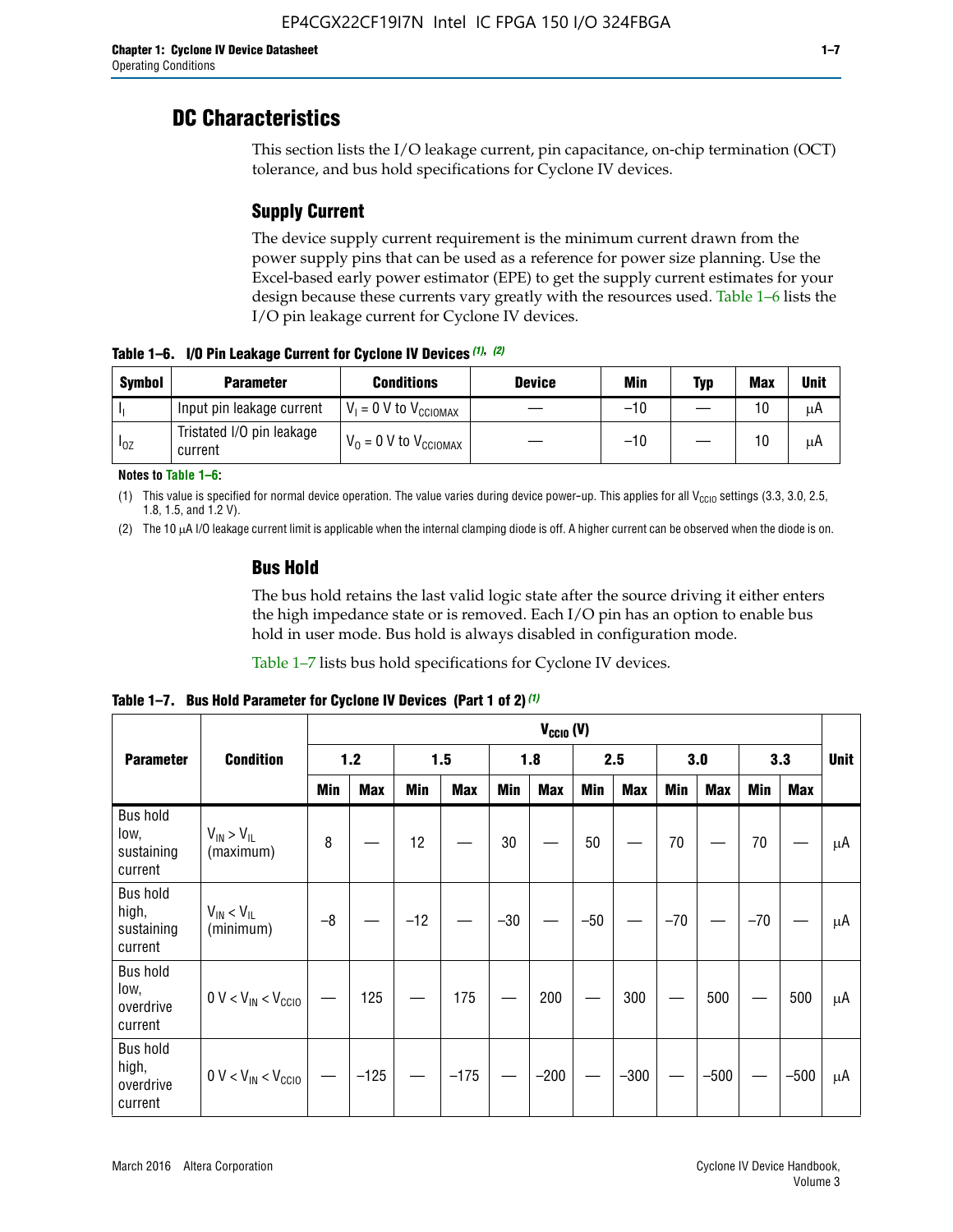| <b>Parameter</b>       | <b>Condition</b> |            | $V_{CGI0} (V)$ |            |                                        |     |            |     |            |            |            |     |            |             |
|------------------------|------------------|------------|----------------|------------|----------------------------------------|-----|------------|-----|------------|------------|------------|-----|------------|-------------|
|                        |                  | 1.2        |                | 1.5        |                                        | 1.8 |            | 2.5 |            | 3.0        |            | 3.3 |            | <b>Unit</b> |
|                        |                  | <b>Min</b> | <b>Max</b>     | <b>Min</b> | <b>Max</b>                             | Min | <b>Max</b> | Min | <b>Max</b> | <b>Min</b> | <b>Max</b> | Min | <b>Max</b> |             |
| Bus hold trip<br>point |                  | 0.3        | 0.9            |            | $\mid 0.375 \mid 1.125 \mid 0.68 \mid$ |     | 1.07       | 0.7 | 1.7        | 0.8        |            | 0.8 |            |             |

**Table 1–7. Bus Hold Parameter for Cyclone IV Devices (Part 2 of 2)** *(1)*

**Note to Table 1–7:**

(1) Bus hold trip points are based on the calculated input voltages from the JEDEC standard.

### **OCT Specifications**

Table 1–8 lists the variation of OCT without calibration across process, temperature, and voltage (PVT).

**Table 1–8. Series OCT Without Calibration Specifications for Cyclone IV Devices**

|                                   |                      | <b>Resistance Tolerance</b> |                                                                             |               |
|-----------------------------------|----------------------|-----------------------------|-----------------------------------------------------------------------------|---------------|
| <b>Description</b>                | $V_{\text{CCIO}}(V)$ | <b>Commercial Maximum</b>   | <b>Industrial, Extended</b><br>industrial, and<br><b>Automotive Maximum</b> | <b>Unit</b>   |
|                                   | 3.0                  | ±30                         | ±40                                                                         | $\frac{0}{0}$ |
|                                   | 2.5                  | ±30                         | ±40                                                                         | $\frac{0}{0}$ |
| Series OCT without<br>calibration | 1.8                  | ±40                         | ±50                                                                         | $\frac{0}{0}$ |
|                                   | 1.5                  | ±50                         | ±50                                                                         | $\frac{0}{0}$ |
|                                   | 1.2                  | ±50                         | ±50                                                                         | $\frac{0}{0}$ |

OCT calibration is automatically performed at device power-up for OCT-enabled I/Os.

Table 1–9 lists the OCT calibration accuracy at device power-up.

|  | Table 1–9.  Series OCT with Calibration at Device Power-Up Specifications for Cyclone IV Devices |  |  |  |
|--|--------------------------------------------------------------------------------------------------|--|--|--|
|--|--------------------------------------------------------------------------------------------------|--|--|--|

|                                   |                | <b>Calibration Accuracy</b> |                                                                             |               |
|-----------------------------------|----------------|-----------------------------|-----------------------------------------------------------------------------|---------------|
| <b>Description</b>                | $V_{CGI0} (V)$ | <b>Commercial Maximum</b>   | <b>Industrial, Extended</b><br>industrial, and<br><b>Automotive Maximum</b> | Unit          |
|                                   | 3.0            | ±10                         | ±10                                                                         | $\%$          |
| Series OCT with                   | 2.5            | ±10                         | ±10                                                                         | $\%$          |
| calibration at device<br>power-up | 1.8            | ±10                         | ±10                                                                         | $\frac{0}{0}$ |
|                                   | 1.5            | ±10                         | ±10                                                                         | $\frac{0}{0}$ |
|                                   | 1.2            | ±10                         | ±10                                                                         | $\frac{0}{0}$ |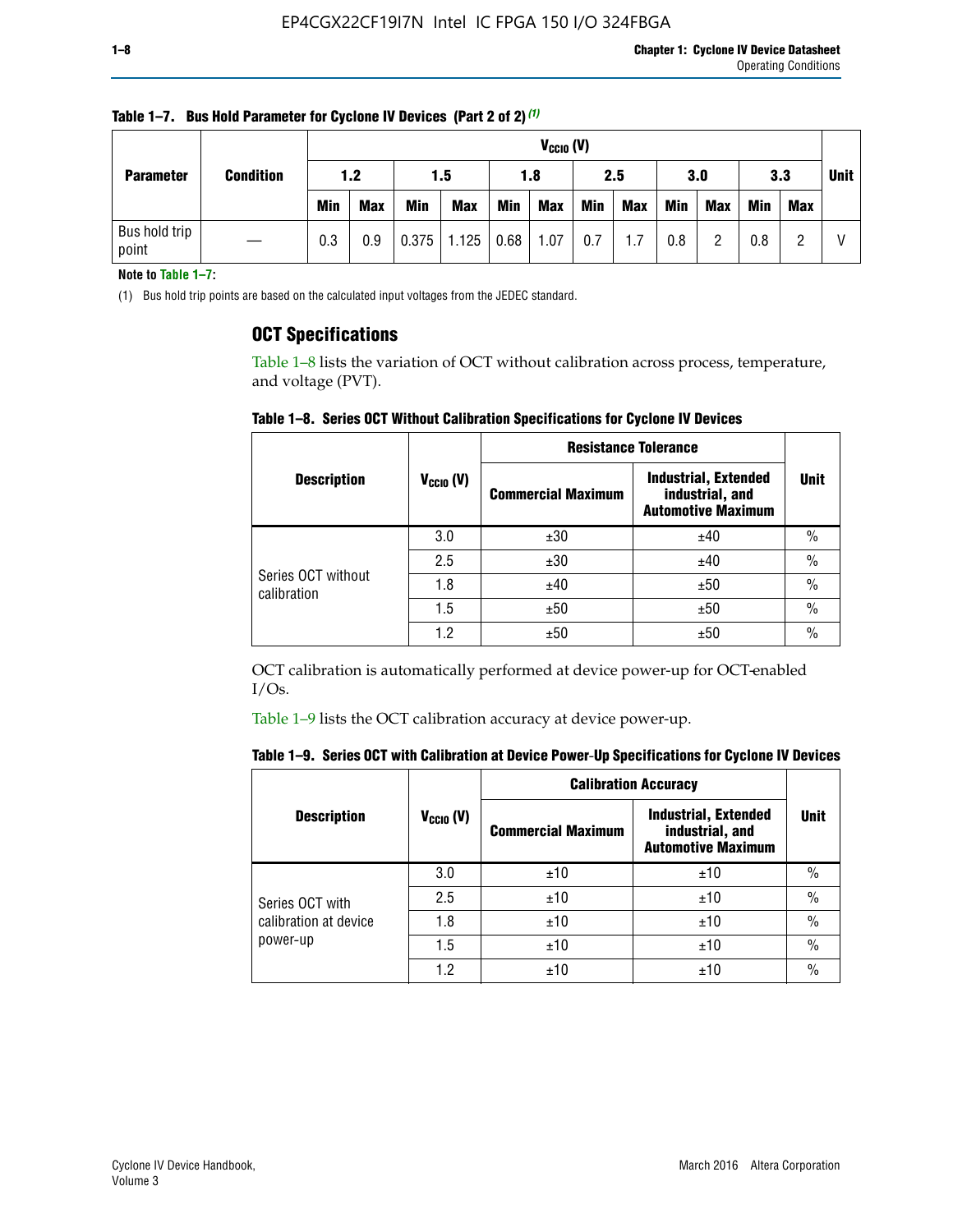The OCT resistance may vary with the variation of temperature and voltage after calibration at device power-up. Use Table 1–10 and Equation 1–1 to determine the final OCT resistance considering the variations after calibration at device power-up. Table 1–10 lists the change percentage of the OCT resistance with voltage and temperature.

**Table 1–10. OCT Variation After Calibration at Device Power**-**Up for Cyclone IV Devices**

| <b>Nominal Voltage</b> | dR/dT (%/°C) | $dR/dV$ (%/mV) |
|------------------------|--------------|----------------|
| 3.0                    | 0.262        | $-0.026$       |
| 2.5                    | 0.234        | $-0.039$       |
| 1.8                    | 0.219        | $-0.086$       |
| 1.5                    | 0.199        | $-0.136$       |
| 1.2                    | 0.161        | $-0.288$       |

#### **Equation 1–1. Final OCT Resistance** *(1)***,** *(2)***,** *(3)***,** *(4)***,** *(5)***,** *(6)*

 $\Delta R_V = (V_2 - V_1) \times 1000 \times dR/dV$  ––––––––––––(7)  $\Delta R_T = (T_2 - T_1) \times dR/dT$  ––––––– (8) For  $\Delta R_x < 0$ ; MF<sub>x</sub> = 1/ ( $|\Delta R_x|/100 + 1$ ) –––––– (9) For  $\Delta R_x > 0$ ;  $\text{MF}_x = \Delta R_x / 100 + 1$  ——– (10)  $MF = MF_V \times MF_T$  –––––––––––(11) Rfinal = Rinitial × MF ––––– *(12)*

#### **Notes to Equation 1–1:**

- (1)  $T_2$  is the final temperature.
- (2)  $T_1$  is the initial temperature.
- (3) MF is multiplication factor.
- (4)  $R<sub>final</sub>$  is final resistance.
- (5) Rinitial is initial resistance.
- (6) Subscript x refers to both  $\sqrt{v}$  and  $\sqrt{v}$ .
- (7)  $\Delta R_V$  is a variation of resistance with voltage.
- (8)  $\Delta R_T$  is a variation of resistance with temperature.
- (9) dR/dT is the change percentage of resistance with temperature after calibration at device power-up.
- (10) dR/dV is the change percentage of resistance with voltage after calibration at device power-up.
- (11)  $V_2$  is final voltage.
- (12)  $V_1$  is the initial voltage.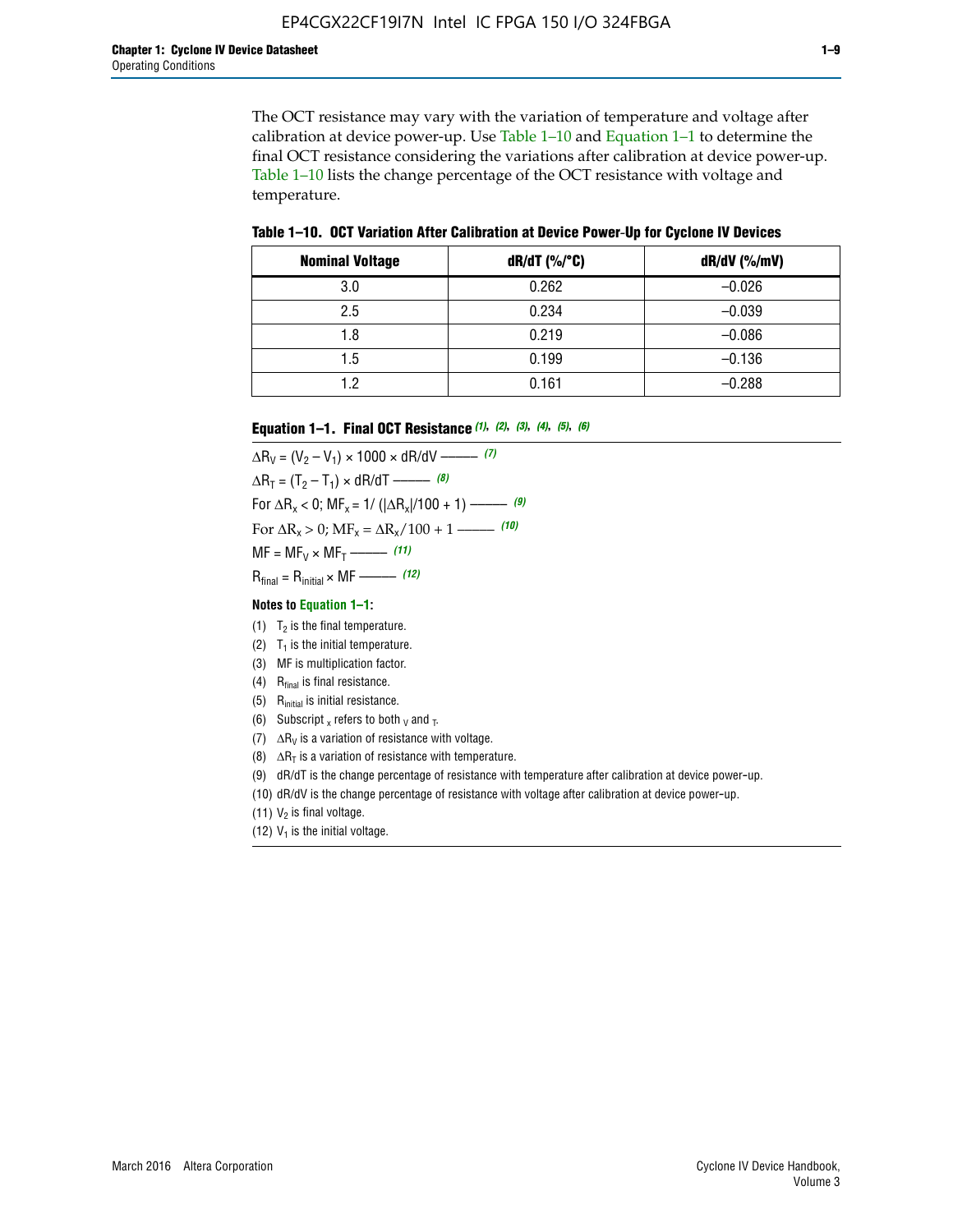Example 1-1 shows how to calculate the change of  $50$ - $\Omega$  I/O impedance from 25°C at 3.0 V to 85°C at 3.15 V.

#### **Example 1–1. Impedance Change**

 $\Delta R_V = (3.15 - 3) \times 1000 \times -0.026 = -3.83$  $\Delta R_T = (85 - 25) \times 0.262 = 15.72$ Because  $\Delta R_V$  is negative,  $MF_V = 1 / (3.83/100 + 1) = 0.963$ Because  $\Delta R_T$  is positive,  $MF_T = 15.72/100 + 1 = 1.157$  $MF = 0.963 \times 1.157 = 1.114$  $R_{final} = 50 \times 1.114 = 55.71 \Omega$ 

### **Pin Capacitance**

Table 1–11 lists the pin capacitance for Cyclone IV devices.

**Table 1–11. Pin Capacitance for Cyclone IV Devices** *(1)*

| Symbol              | <b>Parameter</b>                                                                                           | Typical-<br><b>Quad Flat</b><br><b>Pack</b><br>(QFP) | Typical-<br><b>Quad Flat</b><br><b>No Leads</b><br>(QFN) | Typical-<br><b>Ball-Grid</b><br><b>Array</b><br>(BGA) | <b>Unit</b> |
|---------------------|------------------------------------------------------------------------------------------------------------|------------------------------------------------------|----------------------------------------------------------|-------------------------------------------------------|-------------|
| C <sub>IOTB</sub>   | Input capacitance on top and bottom I/O pins                                                               |                                                      |                                                          | 6                                                     | рF          |
| $C_{IOLR}$          | Input capacitance on right I/O pins                                                                        |                                                      |                                                          | 5                                                     | рF          |
| $C_{LVDSLR}$        | Input capacitance on right I/O pins with dedicated LVDS output                                             | 8                                                    | 8                                                        |                                                       | рF          |
| $C_{VREFLR}$<br>(2) | Input capacitance on right dual-purpose VREF pin when used as<br>$V_{BFE}$ or user I/O pin                 | 21                                                   | 21                                                       | 21                                                    | pF          |
| $C_{VREFTB}$<br>(2) | Input capacitance on top and bottom dual-purpose VREF pin when<br>used as $V_{\text{RFF}}$ or user I/O pin | 23(3)                                                | 23                                                       | 23                                                    | pF          |
| $C_{CLKTB}$         | Input capacitance on top and bottom dedicated clock input pins                                             | 7                                                    | 7                                                        | 6                                                     | pF          |
| $C_{CLKLR}$         | Input capacitance on right dedicated clock input pins                                                      | 6                                                    | 6                                                        | 5                                                     | рF          |

#### **Notes to Table 1–11:**

(1) The pin capacitance applies to FBGA, UBGA, and MBGA packages.

(2) When you use the VREF pin as a regular input or output, you can expect a reduced performance of toggle rate and  $t_{\rm CO}$  because of higher pin capacitance.

(3) CVREFTB for the EP4CE22 device is 30 pF.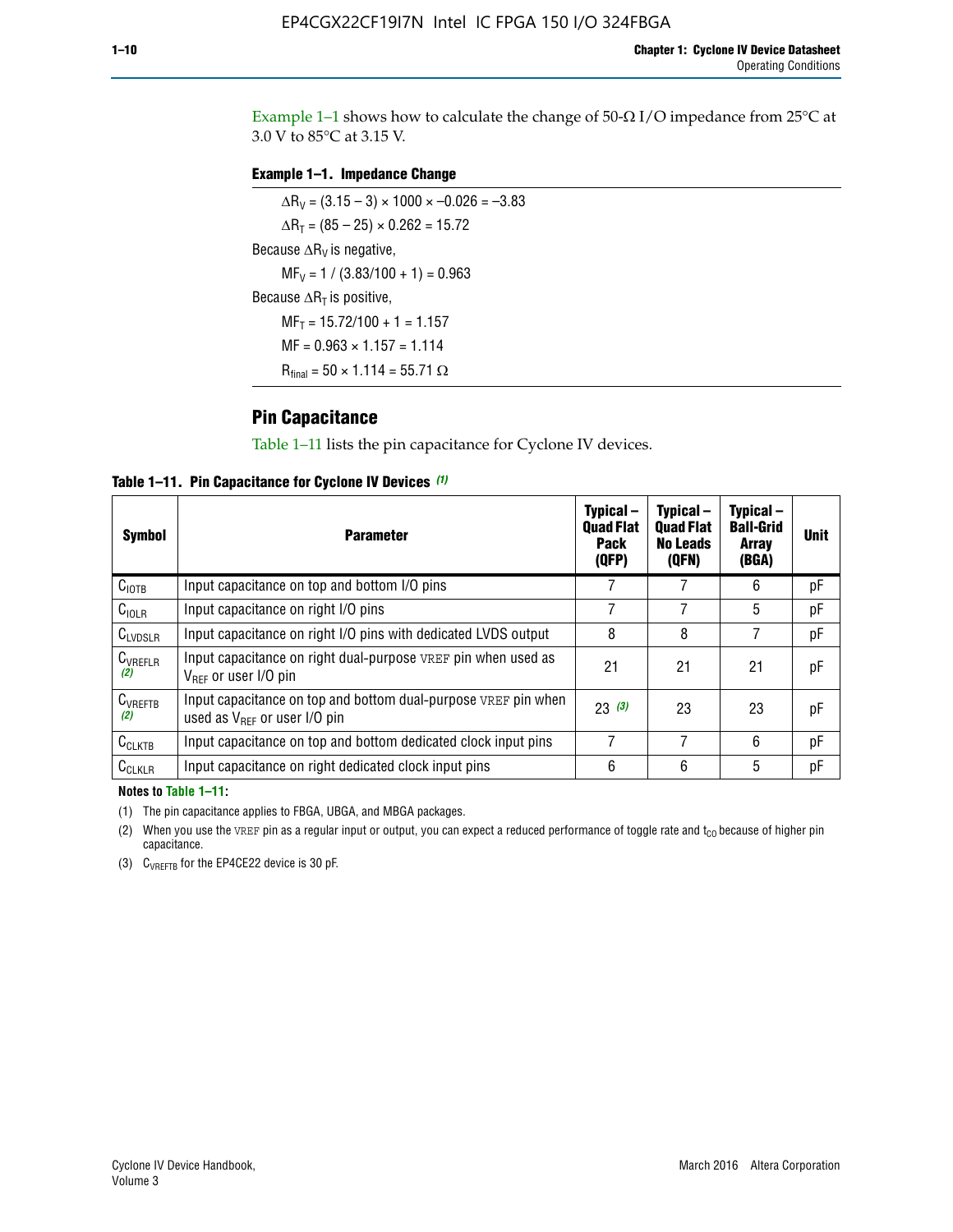## **Internal Weak Pull-Up and Weak Pull-Down Resistor**

Table 1–12 lists the weak pull-up and pull-down resistor values for Cyclone IV devices.

**Table 1–12. Internal Weak Pull**-**Up and Weak Pull**-**Down Resistor Values for Cyclone IV Devices** *(1)*

| <b>Symbol</b> | <b>Parameter</b>                                                            | <b>Conditions</b>                                  | Min | <b>Typ</b> | <b>Max</b> | <b>Unit</b> |
|---------------|-----------------------------------------------------------------------------|----------------------------------------------------|-----|------------|------------|-------------|
|               |                                                                             | $V_{\text{CC10}} = 3.3 \text{ V} \pm 5\%$ (2), (3) | 7   | 25         | 41         | $k\Omega$   |
|               | Value of the I/O pin pull-up resistor                                       | $V_{\text{CC10}} = 3.0 \text{ V} \pm 5\%$ (2), (3) | 7   | 28         | 47         | $k\Omega$   |
|               | before and during configuration, as                                         | $V_{\text{CC10}} = 2.5 V \pm 5\%$ (2), (3)         | 8   | 35         | 61         | $k\Omega$   |
| $R_{PU}$      | well as user mode if you enable the<br>programmable pull-up resistor option | $V_{\text{CC10}} = 1.8 V \pm 5\%$ (2), (3)         | 10  | 57         | 108        | $k\Omega$   |
|               |                                                                             | $V_{\text{CC10}} = 1.5 V \pm 5\%$ (2), (3)         | 13  | 82         | 163        | $k\Omega$   |
|               |                                                                             | $V_{\text{CC10}} = 1.2 V \pm 5\%$ (2), (3)         | 19  | 143        | 351        | kΩ          |
|               |                                                                             | $V_{\text{CC10}} = 3.3 V \pm 5\%$ (4)              | 6   | 19         | 30         | $k\Omega$   |
|               |                                                                             | $V_{\text{CC10}} = 3.0 V \pm 5\%$ (4)              | 6   | 22         | 36         | $k\Omega$   |
| $R_{PD}$      | Value of the I/O pin pull-down resistor<br>before and during configuration  | $V_{\text{CC10}} = 2.5 V \pm 5\%$ (4)              | 6   | 25         | 43         | $k\Omega$   |
|               |                                                                             | $V_{\text{CC10}} = 1.8 V \pm 5\%$ (4)              | 7   | 35         | 71         | $k\Omega$   |
|               |                                                                             | $V_{\text{CC10}} = 1.5 V \pm 5\%$ (4)              | 8   | 50         | 112        | kΩ          |

#### **Notes to Table 1–12:**

- (1) All I/O pins have an option to enable weak pull-up except the configuration, test, and JTAG pins. The weak pull-down feature is only available for JTAG TCK.
- (2) Pin pull-up resistance values may be lower if an external source drives the pin higher than  $V_{\text{CCIO}}$ .
- (3)  $R_{PU} = (V_{CC10} V_1)/I_{R_PU}$ Minimum condition: –40°C; V<sub>CCIO</sub> = V<sub>CC</sub> + 5%, V<sub>I</sub> = V<sub>CC</sub> + 5% – 50 mV; Typical condition: 25°C; V<sub>CCIO</sub> = V<sub>CC</sub>, V<sub>I</sub> = 0 V; Maximum condition: 100°C;  $V_{\text{CCIO}} = V_{\text{CC}} - 5\%$ ,  $V_1 = 0$  V; in which V<sub>I</sub> refers to the input voltage at the I/O pin.
- (4)  $R_{PD} = V_I/I_{R_PD}$ Minimum condition:  $-40^{\circ}$ C; V<sub>CCIO</sub> = V<sub>CC</sub> + 5%, V<sub>I</sub> = 50 mV; Typical condition: 25°C;  $V_{\text{CCIO}} = V_{\text{CC}}$ ,  $V_{\text{I}} = V_{\text{CC}} - 5\%$ ; Maximum condition: 100°C; V<sub>CClO</sub> = V<sub>CC</sub> – 5%, V<sub>I</sub> = V<sub>CC</sub> – 5%; in which V<sub>I</sub> refers to the input voltage at the I/O pin.

## **Hot-Socketing**

Table 1–13 lists the hot-socketing specifications for Cyclone IV devices.

**Table 1–13. Hot**-**Socketing Specifications for Cyclone IV Devices**

| <b>Symbol</b> | <b>Maximum</b>                    |             |
|---------------|-----------------------------------|-------------|
| $I$ IOPIN(DC) | DC current per I/O pin            | $300 \mu A$ |
| $I$ IOPIN(AC) | AC current per I/O pin            | 8 mA $(1)$  |
| IXCVRTX(DC)   | DC current per transceiver TX pin | 100 mA      |
| IXCVRRX(DC)   | DC current per transceiver RX pin | 50 mA       |

**Note to Table 1–13:**

(1) The I/O ramp rate is 10 ns or more. For ramp rates faster than 10 ns, |IIOPIN| = C dv/dt, in which C is the I/O pin capacitance and dv/dt is the slew rate.

 $\mathbb{I} \rightarrow \mathbb{I}$  During hot-socketing, the I/O pin capacitance is less than 15 pF and the clock pin capacitance is less than 20 pF.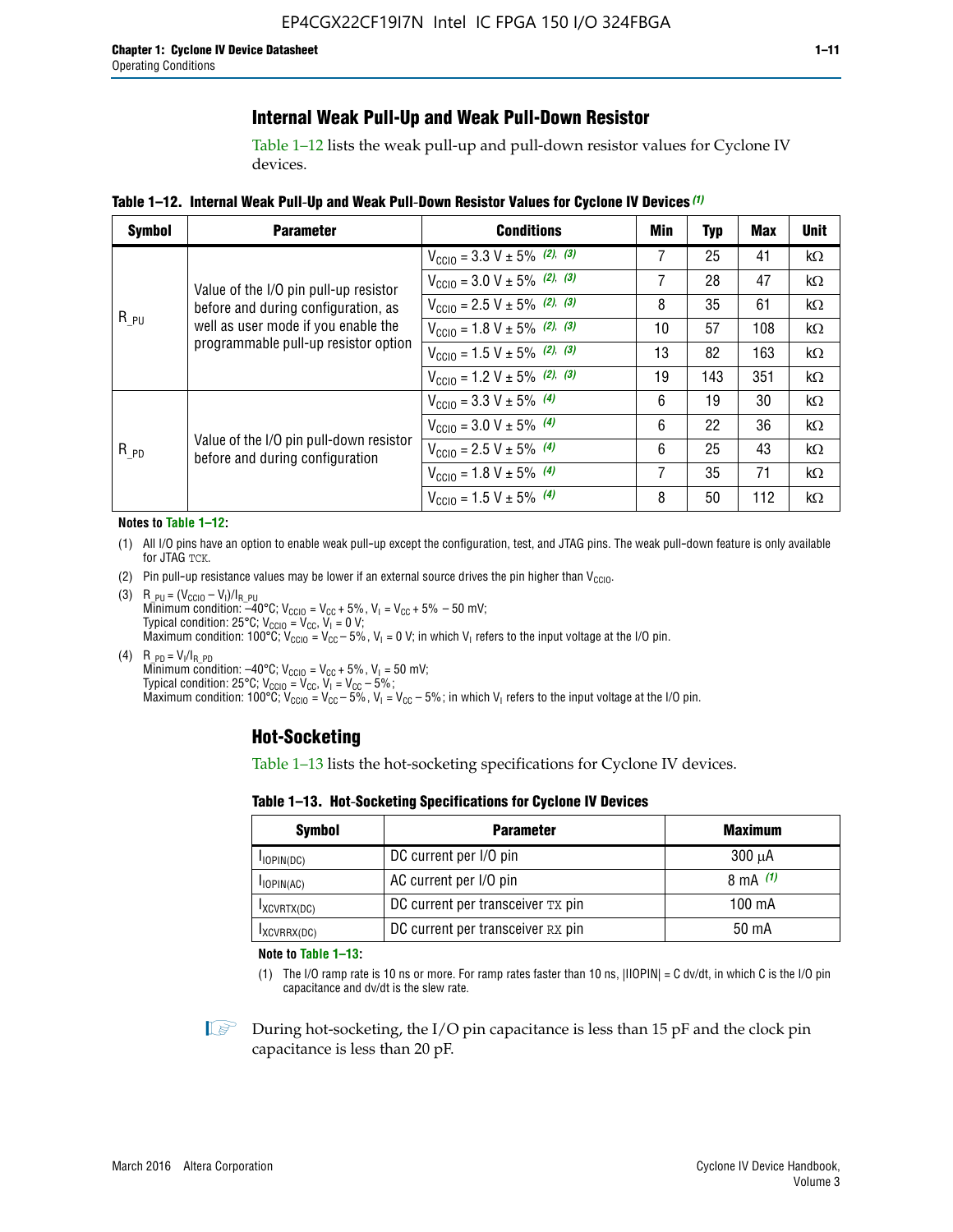## **Schmitt Trigger Input**

Cyclone IV devices support Schmitt trigger input on the TDI, TMS, TCK, nSTATUS, nCONFIG, nCE, CONF\_DONE, and DCLK pins. A Schmitt trigger feature introduces hysteresis to the input signal for improved noise immunity, especially for signals with slow edge rate. Table 1–14 lists the hysteresis specifications across the supported  $V<sub>CCIO</sub>$  range for Schmitt trigger inputs in Cyclone IV devices.

**Table 1–14. Hysteresis Specifications for Schmitt Trigger Input in Cyclone IV Devices**

| <b>Symbol</b>     | <b>Parameter</b>               | <b>Conditions (V)</b>   | <b>Minimum</b> | <b>Unit</b> |
|-------------------|--------------------------------|-------------------------|----------------|-------------|
|                   |                                | $V_{\text{CGI0}} = 3.3$ | 200            | mV          |
|                   | Hysteresis for Schmitt trigger | $V_{\text{CGI0}} = 2.5$ | 200            | mV          |
| $\rm{V_{SCHMIT}}$ | input                          | $V_{\text{CCIO}} = 1.8$ | 140            | mV          |
|                   |                                | $V_{\text{CC10}} = 1.5$ | 110            | mV          |

## **I/O Standard Specifications**

The following tables list input voltage sensitivities ( $V<sub>IH</sub>$  and  $V<sub>II</sub>$ ), output voltage ( $V<sub>OH</sub>$ and  $V_{OL}$ ), and current drive characteristics ( $I_{OH}$  and  $I_{OL}$ ), for various I/O standards supported by Cyclone IV devices. Table 1–15 through Table 1–20 provide the I/O standard specifications for Cyclone IV devices.

|                   | $V_{CClO}(V)$ |     | $V_{IL}(V)$ |        | $V_{IH} (V)$               |                            | $V_{OL}(V)$             | $V_{OH} (V)$                 | l <sub>OL</sub>              | l <sub>oh</sub> |             |
|-------------------|---------------|-----|-------------|--------|----------------------------|----------------------------|-------------------------|------------------------------|------------------------------|-----------------|-------------|
| I/O Standard      | Min           | Typ | <b>Max</b>  | Min    | <b>Max</b>                 | Min                        | <b>Max</b>              | Max                          | Min                          | (mA)<br>(4)     | (mA)<br>(4) |
| 3.3-V LVTTL (3)   | 3.135         | 3.3 | 3.465       |        | 0.8                        | 1.7                        | 3.6                     | 0.45                         | 2.4                          | 4               | $-4$        |
| 3.3-V LVCMOS (3)  | 3.135         | 3.3 | 3.465       |        | 0.8                        | 1.7                        | 3.6                     | 0.2                          | $V_{\text{CCIO}} - 0.2$      | $\overline{2}$  | $-2$        |
| 3.0-V LVTTL $(3)$ | 2.85          | 3.0 | 3.15        | $-0.3$ | 0.8                        | 1.7                        | $V_{\text{CC10}} + 0.3$ | 0.45                         | 2.4                          | 4               | $-4$        |
| 3.0-V LVCMOS (3)  | 2.85          | 3.0 | 3.15        | $-0.3$ | 0.8                        | 1.7                        | $V_{\text{CCI}0}$ + 0.3 | 0.2                          | $V_{\text{CC10}} - 0.2$      | 0.1             | $-0.1$      |
| $2.5 V$ (3)       | 2.375         | 2.5 | 2.625       | $-0.3$ | 0.7                        | 1.7                        | $V_{\text{CCI}0}$ + 0.3 | 0.4                          | 2.0                          | 1               | $-1$        |
| 1.8V              | 1.71          | 1.8 | 1.89        | $-0.3$ | 0.35x<br>V <sub>CCIO</sub> | 0.65x<br>V <sub>CCIO</sub> | 2.25                    | 0.45                         | $V_{CGIO}$ –<br>0.45         | $\overline{2}$  | $-2$        |
| 1.5V              | 1.425         | 1.5 | 1.575       | $-0.3$ | 0.35x<br>V <sub>CCIO</sub> | 0.65x<br>V <sub>CCIO</sub> | $V_{\text{CC10}} + 0.3$ | 0.25x<br>$V_{\rm CClO}$      | 0.75x<br>V <sub>CCIO</sub>   | $\overline{2}$  | $-2$        |
| 1.2V              | 1.14          | 1.2 | 1.26        | $-0.3$ | 0.35x<br>V <sub>CCIO</sub> | 0.65x<br>V <sub>CCIO</sub> | $V_{\text{CGI0}} + 0.3$ | 0.25x<br>$V_{\rm CClO}$      | 0.75x<br>V <sub>CCIO</sub>   | $\overline{2}$  | $-2$        |
| 3.0-V PCI         | 2.85          | 3.0 | 3.15        |        | 0.3x<br>V <sub>CCIO</sub>  | 0.5x<br>V <sub>CCIO</sub>  | $V_{\text{CC10}} + 0.3$ | $0.1 \times V_{CC10}$        | $0.9 \times V_{\text{CC10}}$ | 1.5             | $-0.5$      |
| 3.0-V PCI-X       | 2.85          | 3.0 | 3.15        |        | 0.35x<br>V <sub>CCIO</sub> | 0.5x<br>V <sub>CCIO</sub>  | $V_{\text{CC}10} + 0.3$ | $0.1 \times V_{\text{CC10}}$ | $0.9 \times V_{\text{CC10}}$ | 1.5             | $-0.5$      |

**Table 1–15. Single**-**Ended I/O Standard Specifications for Cyclone IV Devices** *(1)***,** *(2)*

#### **Notes to Table 1–15:**

(1) For voltage-referenced receiver input waveform and explanation of terms used in Table 1–15, refer to "Glossary" on page 1–37.

(2) AC load  $CL = 10$  pF

(3) For more information about interfacing Cyclone IV devices with 3.3/3.0/2.5-V LVTTL/LVCMOS I/O standards, refer to *[AN 447: Interfacing Cyclone III](http://www.altera.com/literature/an/an447.pdf)  [and Cyclone IV Devices with 3.3/3.0/2.5-V LVTTL/LVCMOS I/O Systems](http://www.altera.com/literature/an/an447.pdf)*.

(4) To meet the IOL and IOH specifications, you must set the current strength settings accordingly. For example, to meet the **3.3-V LVTTL** specification (4 mA), set the current strength settings to 4 mA or higher. Setting at lower current strength may not meet the lou and lon specifications in the handbook.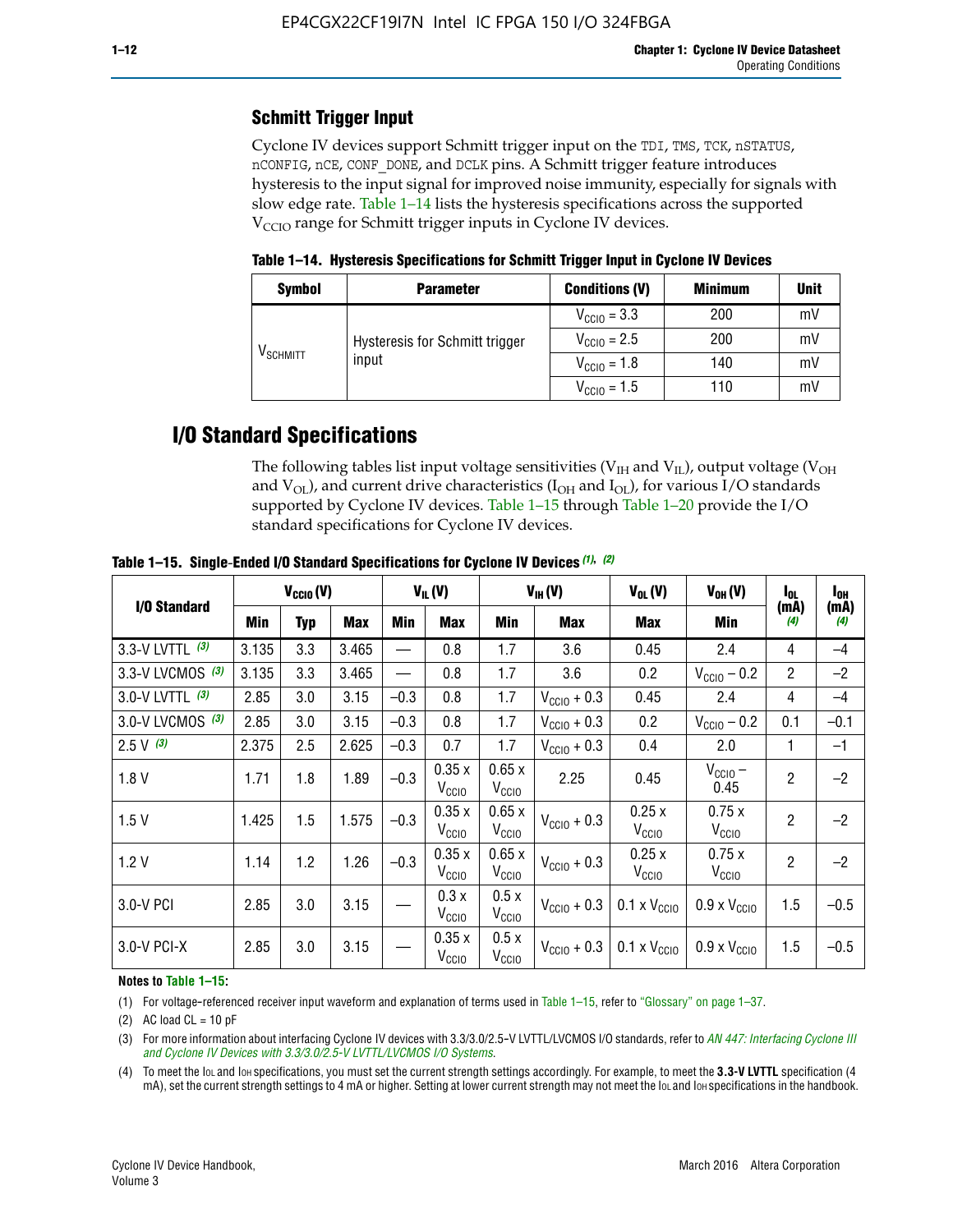| 1/0                    | $V_{\text{CC10}}(V)$ |     |            | $V_{REF}(V)$                                                           |                                                                      |                                                                        | $V_{TT} (V)$ (2)    |                           |                     |
|------------------------|----------------------|-----|------------|------------------------------------------------------------------------|----------------------------------------------------------------------|------------------------------------------------------------------------|---------------------|---------------------------|---------------------|
| <b>Standard</b>        | Min                  | Typ | <b>Max</b> | Min                                                                    | <b>Typ</b>                                                           | <b>Max</b>                                                             | Min                 | <b>Typ</b>                | <b>Max</b>          |
| SSTL-2<br>Class I, II  | 2.375                | 2.5 | 2.625      | 1.19                                                                   | 1.25                                                                 | 1.31                                                                   | $V_{REF}$ –<br>0.04 | V <sub>REF</sub>          | $V_{REF}$ +<br>0.04 |
| SSTL-18<br>Class I, II | 1.7                  | 1.8 | 1.9        | 0.833                                                                  | 0.9                                                                  | 0.969                                                                  | $V_{REF}$ –<br>0.04 | V <sub>REF</sub>          | $V_{REF}$ +<br>0.04 |
| HSTL-18<br>Class I, II | 1.71                 | 1.8 | 1.89       | 0.85                                                                   | 0.9                                                                  | 0.95                                                                   | 0.85                | 0.9                       | 0.95                |
| HSTL-15<br>Class I, II | 1.425                | 1.5 | 1.575      | 0.71                                                                   | 0.75                                                                 | 0.79                                                                   | 0.71                | 0.75                      | 0.79                |
| HSTL-12<br>Class I, II | 1.14                 | 1.2 | 1.26       | $0.48 \times V_{\text{CC10}}$ (3)<br>$0.47 \times V_{\text{CC10}}$ (4) | $0.5 \times V_{\text{CC10}}$ (3)<br>$0.5 \times V_{\text{CC10}}$ (4) | $0.52 \times V_{\text{CC10}}$ (3)<br>$0.53 \times V_{\text{CC10}}$ (4) |                     | 0.5x<br>V <sub>CCIO</sub> |                     |

|  |  |  |  | Table 1–16. Single-Ended SSTL and HSTL I/O Reference Voltage Specifications for Cyclone IV Devices (1) |
|--|--|--|--|--------------------------------------------------------------------------------------------------------|
|--|--|--|--|--------------------------------------------------------------------------------------------------------|

#### **Notes to Table 1–16:**

(1) For an explanation of terms used in Table 1–16, refer to "Glossary" on page 1–37.

(2)  $V_{TT}$  of the transmitting device must track  $V_{REF}$  of the receiving device.

(3) Value shown refers to DC input reference voltage,  $V_{REF(DC)}$ .

(4) Value shown refers to AC input reference voltage,  $V_{REF(AC)}$ .

|  | Table 1–17.  Single-Ended SSTL and HSTL I/O Standards Signal Specifications for Cyclone IV Devices |  |  |  |  |  |
|--|----------------------------------------------------------------------------------------------------|--|--|--|--|--|
|--|----------------------------------------------------------------------------------------------------|--|--|--|--|--|

| I/O                        |            | $V_{IL(DC)}(V)$      |                                      | $V_{IH(DC)}(V)$   |         | $V_{IL(AC)}(V)$     |                     | $V_{IH(AC)}(V)$      | $V_{OL}(V)$                        | $V_{OH} (V)$                       | $I_{0L}$ | $I_{0H}$ |
|----------------------------|------------|----------------------|--------------------------------------|-------------------|---------|---------------------|---------------------|----------------------|------------------------------------|------------------------------------|----------|----------|
| <b>Standard</b>            | <b>Min</b> | Max                  | <b>Min</b>                           | <b>Max</b>        | Min     | Max                 | Min                 | <b>Max</b>           | Max                                | Min                                | (mA)     | (mA)     |
| SSTL-2<br>Class I          |            | $V_{REF}$ –<br>0.18  | $V_{REF} +$<br>0.18                  |                   |         | $V_{REF}$ –<br>0.35 | $V_{REF} +$<br>0.35 |                      | $V_{TT}$ –<br>0.57                 | $V_{TT}$ +<br>0.57                 | 8.1      | $-8.1$   |
| SSTL-2<br>Class II         |            | $V_{REF}$ –<br>0.18  | $V_{REF} +$<br>0.18                  |                   |         | $V_{REF}$ –<br>0.35 | $V_{REF} +$<br>0.35 |                      | $V_{TT}$ –<br>0.76                 | $V_{TT}$ +<br>0.76                 | 16.4     | $-16.4$  |
| <b>SSTL-18</b><br>Class I  |            | $V_{REF}$ –<br>0.125 | $V_{REF}$ +<br>0.125                 |                   |         | $V_{REF}$ –<br>0.25 | $V_{REF} +$<br>0.25 |                      | $V_{TT}$ –<br>0.475                | $V_{TT}$ +<br>0.475                | 6.7      | $-6.7$   |
| SSTL-18<br>Class II        |            | $V_{REF}$ –<br>0.125 | $V_{REF}$ +<br>0.125                 |                   |         | $V_{REF}$ –<br>0.25 | $V_{REF}$ +<br>0.25 |                      | 0.28                               | $V_{CCIO}$ –<br>0.28               | 13.4     | $-13.4$  |
| HSTL-18<br>Class I         |            | $V_{REF}$ –<br>0.1   | $\mathsf{V}_{\mathsf{REF}}$ +<br>0.1 |                   |         | $V_{REF}$ –<br>0.2  | $V_{REF}$ +<br>0.2  |                      | 0.4                                | $V_{\text{CCIO}}-$<br>0.4          | 8        | $-8$     |
| HSTL-18<br>Class II        |            | $V_{REF}$ –<br>0.1   | $V_{REF}$ +<br>0.1                   |                   |         | $V_{REF}$ –<br>0.2  | $V_{REF} +$<br>0.2  |                      | 0.4                                | $V_{CC10}$ –<br>0.4                | 16       | $-16$    |
| HSTL-15<br>Class I         |            | $V_{REF}$ –<br>0.1   | $V_{REF}$ +<br>0.1                   |                   |         | $V_{REF}$ –<br>0.2  | $V_{REF}$ +<br>0.2  |                      | 0.4                                | $V_{CC10}$ –<br>0.4                | 8        | $-8$     |
| HSTL-15<br>Class II        |            | $V_{REF}$ –<br>0.1   | $V_{REF} +$<br>0.1                   |                   |         | $V_{REF}$ –<br>0.2  | $V_{REF} +$<br>0.2  |                      | 0.4                                | $V_{CC10}$ –<br>0.4                | 16       | $-16$    |
| <b>HSTL-12</b><br>Class I  | $-0.15$    | $V_{REF}-$<br>0.08   | $V_{REF} +$<br>0.08                  | $V_{CGI0} + 0.15$ | $-0.24$ | $V_{REF}$ –<br>0.15 | $V_{REF} +$<br>0.15 | $V_{CClO}$ +<br>0.24 | $0.25 \times$<br>$V_{\rm CClO}$    | $0.75 \times$<br>V <sub>CCIO</sub> | 8        | $-8$     |
| <b>HSTL-12</b><br>Class II | $-0.15$    | $V_{REF}$ –<br>0.08  | $V_{REF} +$<br>0.08                  | $V_{CGI0} + 0.15$ | $-0.24$ | $V_{REF}$ –<br>0.15 | $V_{REF} +$<br>0.15 | $V_{CCIO}$ +<br>0.24 | $0.25 \times$<br>V <sub>CCIO</sub> | $0.75 \times$<br>V <sub>CCIO</sub> | 14       | $-14$    |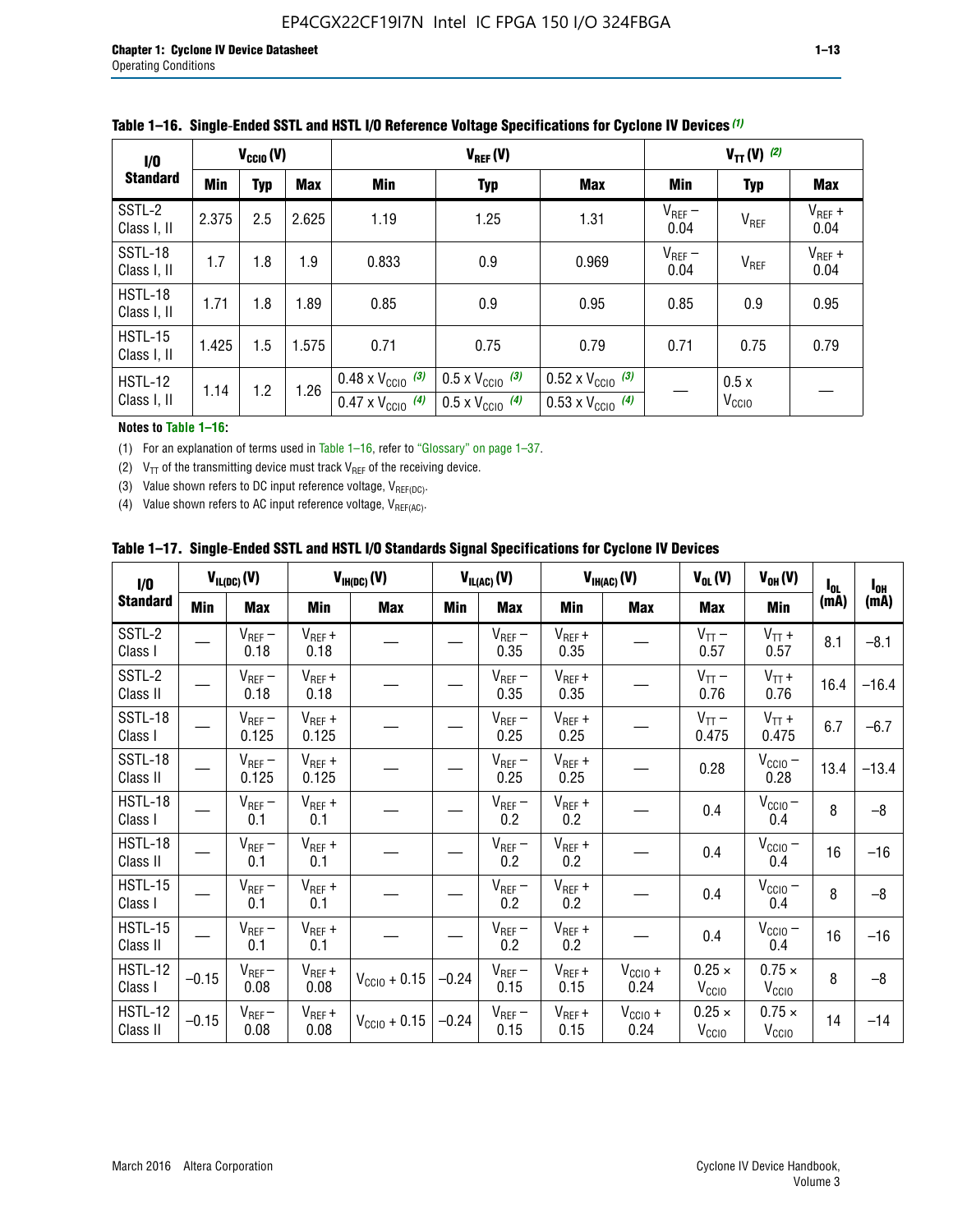**f For more information about receiver input and transmitter output waveforms, and for** other differential I/O standards, refer to the *[I/O Features in Cyclone IV Devices](http://www.altera.com/literature/hb/cyclone-iv/cyiv-51006.pdf)* chapter*.*

**Table 1–18. Differential SSTL I/O Standard Specifications for Cyclone IV Devices** *(1)*

| I/O Standard           | $V_{\text{Swing(DC)}}(V)$<br>$V_{CCl0}(V)$ |     |            |      | $V_{X(AC)}(V)$    |                                |            | $V_{\text{Swing(AC)}}$<br>(V)   | $V_{OX(AC)}(V)$ |               |                                |            |                                 |
|------------------------|--------------------------------------------|-----|------------|------|-------------------|--------------------------------|------------|---------------------------------|-----------------|---------------|--------------------------------|------------|---------------------------------|
|                        | Min                                        | Typ | <b>Max</b> | Min  | <b>Max</b>        | <b>Min</b>                     | <b>Typ</b> | <b>Max</b>                      | <b>Min</b>      | <b>Max</b>    | Min                            | <b>Typ</b> | <b>Max</b>                      |
| SSTL-2<br>Class I, II  | 2.375                                      | 2.5 | 2.625      | 0.36 | V <sub>CCIO</sub> | $V_{\text{CC10}}/2 - 0.2$      |            | $V_{\text{CC1O}}/2$<br>$+0.2$   | 0.7             | $V_{\rm CCI}$ | $V_{\text{CC10}}/2 -$<br>0.125 |            | $V_{\text{CC10}}/2$<br>$+0.125$ |
| SSTL-18<br>Class I, II | 1.7                                        | .8  | .90        | 0.25 | V <sub>CCIO</sub> | $V_{\text{CC10}}/2 -$<br>0.175 |            | $V_{\text{CC10}}/2$<br>$+0.175$ | 0.5             | $V_{\rm CCI}$ | $V_{\text{CC10}}/2 -$<br>0.125 |            | $V_{\text{CC10}}/2$<br>$+0.125$ |

#### **Note to Table 1–18:**

(1) Differential SSTL requires a  $V_{REF}$  input.

**Table 1–19. Differential HSTL I/O Standard Specifications for Cyclone IV Devices** *(1)*

|                               | $V_{CClO}(V)$ |     |            | $V_{\text{DIF(DC)}}(V)$ |                   | $V_{X(AC)}(V)$                |            |                            | $V_{CM(DC)}(V)$            |            |                            |         | $V_{\text{DIF(AC)}}(V)$    |  |
|-------------------------------|---------------|-----|------------|-------------------------|-------------------|-------------------------------|------------|----------------------------|----------------------------|------------|----------------------------|---------|----------------------------|--|
| I/O Standard                  | Min           | Typ | <b>Max</b> | Min                     | <b>Max</b>        | Min                           | <b>Typ</b> | <b>Max</b>                 | Min                        | <b>Typ</b> | <b>Max</b>                 | Mi<br>n | <b>Max</b>                 |  |
| HSTL-18<br>Class I, II        | 1.71          | 1.8 | .89        | 0.2                     |                   | 0.85                          |            | 0.95                       | 0.85                       |            | 0.95                       | 0.4     |                            |  |
| <b>HSTL-15</b><br>Class I, II | 1.425         | 1.5 | .575       | $0.2\,$                 |                   | 0.71                          |            | 0.79                       | 0.71                       |            | 0.79                       | 0.4     |                            |  |
| <b>HSTL-12</b><br>Class I, II | 1.14          | 1.2 | 1.26       | 0.16                    | V <sub>CCIO</sub> | $0.48 \times V_{\text{CC10}}$ |            | 0.52x<br>V <sub>CCIO</sub> | 0.48x<br>V <sub>CCIO</sub> |            | 0.52x<br>V <sub>CCIO</sub> | 0.3     | 0.48x<br>V <sub>CCIO</sub> |  |

#### **Note to Table 1–19:**

(1) Differential HSTL requires a  $V_{REF}$  input.

**Table 1–20. Differential I/O Standard Specifications for Cyclone IV Devices** *(1)* **(Part 1 of 2)**

| I/O Standard                            |       | $V_{CCl0} (V)$ |            |            | $V_{ID}$ (mV) | $V_{\text{lcm}}(V)^{(2)}$ |                                                     |            | $V_{0D}$ (mV) $(3)$ |     |     | $V_{0S} (V)^{(3)}$ |            |       |
|-----------------------------------------|-------|----------------|------------|------------|---------------|---------------------------|-----------------------------------------------------|------------|---------------------|-----|-----|--------------------|------------|-------|
|                                         | Min   | Typ            | <b>Max</b> | <b>Min</b> | <b>Max</b>    | Min                       | <b>Condition</b>                                    | <b>Max</b> | Min                 | Typ | Max | Min                | <b>Typ</b> | Max   |
|                                         |       |                |            |            |               | 0.05                      | $D_{MAX} \leq 500$ Mbps                             | 1.80       |                     |     |     |                    |            |       |
| <b>LVPECL</b><br>(Row I/Os)<br>(6)      | 2.375 | 2.5            | 2.625      | 100        |               | 0.55                      | 500 Mbps $\leq$ D <sub>MAX</sub><br>$\leq$ 700 Mbps | 1.80       |                     |     |     |                    |            |       |
|                                         |       |                |            |            |               | 1.05                      | $D_{MAX}$ > 700 Mbps                                | 1.55       |                     |     |     |                    |            |       |
|                                         |       |                |            |            |               | 0.05                      | $D_{MAX} \leq 500$ Mbps                             | 1.80       |                     |     |     |                    |            |       |
| <b>LVPECL</b><br>(Column<br>$1/Os)$ (6) | 2.375 | 2.5            | 2.625      | 100        |               | 0.55                      | 500 Mbps $\leq D_{MAX}$<br>$\leq$ 700 Mbps          | 1.80       |                     |     |     |                    |            |       |
|                                         |       |                |            |            |               | 1.05                      | $D_{MAX}$ > 700 Mbps                                | 1.55       |                     |     |     |                    |            |       |
|                                         |       |                |            |            |               | 0.05                      | $D_{MAX} \leq 500$ Mbps                             | 1.80       |                     |     |     |                    |            |       |
| LVDS (Row<br>I/Os)                      | 2.375 | 2.5            | 2.625      | 100        |               | 0.55                      | 500 Mbps $\leq D_{MAX}$<br>$\leq 700$ Mbps          | 1.80       | 247                 |     | 600 | 1.125              | 1.25       | 1.375 |
|                                         |       |                |            |            |               | 1.05                      | $D_{MAX}$ > 700 Mbps                                | 1.55       |                     |     |     |                    |            |       |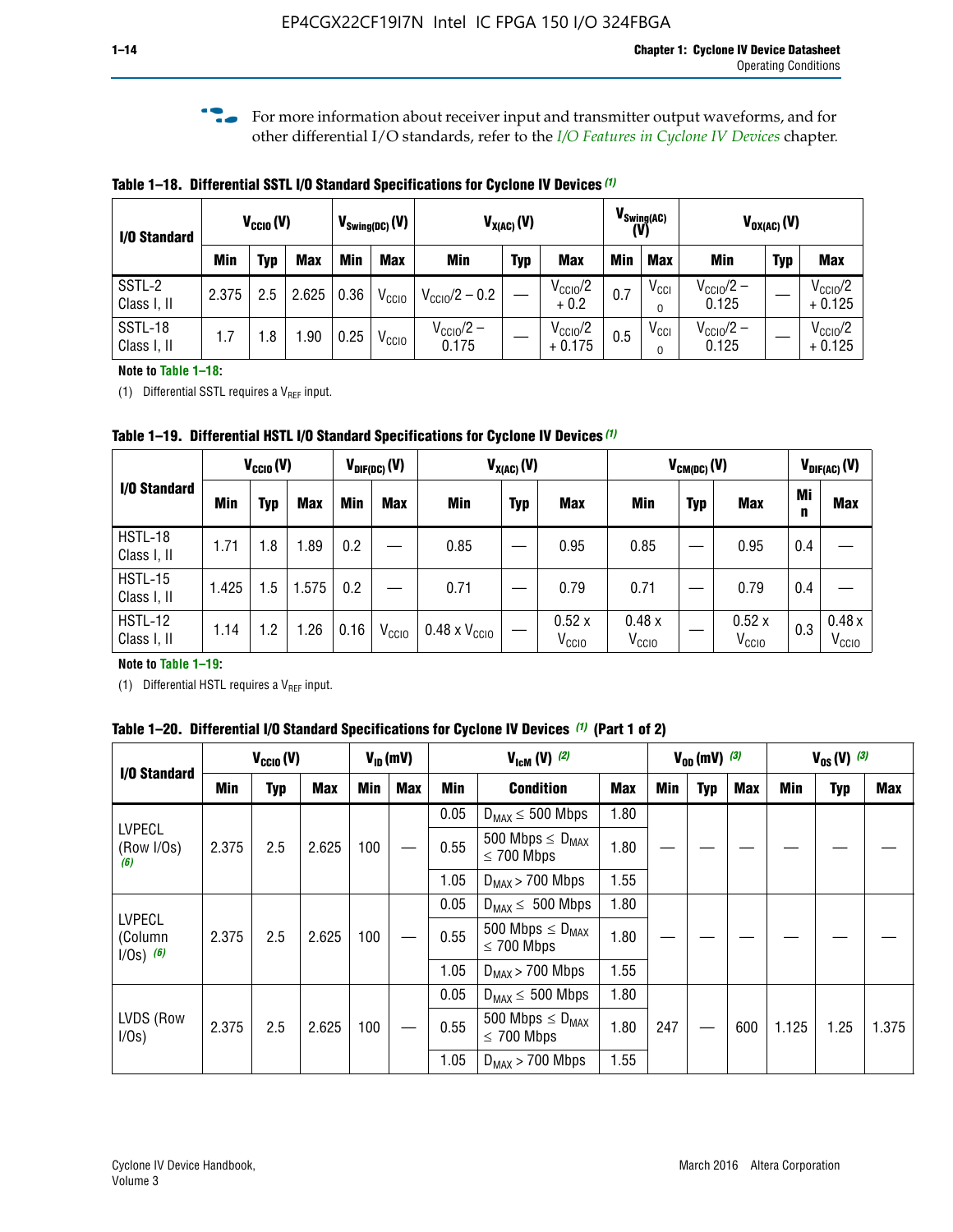#### EP4CGX22CF19I7N Intel IC FPGA 150 I/O 324FBGA

|                                          |            | $V_{\text{CCIO}}(V)$ |            |     | $V_{ID}(mV)$ |            | $V_{\text{lcm}}(V)$ (2)                    |            |     | $V_{0D}$ (mV) $(3)$ |            |            | $V_{0S} (V)$ (3) |            |
|------------------------------------------|------------|----------------------|------------|-----|--------------|------------|--------------------------------------------|------------|-----|---------------------|------------|------------|------------------|------------|
| I/O Standard                             |            |                      |            |     |              |            |                                            |            |     |                     |            |            |                  |            |
|                                          | <b>Min</b> | <b>Typ</b>           | <b>Max</b> | Min | <b>Max</b>   | <b>Min</b> | <b>Condition</b>                           | <b>Max</b> | Min | <b>Typ</b>          | <b>Max</b> | <b>Min</b> | <b>Typ</b>       | <b>Max</b> |
|                                          |            |                      |            |     |              | 0.05       | $D_{MAX} \leq 500$ Mbps                    | 1.80       |     |                     |            |            |                  |            |
| <b>LVDS</b><br>(Column<br>I/Os)          | 2.375      | 2.5                  | 2.625      | 100 |              | 0.55       | 500 Mbps $\leq D_{MAX}$<br>$\leq 700$ Mbps | 1.80       | 247 |                     | 600        | 1.125      | 1.25             | 1.375      |
|                                          |            |                      |            |     |              | 1.05       | $D_{MAX}$ > 700 Mbps                       | 1.55       |     |                     |            |            |                  |            |
| <b>BLVDS (Row</b><br>$1/0s)$ (4)         | 2.375      | 2.5                  | 2.625      | 100 |              |            |                                            |            |     |                     |            |            |                  |            |
| <b>BLVDS</b><br>(Column<br>$1/0s)$ (4)   | 2.375      | 2.5                  | 2.625      | 100 |              |            |                                            |            |     |                     |            |            |                  |            |
| mini-LVDS<br>(Row I/Os)<br>(5)           | 2.375      | 2.5                  | 2.625      |     |              |            |                                            |            | 300 |                     | 600        | 1.0        | 1.2              | 1.4        |
| mini-LVDS<br>(Column<br>$1/0s)$ (5)      | 2.375      | 2.5                  | 2.625      |     |              |            |                                            |            | 300 |                     | 600        | 1.0        | 1.2              | 1.4        |
| RSDS <sup>®</sup> (Row<br>$1/0s$ ) $(5)$ | 2.375      | 2.5                  | 2.625      |     |              |            |                                            |            | 100 | 200                 | 600        | 0.5        | 1.2              | 1.5        |
| <b>RSDS</b><br>(Column<br>$1/Os)$ (5)    | 2.375      | 2.5                  | 2.625      |     |              |            |                                            |            | 100 | 200                 | 600        | 0.5        | 1.2              | 1.5        |
| PPDS (Row<br>$1/0s)$ (5)                 | 2.375      | 2.5                  | 2.625      |     |              |            |                                            |            | 100 | 200                 | 600        | 0.5        | 1.2              | 1.4        |
| <b>PPDS</b><br>(Column<br>$1/0s)$ (5)    | 2.375      | 2.5                  | 2.625      |     |              |            |                                            |            | 100 | 200                 | 600        | 0.5        | 1.2              | 1.4        |

#### **Table 1–20. Differential I/O Standard Specifications for Cyclone IV Devices** *(1)* **(Part 2 of 2)**

**Notes to Table 1–20:**

(1) For an explanation of terms used in Table 1–20, refer to "Glossary" on page 1–37.

(2)  $V_{IN}$  range: 0  $V \le V_{IN} \le 1.85$  V.

(3) R<sub>L</sub> range:  $90 \le R_L \le 110 \Omega$ .

(4) There are no fixed  $V_{IN}$ ,  $V_{OD}$ , and  $V_{OS}$  specifications for BLVDS. They depend on the system topology.

(5) The Mini-LVDS, RSDS, and PPDS standards are only supported at the output pins.

(6) The LVPECL I/O standard is only supported on dedicated clock input pins. This I/O standard is not supported for output pins.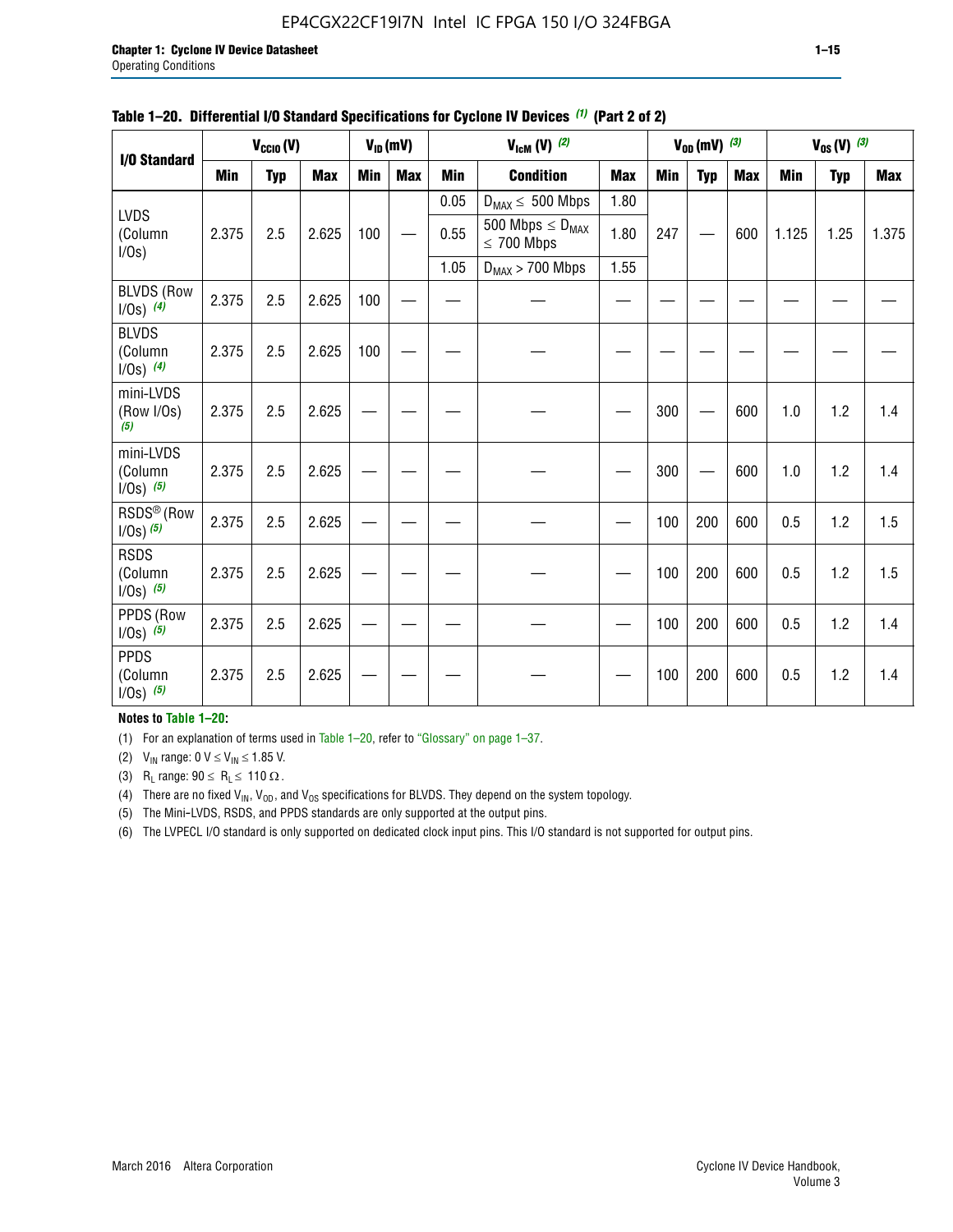## **Power Consumption**

Use the following methods to estimate power for a design:

- the Excel-based EPE
- the Quartus® II PowerPlay power analyzer feature

The interactive Excel-based EPE is used prior to designing the device to get a magnitude estimate of the device power. The Quartus II PowerPlay power analyzer provides better quality estimates based on the specifics of the design after place-and-route is complete. The PowerPlay power analyzer can apply a combination of user-entered, simulation-derived, and estimated signal activities that, combined with detailed circuit models, can yield very accurate power estimates.

f For more information about power estimation tools, refer to the *[Early Power Estimator](http://www.altera.com/literature/ug/ug_epe.pdf
)  [User Guide](http://www.altera.com/literature/ug/ug_epe.pdf
)* and the *[PowerPlay Power Analysis](http://www.altera.com/literature/hb/qts/qts_qii53013.pdf)* chapter in volume 3 of the *Quartus II Handboo*k.

## **Switching Characteristics**

This section provides performance characteristics of Cyclone IV core and periphery blocks for commercial grade devices.

These characteristics can be designated as Preliminary or Final.

- Preliminary characteristics are created using simulation results, process data, and other known parameters. The upper-right hand corner of these tables show the designation as "Preliminary".
- Final numbers are based on actual silicon characterization and testing. The numbers reflect the actual performance of the device under worst-case silicon process, voltage, and junction temperature conditions. There are no designations on finalized tables.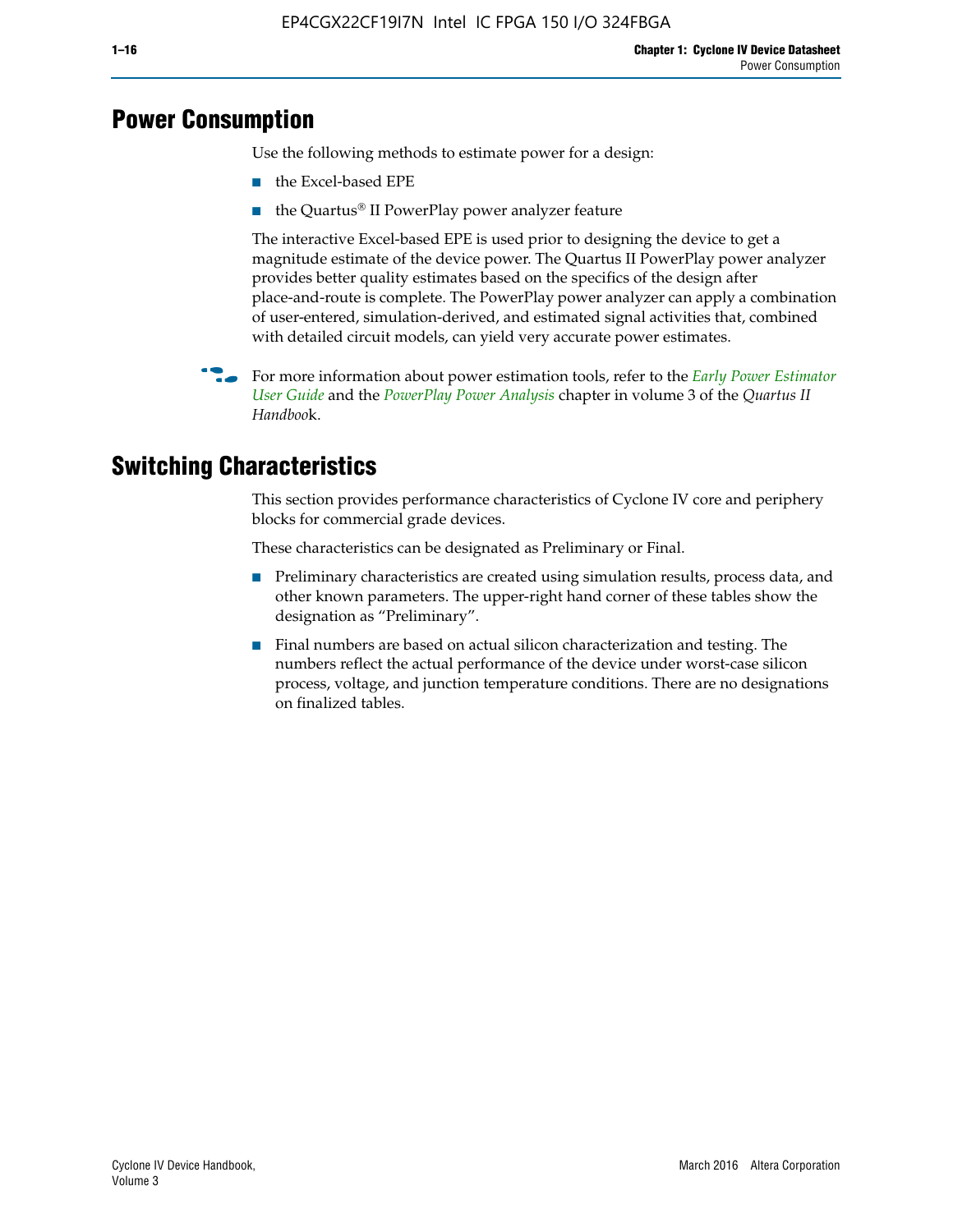## **Transceiver Performance Specifications**

Table 1–21 lists the Cyclone IV GX transceiver specifications.

|  |  |  |  | Table 1-21. Transceiver Specification for Cyclone IV GX Devices (Part 1 of 4) |  |
|--|--|--|--|-------------------------------------------------------------------------------|--|
|--|--|--|--|-------------------------------------------------------------------------------|--|

| Symbol/                                                   |                                                      |                     | C <sub>6</sub>             |                                                                     |                     | C7, I7                     |                | C <sub>8</sub>      |                            |                |             |
|-----------------------------------------------------------|------------------------------------------------------|---------------------|----------------------------|---------------------------------------------------------------------|---------------------|----------------------------|----------------|---------------------|----------------------------|----------------|-------------|
| <b>Description</b>                                        | <b>Conditions</b>                                    | <b>Min</b>          | <b>Typ</b>                 | <b>Max</b>                                                          | <b>Min</b>          | <b>Typ</b>                 | <b>Max</b>     | <b>Min</b>          | <b>Typ</b>                 | <b>Max</b>     | <b>Unit</b> |
| <b>Reference Clock</b>                                    |                                                      |                     |                            |                                                                     |                     |                            |                |                     |                            |                |             |
| Supported I/O<br><b>Standards</b>                         |                                                      |                     |                            | 1.2 V PCML, 1.5 V PCML, 3.3 V PCML, Differential LVPECL, LVDS, HCSL |                     |                            |                |                     |                            |                |             |
| Input frequency<br>from REFCLK input<br>pins              |                                                      | 50                  |                            | 156.25                                                              | 50                  |                            | 156.25         | 50                  | $\overline{\phantom{0}}$   | 156.25         | <b>MHz</b>  |
| Spread-spectrum<br>modulating clock<br>frequency          | Physical interface<br>for PCI Express<br>(PIPE) mode | 30                  |                            | 33                                                                  | 30                  |                            | 33             | 30                  |                            | 33             | kHz         |
| Spread-spectrum<br>downspread                             | PIPE mode                                            |                     | 0 <sub>to</sub><br>$-0.5%$ |                                                                     |                     | 0 <sub>to</sub><br>$-0.5%$ |                |                     | 0 <sub>to</sub><br>$-0.5%$ |                |             |
| Peak-to-peak<br>differential input<br>voltage             |                                                      | 0.1                 |                            | 1.6                                                                 | 0.1                 |                            | 1.6            | 0.1                 |                            | 1.6            | $\vee$      |
| V <sub>ICM</sub> (AC coupled)                             |                                                      |                     | $1100 \pm 5\%$             |                                                                     |                     | $1100 \pm 5\%$             |                |                     | $1100 \pm 5\%$             |                | mV          |
| $V_{ICM}$ (DC coupled)                                    | HCSL I/O<br>standard for PCIe<br>reference clock     | 250                 |                            | 550                                                                 | 250                 |                            | 550            | 250                 |                            | 550            | mV          |
| <b>Transmitter REFCLK</b><br>Phase Noise (1)              | Frequency offset                                     |                     |                            | $-123$                                                              |                     |                            | $-123$         |                     |                            | $-123$         | dBc/Hz      |
| <b>Transmitter REFCLK</b><br>Total Jitter (1)             | $= 1$ MHz $- 8$ MHZ                                  |                     |                            | 42.3                                                                |                     |                            | 42.3           |                     |                            | 42.3           | ps          |
| $\mathsf{R}_{\mathsf{ref}}$                               |                                                      |                     | 2000<br>± 1%               |                                                                     |                     | 2000<br>± 1%               |                |                     | 2000<br>± 1%               |                | Ω           |
| <b>Transceiver Clock</b>                                  |                                                      |                     |                            |                                                                     |                     |                            |                |                     |                            |                |             |
| cal blk clk clock<br>frequency                            |                                                      | 10                  |                            | 125                                                                 | 10                  |                            | 125            | 10                  |                            | 125            | <b>MHz</b>  |
| fixedclk Clock<br>frequency                               | <b>PCIe Receiver</b><br>Detect                       |                     | 125                        |                                                                     |                     | 125                        | —              |                     | 125                        |                | <b>MHz</b>  |
| reconfig clk<br>clock frequency                           | Dynamic<br>reconfiguration<br>clock frequency        | 2.5/<br>37.5<br>(2) |                            | 50                                                                  | 2.5/<br>37.5<br>(2) |                            | 50             | 2.5/<br>37.5<br>(2) |                            | 50             | <b>MHz</b>  |
| Delta time between<br>reconfig clk                        |                                                      |                     |                            | $\overline{2}$                                                      |                     |                            | $\overline{2}$ |                     |                            | $\overline{2}$ | ms          |
| Transceiver block<br>minimum<br>power-down pulse<br>width |                                                      |                     | $\mathbf{1}$               |                                                                     |                     | 1                          |                |                     | $\mathbf{1}$               |                | $\mu s$     |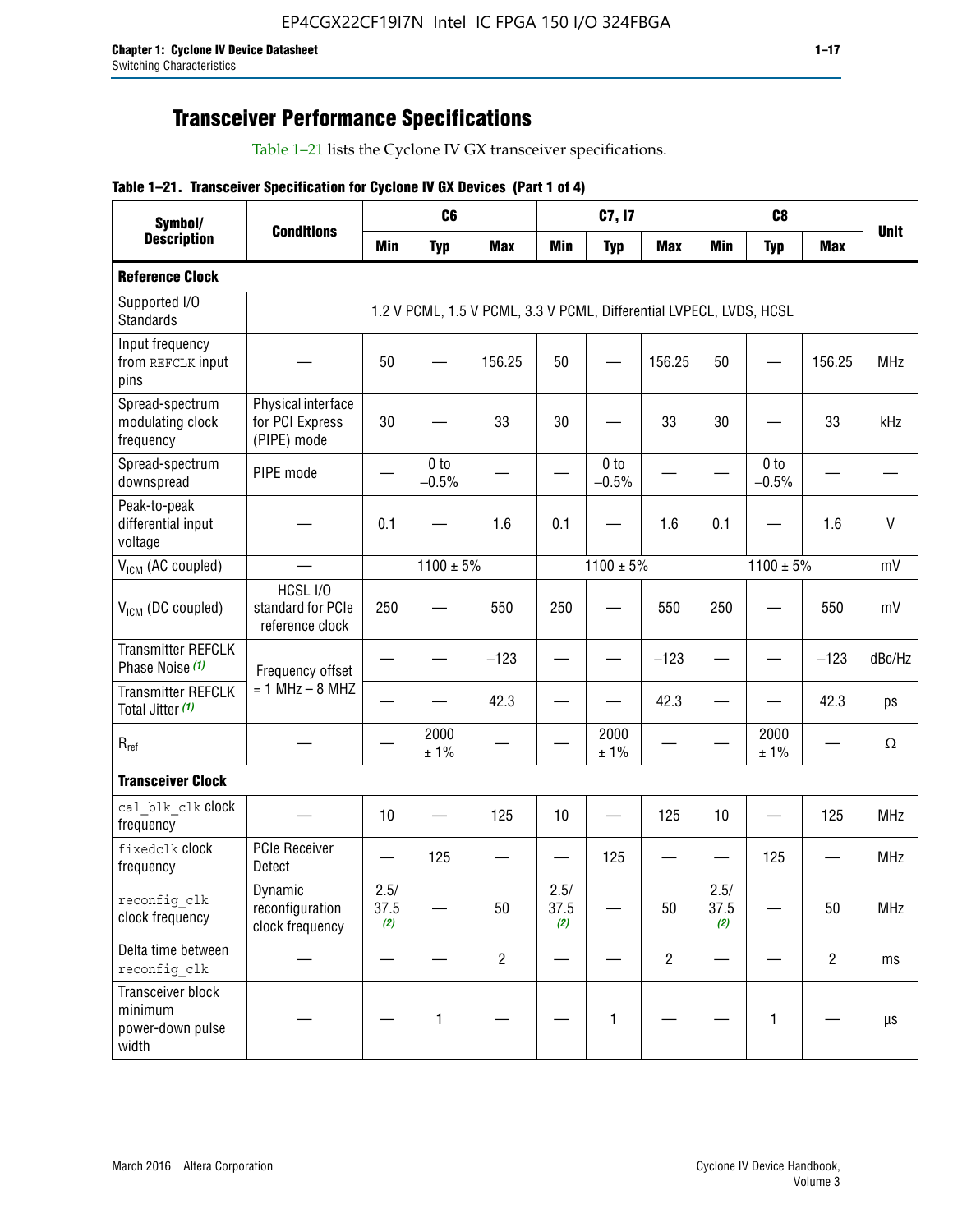| Symbol/                                                                                        |                                                                           | C <sub>6</sub><br>C <sub>8</sub><br>C7, I7<br><b>Conditions</b> |                          |                                 |                                  |                                    |                                  |                          |                          |                                  |             |
|------------------------------------------------------------------------------------------------|---------------------------------------------------------------------------|-----------------------------------------------------------------|--------------------------|---------------------------------|----------------------------------|------------------------------------|----------------------------------|--------------------------|--------------------------|----------------------------------|-------------|
| <b>Description</b>                                                                             |                                                                           | <b>Min</b>                                                      | <b>Typ</b>               | <b>Max</b>                      | <b>Min</b>                       | <b>Typ</b>                         | <b>Max</b>                       | <b>Min</b>               | <b>Typ</b>               | <b>Max</b>                       | <b>Unit</b> |
| <b>Receiver</b>                                                                                |                                                                           |                                                                 |                          |                                 |                                  |                                    |                                  |                          |                          |                                  |             |
| Supported I/O<br>Standards                                                                     | 1.4 V PCML,<br>1.5 V PCML,<br>2.5 V PCML,<br>LVPECL, LVDS                 |                                                                 |                          |                                 |                                  |                                    |                                  |                          |                          |                                  |             |
| Data rate (F324 and<br>smaller package) (15)                                                   |                                                                           | 600                                                             |                          | 2500                            | 600                              |                                    | 2500                             | 600                      |                          | 2500                             | <b>Mbps</b> |
| Data rate (F484 and<br>larger package) (15)                                                    |                                                                           | 600                                                             |                          | 3125                            | 600                              |                                    | 3125                             | 600                      |                          | 2500                             | <b>Mbps</b> |
| Absolute V <sub>MAX</sub> for a<br>receiver pin $(3)$                                          |                                                                           |                                                                 |                          | 1.6                             |                                  |                                    | 1.6                              |                          |                          | 1.6                              | V           |
| Operational V <sub>MAX</sub> for<br>a receiver pin                                             |                                                                           |                                                                 |                          | 1.5                             |                                  |                                    | 1.5                              |                          |                          | 1.5                              | V           |
| Absolute V <sub>MIN</sub> for a<br>receiver pin                                                |                                                                           | $-0.4$                                                          |                          |                                 | $-0.4$                           |                                    |                                  | $-0.4$                   |                          |                                  | V           |
| Peak-to-peak<br>differential input<br>voltage V <sub>ID</sub> (diff p-p)                       | $V_{IGM} = 0.82 V$<br>setting, Data Rate<br>$= 600$ Mbps to<br>3.125 Gbps | 0.1                                                             |                          | 2.7                             | 0.1                              |                                    | 2.7                              | 0.1                      |                          | 2.7                              | $\vee$      |
| <b>V<sub>ICM</sub></b>                                                                         | $V_{IGM} = 0.82 V$<br>setting                                             |                                                                 | $820 \pm$<br>10%         |                                 |                                  | $820 \pm$<br>10%                   |                                  |                          | $820 \pm$<br>10%         |                                  | mV          |
| Differential on-chip                                                                           | 100 $-\Omega$ setting                                                     | $\equiv$                                                        | 100                      | $\overline{\phantom{0}}$        | $\overline{\phantom{0}}$         | 100                                | $\overline{\phantom{0}}$         | $\overline{\phantom{0}}$ | 100                      | $\overline{\phantom{0}}$         | $\Omega$    |
| termination resistors                                                                          | 150 $-\Omega$ setting                                                     | $\overline{\phantom{0}}$                                        | 150                      |                                 |                                  | 150                                |                                  |                          | 150                      | <u>—</u>                         | $\Omega$    |
| Differential and<br>common mode<br>return loss                                                 | PIPE, Serial<br>Rapid I/O SR,<br>SATA, CPRI LV,<br>SDI, XAUI              |                                                                 |                          |                                 |                                  | Compliant                          |                                  |                          |                          |                                  |             |
| Programmable ppm<br>detector $(4)$                                                             |                                                                           |                                                                 |                          |                                 |                                  | ± 62.5, 100, 125, 200,<br>250, 300 |                                  |                          |                          |                                  | ppm         |
| Clock data recovery<br>(CDR) ppm<br>tolerance (without<br>spread-spectrum<br>clocking enabled) |                                                                           |                                                                 |                          | $±300$ (5),<br>±350<br>(6), (7) |                                  |                                    | ±300<br>(5),<br>±350<br>(6), (7) |                          |                          | ±300<br>(5),<br>±350<br>(6), (7) | ppm         |
| CDR ppm tolerance<br>(with synchronous<br>spread-spectrum<br>clocking enabled) $(8)$           |                                                                           |                                                                 |                          | 350 to<br>$-5350$<br>(7), (9)   |                                  |                                    | 350 to<br>$-5350$<br>(7), (9)    |                          |                          | 350 to<br>$-5350$<br>(7), (9)    | ppm         |
| Run length                                                                                     |                                                                           |                                                                 | 80                       | $\overline{\phantom{0}}$        | $\overbrace{\phantom{13322111}}$ | 80                                 |                                  |                          | 80                       | $\overline{\phantom{0}}$         | UI          |
|                                                                                                | No Equalization                                                           |                                                                 |                          | 1.5                             |                                  |                                    | 1.5                              |                          |                          | 1.5                              | dB          |
| Programmable                                                                                   | <b>Medium Low</b>                                                         | $\overline{\phantom{0}}$                                        |                          | 4.5                             | —                                |                                    | 4.5                              | —                        | $\qquad \qquad$          | 4.5                              | dB          |
| equalization                                                                                   | Medium High                                                               | $\overline{\phantom{0}}$                                        | $\overline{\phantom{0}}$ | 5.5                             | —                                |                                    | 5.5                              | —                        | $\qquad \qquad$          | 5.5                              | dB          |
|                                                                                                | High                                                                      |                                                                 | —                        | $\overline{7}$                  |                                  | —                                  | $\overline{7}$                   | $\overline{\phantom{0}}$ | $\overline{\phantom{0}}$ | $\overline{7}$                   | dB          |

#### **Table 1–21. Transceiver Specification for Cyclone IV GX Devices (Part 2 of 4)**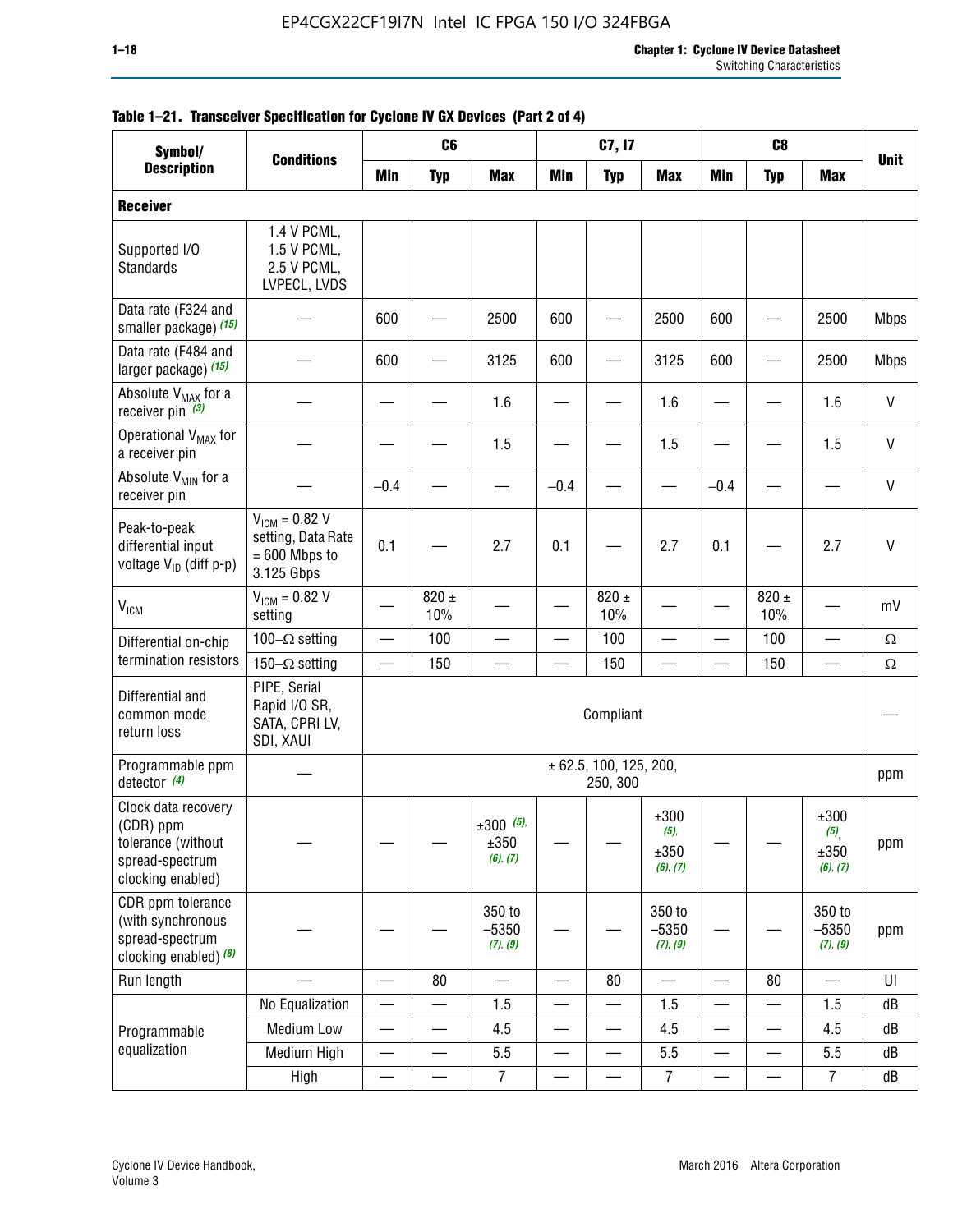| Symbol/                                                                 |                                                                     |            | C <sub>6</sub>           |                          |                          | C7, I7                   |            |                          | C <sub>8</sub>           |                          |                                |
|-------------------------------------------------------------------------|---------------------------------------------------------------------|------------|--------------------------|--------------------------|--------------------------|--------------------------|------------|--------------------------|--------------------------|--------------------------|--------------------------------|
| <b>Description</b>                                                      | <b>Conditions</b>                                                   | <b>Min</b> | <b>Typ</b>               | <b>Max</b>               | <b>Min</b>               | <b>Typ</b>               | <b>Max</b> | <b>Min</b>               | <b>Typ</b>               | <b>Max</b>               | <b>Unit</b>                    |
| Signal detect/loss<br>threshold                                         | PIPE mode                                                           | 65         |                          | 175                      | 65                       |                          | 175        | 65                       |                          | 175                      | mV                             |
| $t_{LTR}$ (10)                                                          |                                                                     |            | $\overline{\phantom{0}}$ | 75                       | $\overline{\phantom{0}}$ |                          | 75         | $\overline{\phantom{0}}$ |                          | 75                       | μs                             |
| (11)<br>t <sub>LTR-LTD_Manual</sub>                                     |                                                                     | 15         |                          |                          | 15                       |                          |            | 15                       |                          |                          | μs                             |
| $t_{LTD}$ (12)                                                          |                                                                     | 0          | 100                      | 4000                     | 0                        | 100                      | 4000       | $\mathbf 0$              | 100                      | 4000                     | ns                             |
| $t_{\text{LTD\_Manual}}$ (13)                                           |                                                                     |            | —                        | 4000                     | —                        | —                        | 4000       | —                        | $\overline{\phantom{0}}$ | 4000                     | ns                             |
| $t_{\text{LTD\_Auto}}$ (14)                                             |                                                                     |            |                          | 4000                     | $\overline{\phantom{0}}$ | $\overline{\phantom{0}}$ | 4000       | $\overline{\phantom{0}}$ | $\overline{\phantom{0}}$ | 4000                     | ns                             |
| Receiver buffer and<br>CDR offset<br>cancellation time<br>(per channel) |                                                                     |            |                          | 17000                    |                          |                          | 17000      |                          |                          | 17000                    | recon<br>fig_c<br>lk<br>cycles |
|                                                                         | DC Gain Setting =<br>0                                              |            | 0                        |                          |                          | 0                        |            |                          | 0                        |                          | dB                             |
| Programmable DC<br>gain                                                 | DC Gain Setting =<br>1                                              |            | 3                        |                          |                          | 3                        |            |                          | 3                        |                          | dB                             |
|                                                                         | DC Gain Setting =<br>$\overline{c}$                                 |            | 6                        |                          |                          | 6                        |            |                          | 6                        |                          | dB                             |
| <b>Transmitter</b>                                                      |                                                                     |            |                          |                          |                          |                          |            |                          |                          |                          |                                |
| Supported I/O<br><b>Standards</b>                                       | 1.5 V PCML                                                          |            |                          |                          |                          |                          |            |                          |                          |                          |                                |
| Data rate (F324 and<br>smaller package)                                 |                                                                     | 600        |                          | 2500                     | 600                      |                          | 2500       | 600                      |                          | 2500                     | <b>Mbps</b>                    |
| Data rate (F484 and<br>larger package)                                  |                                                                     | 600        |                          | 3125                     | 600                      |                          | 3125       | 600                      |                          | 2500                     | <b>Mbps</b>                    |
| V <sub>OCM</sub>                                                        | 0.65 V setting                                                      |            | 650                      |                          |                          | 650                      |            |                          | 650                      |                          | mV                             |
| Differential on-chip                                                    | 100 $-\Omega$ setting                                               | —          | 100                      | $\overline{\phantom{0}}$ | $\overline{\phantom{0}}$ | 100                      |            | —                        | 100                      | —                        | $\Omega$                       |
| termination resistors                                                   | 150 $-\Omega$ setting                                               |            | 150                      | $\qquad \qquad \qquad$   |                          | 150                      |            |                          | 150                      | $\overline{\phantom{0}}$ | $\Omega$                       |
| Differential and<br>common mode<br>return loss                          | PIPE, CPRI LV,<br>Serial Rapid I/O<br>SR, SDI, XAUI,<br><b>SATA</b> |            |                          |                          |                          | Compliant                |            |                          |                          |                          |                                |
| Rise time                                                               |                                                                     | 50         |                          | 200                      | 50                       |                          | 200        | 50                       |                          | 200                      | ps                             |
| Fall time                                                               |                                                                     | 50         |                          | 200                      | 50                       |                          | 200        | 50                       |                          | 200                      | ps                             |
| Intra-differential pair<br>skew                                         |                                                                     |            |                          | 15                       |                          |                          | 15         |                          |                          | 15                       | ps                             |
| Intra-transceiver<br>block skew                                         |                                                                     |            |                          | 120                      |                          |                          | 120        |                          |                          | 120                      | ps                             |

#### **Table 1–21. Transceiver Specification for Cyclone IV GX Devices (Part 3 of 4)**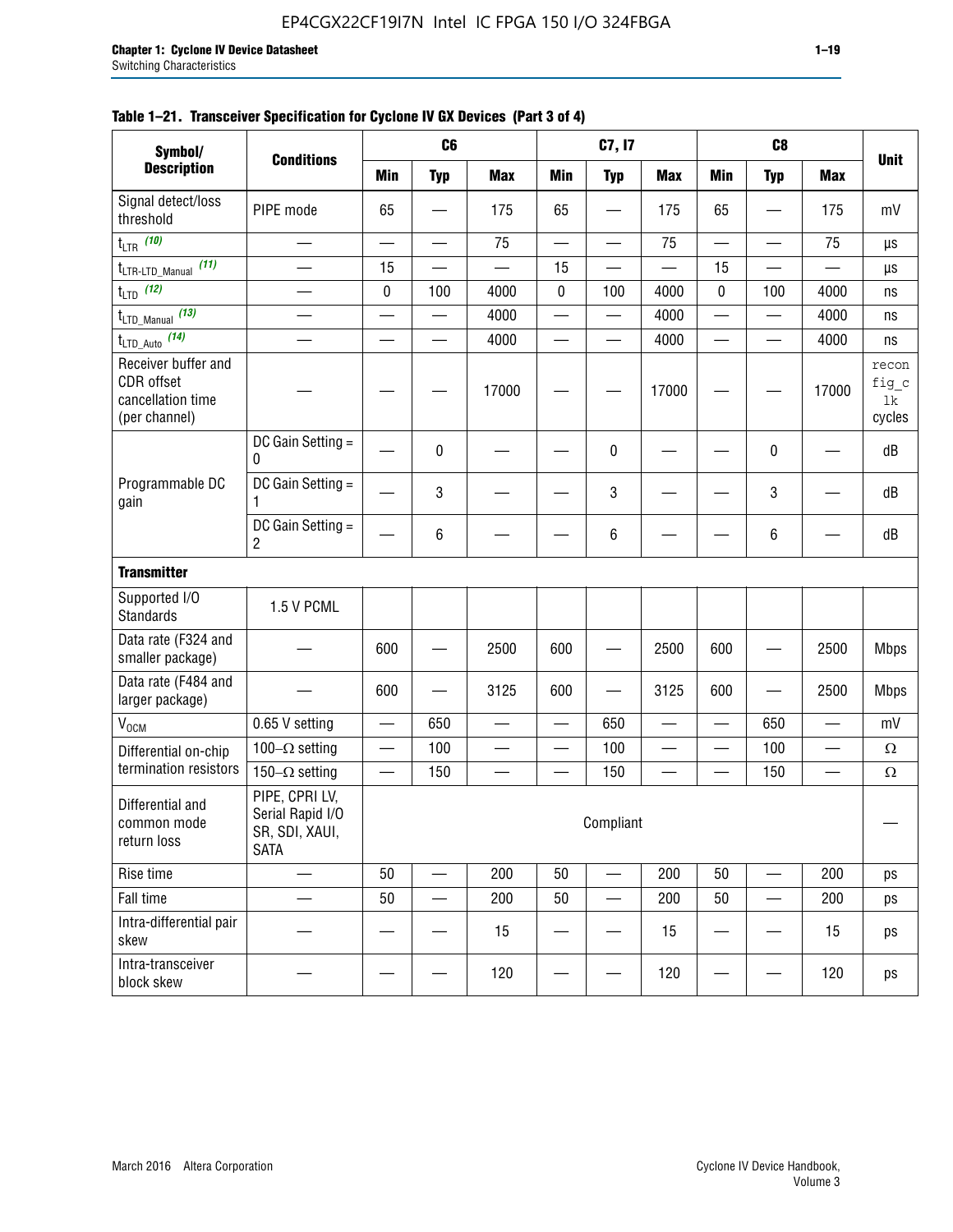#### **Table 1–21. Transceiver Specification for Cyclone IV GX Devices (Part 4 of 4)**

| Symbol/                                          | <b>Conditions</b> | C <sub>6</sub>                     |     |            | C7, I7     |            |            |            |     | <b>Unit</b> |            |
|--------------------------------------------------|-------------------|------------------------------------|-----|------------|------------|------------|------------|------------|-----|-------------|------------|
| <b>Description</b>                               |                   | <b>Min</b>                         | Typ | <b>Max</b> | <b>Min</b> | <b>Typ</b> | <b>Max</b> | <b>Min</b> | Typ | <b>Max</b>  |            |
| <b>PLD-Transceiver Interface</b>                 |                   |                                    |     |            |            |            |            |            |     |             |            |
| Interface speed<br>(F324 and smaller<br>package) |                   | 25                                 |     | 125        | 25         |            | 125        | 25         |     | 125         | <b>MHz</b> |
| Interface speed<br>(F484 and larger<br>package)  |                   | 25                                 |     | 156.25     | 25         |            | 156.25     | 25         |     | 156.25      | <b>MHz</b> |
| Digital reset pulse<br>width                     |                   | Minimum is 2 parallel clock cycles |     |            |            |            |            |            |     |             |            |

#### **Notes to Table 1–21:**

(1) This specification is valid for transmitter output jitter specification with a maximum total jitter value of 112 ps, typically for 3.125 Gbps SRIO and XAUI protocols.

(2) The minimum reconfig\_clk frequency is 2.5 MHz if the transceiver channel is configured in **Transmitter Only** mode. The minimum reconfig\_clk frequency is 37.5 MHz if the transceiver channel is configured in **Receiver Only** or **Receiver and Transmitter** mode.

(3) The device cannot tolerate prolonged operation at this absolute maximum.

- (4) The rate matcher supports only up to  $\pm 300$  parts per million (ppm).
- (5) Supported for the F169 and F324 device packages only.
- (6) Supported for the F484, F672, and F896 device packages only. Pending device characterization.
- (7) To support CDR ppm tolerance greater than ±300 ppm, implement ppm detector in user logic and configure CDR to Manual Lock Mode.
- (8) Asynchronous spread-spectrum clocking is not supported.
- (9) For the EP4CGX30 (F484 package only), EP4CGX50, and EP4CGX75 devices, the CDR ppl tolerance is ±200 ppm.
- (10) Time taken until pll\_locked goes high after pll\_powerdown deasserts.
- (11) Time that the CDR must be kept in lock-to-reference mode after rx analogreset deasserts and before rx locktodata is asserted in manual mode.

(12) Time taken to recover valid data after the rx locktodata signal is asserted in manual mode (Figure 1–2), or after rx freqlocked signal goes high in automatic mode (Figure 1–3).

(13) Time taken to recover valid data after the rx locktodata signal is asserted in manual mode.

- (14) Time taken to recover valid data after the rx freqlocked signal goes high in automatic mode.
- (15) To support data rates lower than the minimum specification through oversampling, use the CDR in LTR mode only.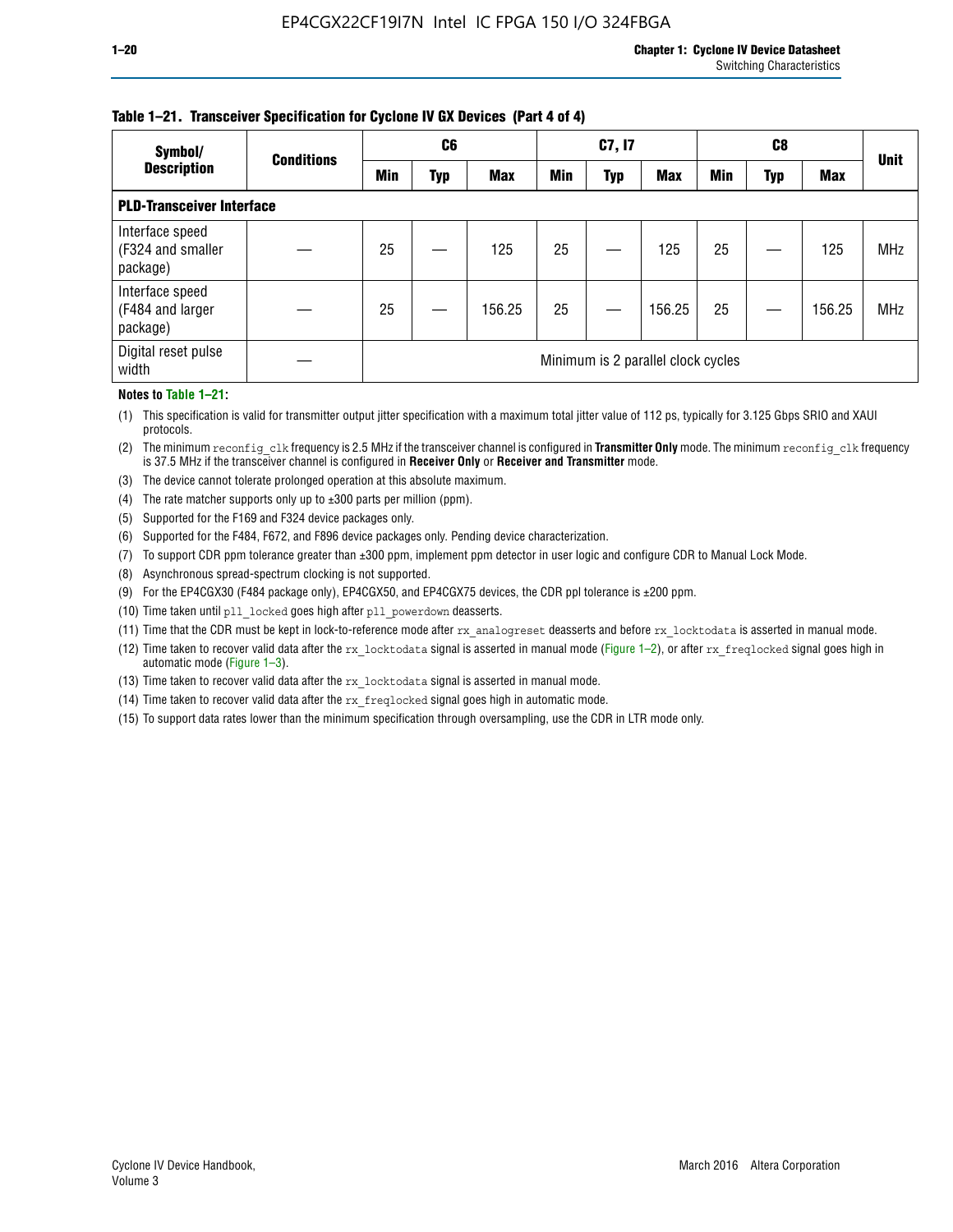Figure 1–2 shows the lock time parameters in manual mode.

 $\Box$  LTD = lock-to-data. LTR = lock-to-reference.





Figure 1–3 shows the lock time parameters in automatic mode.

**Figure 1–3. Lock Time Parameters for Automatic Mode**

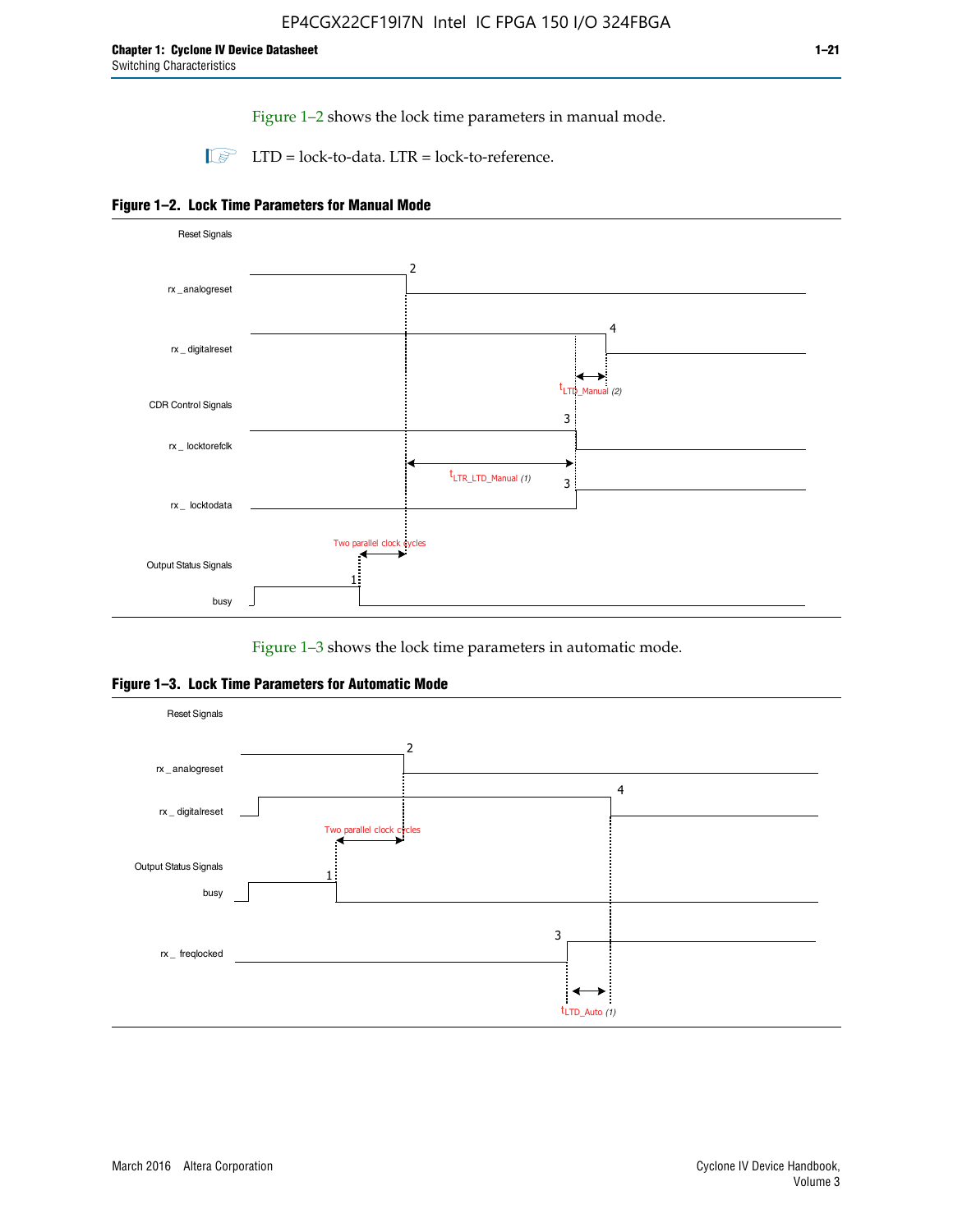#### Figure 1–4 shows the differential receiver input waveform.





Figure 1–5 shows the transmitter output waveform.





Table 1–22 lists the typical V<sub>OD</sub> for Tx term that equals 100  $\Omega$ .

| Table 1–22. Typical V <sub>0D</sub> Setting, Tx Term = 100 $\Omega$ |  |  |  |  |  |  |  |
|---------------------------------------------------------------------|--|--|--|--|--|--|--|
|---------------------------------------------------------------------|--|--|--|--|--|--|--|

|                                                        |     |     |     | V <sub>on</sub> Setting (mV) |      |      |
|--------------------------------------------------------|-----|-----|-----|------------------------------|------|------|
| <b>Symbol</b>                                          |     |     |     | 4(1)                         |      |      |
| $\rm V_{OD}$ differential peak<br>to peak typical (mV) | 400 | 600 | 800 | 900                          | 1000 | 1200 |

**Note to Table 1–22:**

(1) This setting is required for compliance with the PCIe protocol.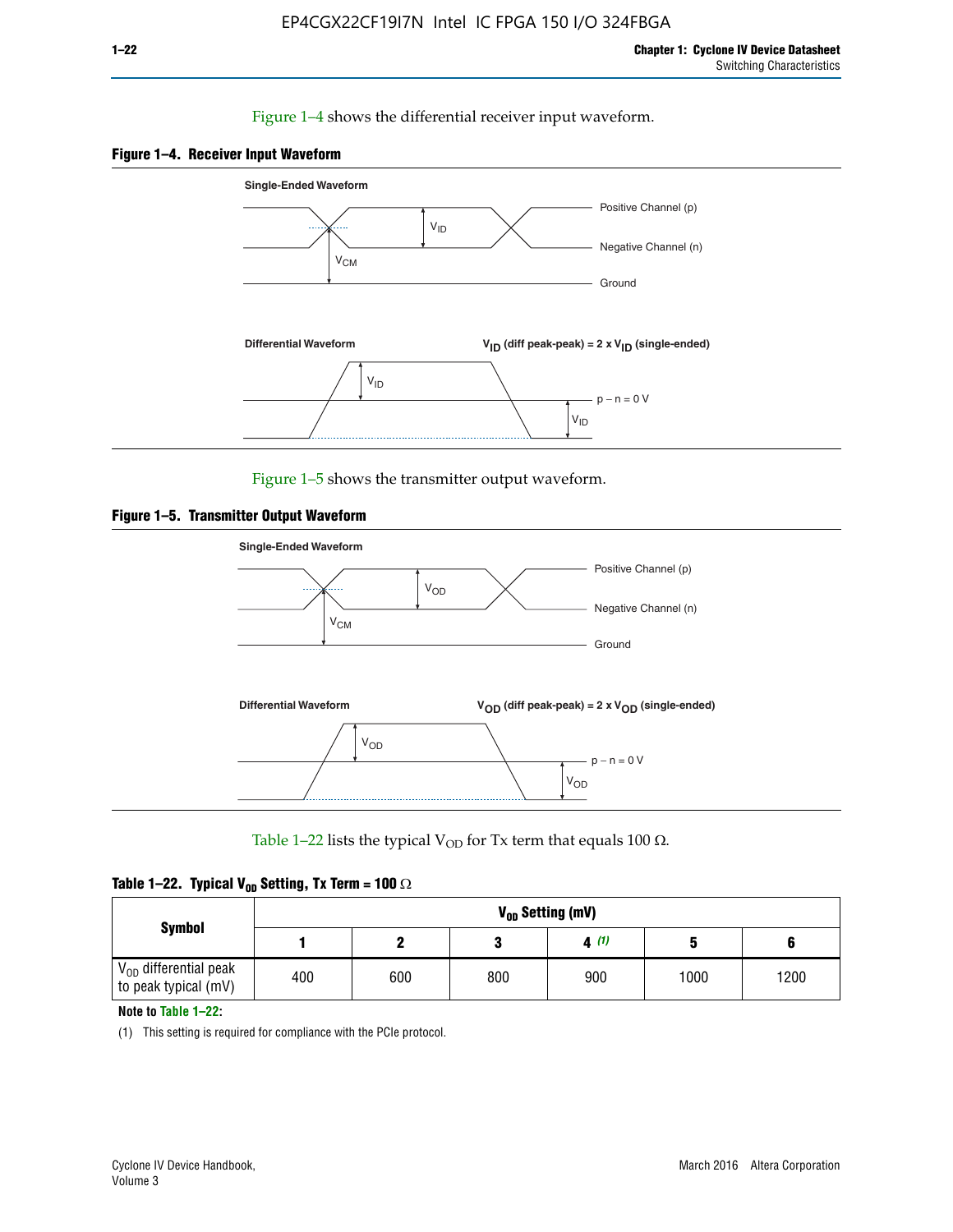Table 1–23 lists the Cyclone IV GX transceiver block AC specifications.

| Symbol/                                                                 | <b>Conditions</b>                          | C <sub>6</sub>             |            | C7, I7     |     |       | C <sub>8</sub> |     |            |              |             |
|-------------------------------------------------------------------------|--------------------------------------------|----------------------------|------------|------------|-----|-------|----------------|-----|------------|--------------|-------------|
| <b>Description</b>                                                      |                                            | <b>Min</b>                 | <b>Typ</b> | <b>Max</b> | Min | Typ   | <b>Max</b>     | Min | <b>Typ</b> | <b>Max</b>   | <b>Unit</b> |
| PCIe Transmit Jitter Generation (3)                                     |                                            |                            |            |            |     |       |                |     |            |              |             |
| Total jitter at 2.5 Gbps<br>(Gen1)                                      | Compliance pattern                         |                            |            | 0.25       |     |       | 0.25           |     |            | 0.25         | $  \cdot  $ |
| <b>PCIe Receiver Jitter Tolerance (3)</b>                               |                                            |                            |            |            |     |       |                |     |            |              |             |
| Total jitter at 2.5 Gbps<br>(Gen1)                                      | Compliance pattern                         | > 0.6                      |            | > 0.6      |     | > 0.6 |                | UI  |            |              |             |
|                                                                         | <b>GIGE Transmit Jitter Generation</b> (4) |                            |            |            |     |       |                |     |            |              |             |
| Deterministic jitter                                                    | Pattern = CRPAT                            |                            |            | 0.14       |     |       | 0.14           |     |            | 0.14         | Ш           |
| (peak-to-peak)                                                          |                                            |                            |            |            |     |       |                |     |            |              |             |
| Total jitter (peak-to-peak)                                             | Pattern = CRPAT                            |                            |            | 0.279      |     |       | 0.279          |     |            | 0.279        | UI          |
| <b>GIGE Receiver Jitter Tolerance (4)</b>                               |                                            |                            |            |            |     |       |                |     |            |              |             |
| Deterministic jitter<br>tolerance (peak-to-peak)                        | Pattern = CJPAT                            | > 0.4                      |            | > 0.4      |     |       | > 0.4          |     |            | $\mathsf{U}$ |             |
| Combined deterministic<br>and random jitter<br>tolerance (peak-to-peak) | Pattern = CJPAT                            | > 0.66<br>> 0.66<br>> 0.66 |            |            | U   |       |                |     |            |              |             |

#### **Table 1–23. Transceiver Block AC Specification for Cyclone IV GX Devices** *(1)***,** *(2)*

**Notes to Table 1–23:**

(1) Dedicated refclk pins were used to drive the input reference clocks.

(2) The jitter numbers specified are valid for the stated conditions only.

(3) The jitter numbers for PIPE are compliant to the PCIe Base Specification 2.0.

(4) The jitter numbers for GIGE are compliant to the IEEE802.3-2002 Specification.

## **Core Performance Specifications**

The following sections describe the clock tree specifications, PLLs, embedded multiplier, memory block, and configuration specifications for Cyclone IV Devices.

## **Clock Tree Specifications**

Table 1–24 lists the clock tree specifications for Cyclone IV devices.

**Table 1–24. Clock Tree Performance for Cyclone IV Devices** *(Part 1 of 2)*

|               | <b>Performance</b> |       |     |           |             |       |       |     |             |
|---------------|--------------------|-------|-----|-----------|-------------|-------|-------|-----|-------------|
| <b>Device</b> | C6                 | C7    | C8  | $C8L$ (1) | $C9L$ $(1)$ | 17    | 8L(1) | A7  | <b>Unit</b> |
| EP4CE6        | 500                | 437.5 | 402 | 362       | 265         | 437.5 | 362   | 402 | <b>MHz</b>  |
| EP4CE10       | 500                | 437.5 | 402 | 362       | 265         | 437.5 | 362   | 402 | <b>MHz</b>  |
| EP4CE15       | 500                | 437.5 | 402 | 362       | 265         | 437.5 | 362   | 402 | <b>MHz</b>  |
| EP4CE22       | 500                | 437.5 | 402 | 362       | 265         | 437.5 | 362   | 402 | <b>MHz</b>  |
| EP4CE30       | 500                | 437.5 | 402 | 362       | 265         | 437.5 | 362   | 402 | <b>MHz</b>  |
| EP4CE40       | 500                | 437.5 | 402 | 362       | 265         | 437.5 | 362   | 402 | <b>MHz</b>  |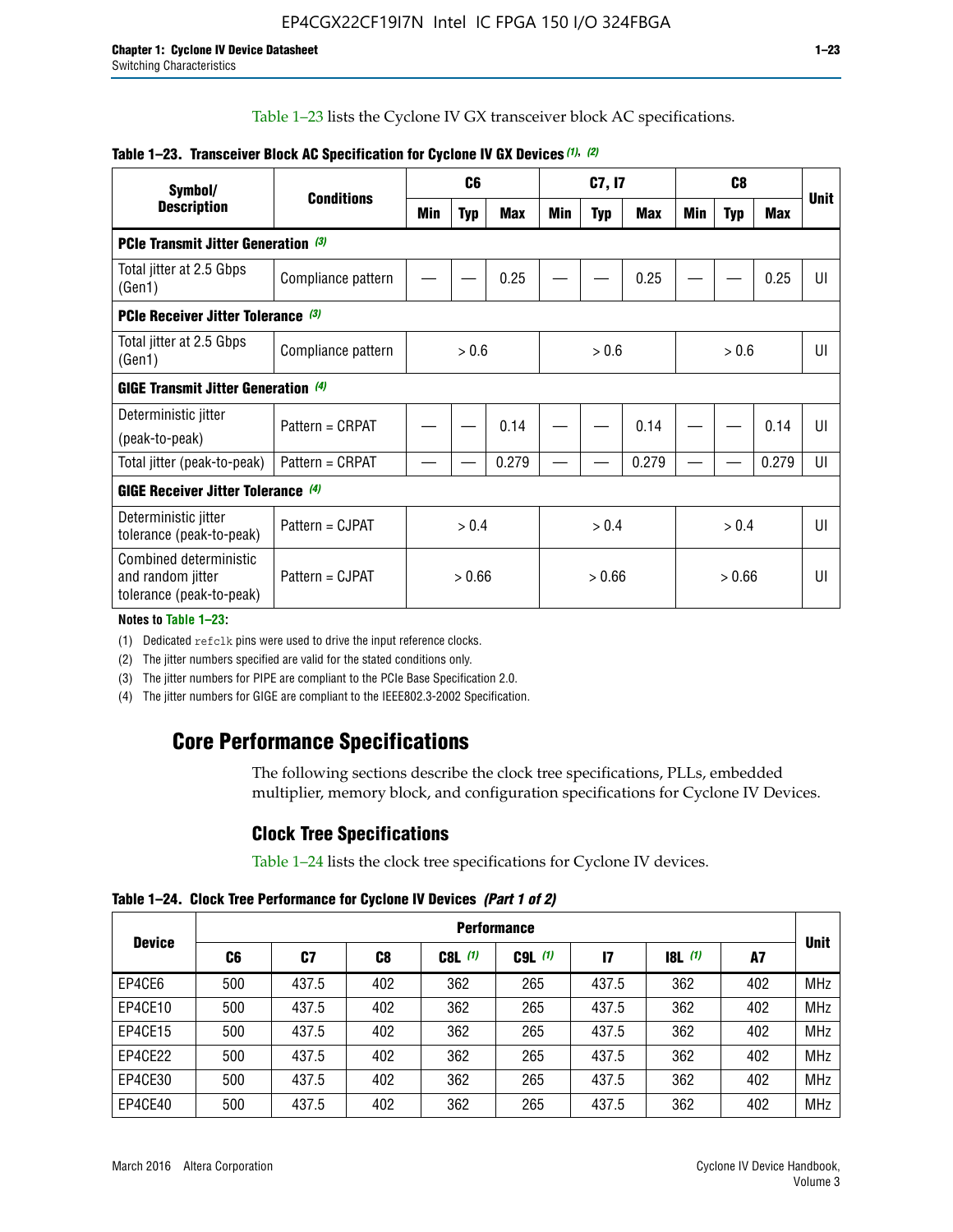|               | <b>Performance</b> |       |                |             |           |              |       |    |             |  |  |
|---------------|--------------------|-------|----------------|-------------|-----------|--------------|-------|----|-------------|--|--|
| <b>Device</b> | C6                 | C7    | C <sub>8</sub> | $C8L$ $(1)$ | $C9L$ (1) | $\mathbf{I}$ | 8L(1) | A7 | <b>Unit</b> |  |  |
| EP4CE55       | 500                | 437.5 | 402            | 362         | 265       | 437.5        | 362   |    | <b>MHz</b>  |  |  |
| EP4CE75       | 500                | 437.5 | 402            | 362         | 265       | 437.5        | 362   |    | <b>MHz</b>  |  |  |
| EP4CE115      |                    | 437.5 | 402            | 362         | 265       | 437.5        | 362   |    | <b>MHz</b>  |  |  |
| EP4CGX15      | 500                | 437.5 | 402            |             |           | 437.5        |       |    | <b>MHz</b>  |  |  |
| EP4CGX22      | 500                | 437.5 | 402            |             |           | 437.5        |       |    | <b>MHz</b>  |  |  |
| EP4CGX30      | 500                | 437.5 | 402            |             |           | 437.5        |       |    | <b>MHz</b>  |  |  |
| EP4CGX50      | 500                | 437.5 | 402            |             |           | 437.5        |       |    | <b>MHz</b>  |  |  |
| EP4CGX75      | 500                | 437.5 | 402            |             |           | 437.5        |       |    | <b>MHz</b>  |  |  |
| EP4CGX110     | 500                | 437.5 | 402            |             |           | 437.5        |       |    | <b>MHz</b>  |  |  |
| EP4CGX150     | 500                | 437.5 | 402            |             |           | 437.5        |       |    | <b>MHz</b>  |  |  |

**Table 1–24. Clock Tree Performance for Cyclone IV Devices** *(Part 2 of 2)*

**Note to Table 1–24:**

(1) Cyclone IV E 1.0 V core voltage devices only support C8L, C9L, and I8L speed grades.

## **PLL Specifications**

Table 1–25 lists the PLL specifications for Cyclone IV devices when operating in the commercial junction temperature range (0°C to 85°C), the industrial junction temperature range (–40°C to 100°C), the extended industrial junction temperature range (–40°C to 125°C), and the automotive junction temperature range (–40°C to 125°C). For more information about the PLL block, refer to "Glossary" on page 1–37.

|  |  | Table 1–25. PLL Specifications for Cyclone IV Devices $(1)$ , $(2)$ (Part 1 of 2) |  |
|--|--|-----------------------------------------------------------------------------------|--|
|--|--|-----------------------------------------------------------------------------------|--|

| <b>Symbol</b>                                          | <b>Parameter</b>                                            | Min | <b>Typ</b>               | Max   | <b>Unit</b>   |
|--------------------------------------------------------|-------------------------------------------------------------|-----|--------------------------|-------|---------------|
|                                                        | Input clock frequency $(-6, -7, -8)$ speed grades)          |     | —                        | 472.5 | <b>MHz</b>    |
| $f_{\text{IN}}$ (3)                                    | Input clock frequency (-8L speed grade)                     | 5   |                          | 362   | <b>MHz</b>    |
|                                                        | Input clock frequency (-9L speed grade)                     | 5   |                          | 265   | <b>MHz</b>    |
| f <sub>INPFD</sub>                                     | PFD input frequency                                         | 5   |                          | 325   | <b>MHz</b>    |
| $f_{VCO}$ (4)                                          | PLL internal VCO operating range                            | 600 | $\overline{\phantom{0}}$ | 1300  | <b>MHz</b>    |
| f <sub>INDUTY</sub>                                    | Input clock duty cycle                                      | 40  |                          | 60    | $\frac{0}{0}$ |
| $t_{\text{INJITTER\_CCJ}}$ (5)                         | Input clock cycle-to-cycle jitter<br>$F_{REF} \geq 100$ MHz |     |                          | 0.15  | UI            |
|                                                        | $F_{RFF}$ < 100 MHz                                         |     |                          | ±750  | ps            |
| $f_{\text{OUT\_EXT}}$ (external clock<br>output) $(3)$ | PLL output frequency                                        |     |                          | 472.5 | <b>MHz</b>    |
|                                                        | PLL output frequency (-6 speed grade)                       |     |                          | 472.5 | <b>MHz</b>    |
|                                                        | PLL output frequency (-7 speed grade)                       |     |                          | 450   | <b>MHz</b>    |
| $f_{OUT}$ (to global clock)                            | PLL output frequency (-8 speed grade)                       |     |                          | 402.5 | <b>MHz</b>    |
|                                                        | PLL output frequency (-8L speed grade)                      |     |                          | 362   | <b>MHz</b>    |
|                                                        | PLL output frequency (-9L speed grade)                      |     |                          | 265   | <b>MHz</b>    |
| t <sub>outputy</sub>                                   | Duty cycle for external clock output (when set to 50%)      | 45  | 50                       | 55    | $\frac{0}{0}$ |
| $t_{\text{LOCK}}$                                      | Time required to lock from end of device configuration      |     |                          |       | ms            |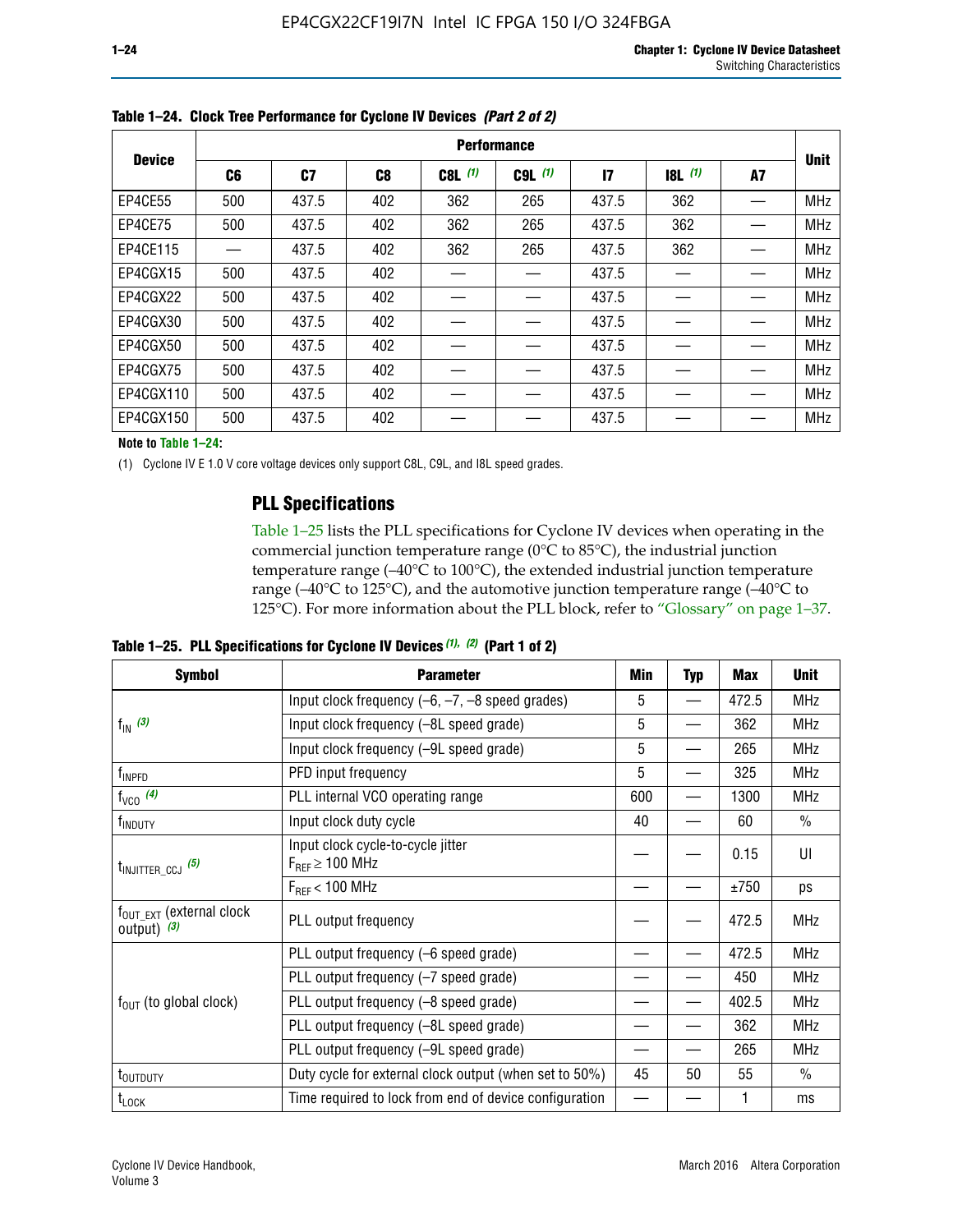|  |  | Table 1–25. PLL Specifications for Cyclone IV Devices (1), (2) (Part 2 of 2) |  |
|--|--|------------------------------------------------------------------------------|--|
|--|--|------------------------------------------------------------------------------|--|

| <b>Symbol</b>                             | <b>Parameter</b>                                                                                                                     | Min | Typ    | <b>Max</b> | <b>Unit</b>              |
|-------------------------------------------|--------------------------------------------------------------------------------------------------------------------------------------|-----|--------|------------|--------------------------|
| t <sub>DLOCK</sub>                        | Time required to lock dynamically (after switchover,<br>reconfiguring any non-post-scale counters/delays or<br>areset is deasserted) |     |        | 1          | ms                       |
| t <sub>outjitter_period_dedclk</sub> (6)  | Dedicated clock output period jitter<br>$F_{OIII} \geq 100$ MHz                                                                      |     |        | 300        | ps                       |
|                                           | $F_{\text{OUT}}$ < 100 MHz                                                                                                           |     |        | 30         | mUI                      |
| t <sub>outjitter_ccj_dedclk</sub> (6)     | Dedicated clock output cycle-to-cycle jitter<br>$F_{OUT} \geq 100$ MHz                                                               |     |        | 300        | ps                       |
|                                           | $F_{OUT}$ < 100 MHz                                                                                                                  |     |        | 30         | mUI                      |
| t <sub>outjitter_period_io</sub> (6)      | Regular I/O period jitter<br>$F_{OUT} \geq 100$ MHz                                                                                  |     |        | 650        | ps                       |
|                                           | $F_{OUT}$ < 100 MHz                                                                                                                  |     |        | 75         | mUI                      |
| t <sub>outjitter_ccj_io</sub> (6)         | Regular I/O cycle-to-cycle jitter<br>$F_{OUT} \geq 100$ MHz                                                                          |     |        | 650        | ps                       |
|                                           | $F_{\text{OUT}}$ < 100 MHz                                                                                                           |     |        | 75         | mUI                      |
| t <sub>PLL_PSERR</sub>                    | Accuracy of PLL phase shift                                                                                                          |     |        | ±50        | ps                       |
| t <sub>ARESET</sub>                       | Minimum pulse width on areset signal.                                                                                                | 10  |        |            | ns                       |
| t <sub>configpll</sub>                    | Time required to reconfigure scan chains for PLLs                                                                                    |     | 3.5(7) |            | <b>SCANCLK</b><br>cycles |
| $f_{\text{SCANCLK}}$                      | scanclk frequency                                                                                                                    |     |        | 100        | <b>MHz</b>               |
| t <sub>CASC_OUTJITTER_PERIOD_DEDCLK</sub> | Period jitter for dedicated clock output in cascaded<br>PLLs ( $F_{OUT} \ge 100$ MHz)                                                |     |        | 425        | ps                       |
| (8), (9)                                  | Period jitter for dedicated clock output in cascaded<br>PLLs ( $F_{OUI}$ < 100 MHz)                                                  |     |        | 42.5       | mUI                      |

#### **Notes to Table 1–25:**

- (1) This table is applicable for general purpose PLLs and multipurpose PLLs.
- (2) You must connect  $V_{CCD-PLL}$  to  $V_{CCINT}$  through the decoupling capacitor and ferrite bead.
- (3) This parameter is limited in the Quartus II software by the I/O maximum frequency. The maximum I/O frequency is different for each I/O standard.
- (4) The  $V_{CO}$  frequency reported by the Quartus II software in the PLL Summary section of the compilation report takes into consideration the  $V_{CO}$ post-scale counter K value. Therefore, if the counter K has a value of 2, the frequency reported can be lower than the f<sub>VCO</sub> specification.
- (5) A high input jitter directly affects the PLL output jitter. To have low PLL output clock jitter, you must provide a clean clock source that is less than 200 ps.
- (6) Peak-to-peak jitter with a probability level of 10–12 (14 sigma, 99.99999999974404% confidence level). The output jitter specification applies to the intrinsic jitter of the PLL when an input jitter of 30 ps is applied.
- (7) With 100-MHz scanclk frequency.
- (8) The cascaded PLLs specification is applicable only with the following conditions:
	- **■** Upstream PLL—0.59 MHz  $\leq$  Upstream PLL bandwidth  $<$  1 MHz
	- Downstream PLL—Downstream PLL bandwidth > 2 MHz
- (9) PLL cascading is not supported for transceiver applications.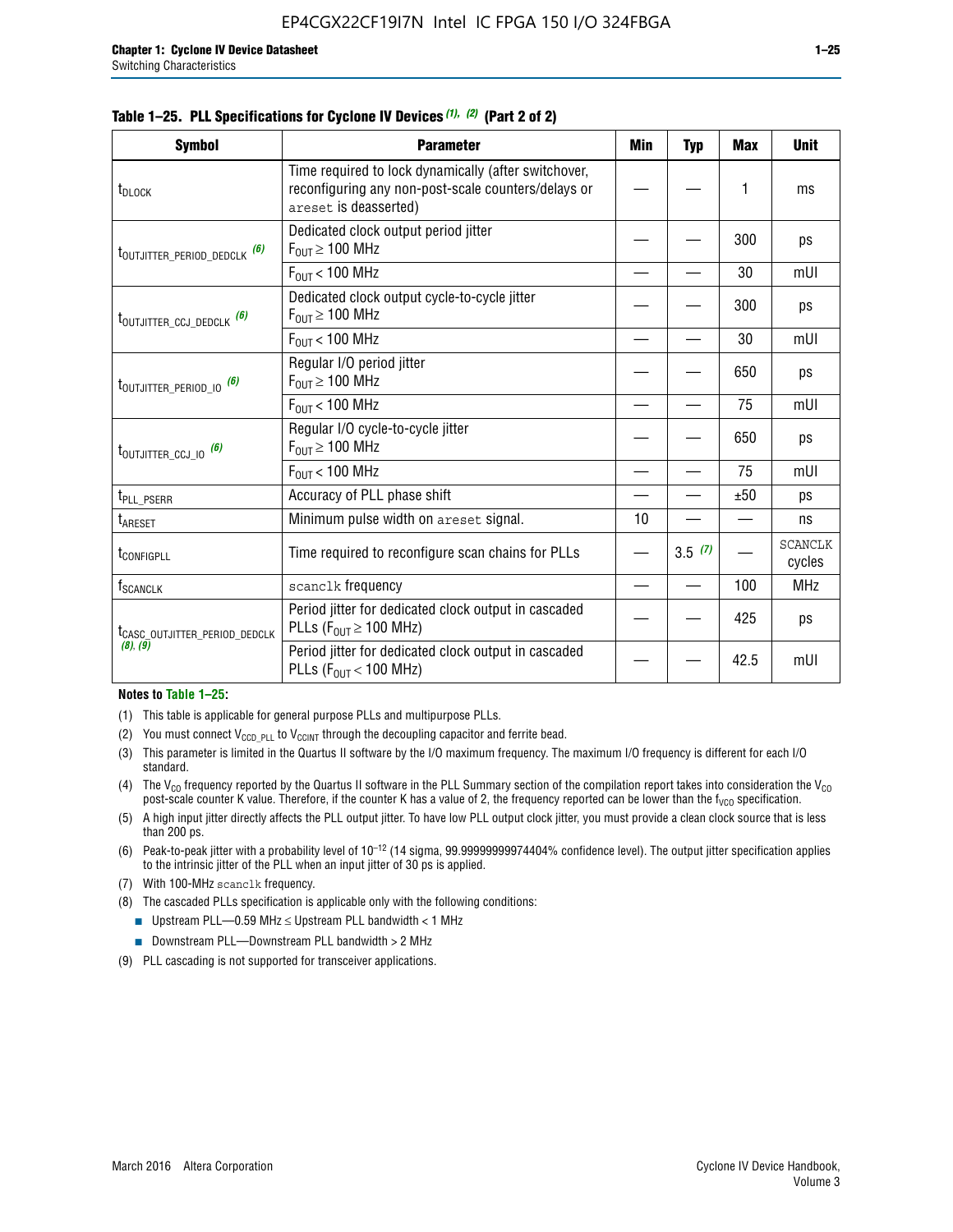## **Embedded Multiplier Specifications**

Table 1–26 lists the embedded multiplier specifications for Cyclone IV devices.

#### **Table 1–26. Embedded Multiplier Specifications for Cyclone IV Devices**

|                                | <b>Resources Used</b>        |     |            | <b>Performance</b> |                 |     |             |
|--------------------------------|------------------------------|-----|------------|--------------------|-----------------|-----|-------------|
| Mode                           | <b>Number of Multipliers</b> | C6  | C7, I7, A7 | C8                 | <b>C8L, I8L</b> | C9L | <b>Unit</b> |
| $9 \times 9$ -bit multiplier   |                              | 340 | 300        | 260                | 240             | 175 | <b>MHz</b>  |
| $18 \times 18$ -bit multiplier |                              | 287 | 250        | 200                | 185             | 135 | <b>MHz</b>  |

## **Memory Block Specifications**

Table 1–27 lists the M9K memory block specifications for Cyclone IV devices.

#### **Table 1–27. Memory Block Performance Specifications for Cyclone IV Devices**

|               |                                           | <b>Resources Used</b> |                             | <b>Performance</b> |            |                |                 |     |             |
|---------------|-------------------------------------------|-----------------------|-----------------------------|--------------------|------------|----------------|-----------------|-----|-------------|
| <b>Memory</b> | <b>Mode</b>                               | LEs                   | <b>M9K</b><br><b>Memory</b> | C <sub>6</sub>     | C7, I7, A7 | C <sub>8</sub> | <b>C8L, I8L</b> | C9L | <b>Unit</b> |
| M9K Block     | FIFO 256 $\times$ 36                      | 47                    |                             | 315                | 274        | 238            | 200             | 157 | <b>MHz</b>  |
|               | Single-port $256 \times 36$               | 0                     |                             | 315                | 274        | 238            | 200             | 157 | <b>MHz</b>  |
|               | Simple dual-port $256 \times 36$ CLK      | 0                     |                             | 315                | 274        | 238            | 200             | 157 | <b>MHz</b>  |
|               | True dual port $512 \times 18$ single CLK | 0                     |                             | 315                | 274        | 238            | 200             | 157 | <b>MHz</b>  |

### **Configuration and JTAG Specifications**

Table 1–28 lists the configuration mode specifications for Cyclone IV devices.

#### **Table 1–28. Passive Configuration Mode Specifications for Cyclone IV Devices** *(1)*

| <b>Programming Mode</b>         | V <sub>CCINT</sub> Voltage Level (V) | <b>DCLK f<sub>MAX</sub></b> | <b>Unit</b> |
|---------------------------------|--------------------------------------|-----------------------------|-------------|
| Passive Serial (PS)             | 1.0 $(3)$                            | 66                          | MHz         |
|                                 | 1.2                                  | 133                         | MHz         |
| Fast Passive Parallel (FPP) (2) | 1.0 $(3)$                            | 66                          | <b>MHz</b>  |
|                                 | 12(4)                                | 100                         | <b>MHz</b>  |

#### **Notes to Table 1–28:**

- (1) For more information about PS and FPP configuration timing parameters, refer to the *[Configuration and Remote](http://www.altera.com/literature/hb/cyclone-iv/cyiv-51008.pdf)  [System Upgrades in Cyclone IV Devices](http://www.altera.com/literature/hb/cyclone-iv/cyiv-51008.pdf)* chapter.
- (2) FPP configuration mode supports all Cyclone IV E devices (except for E144 package devices) and EP4CGX50, EP4CGX75, EP4CGX110, and EP4CGX150 only.
- (3)  $V_{CCMT}$  = 1.0 V is only supported for Cyclone IV E 1.0 V core voltage devices.
- (4) Cyclone IV E devices support 1.2 V V<sub>CCINT</sub>. Cyclone IV E 1.2 V core voltage devices support 133 MHz DCLK f<sub>MAX</sub> for EP4CE6, EP4CE10, EP4CE15, EP4CE22, EP4CE30, and EP4CE40 only.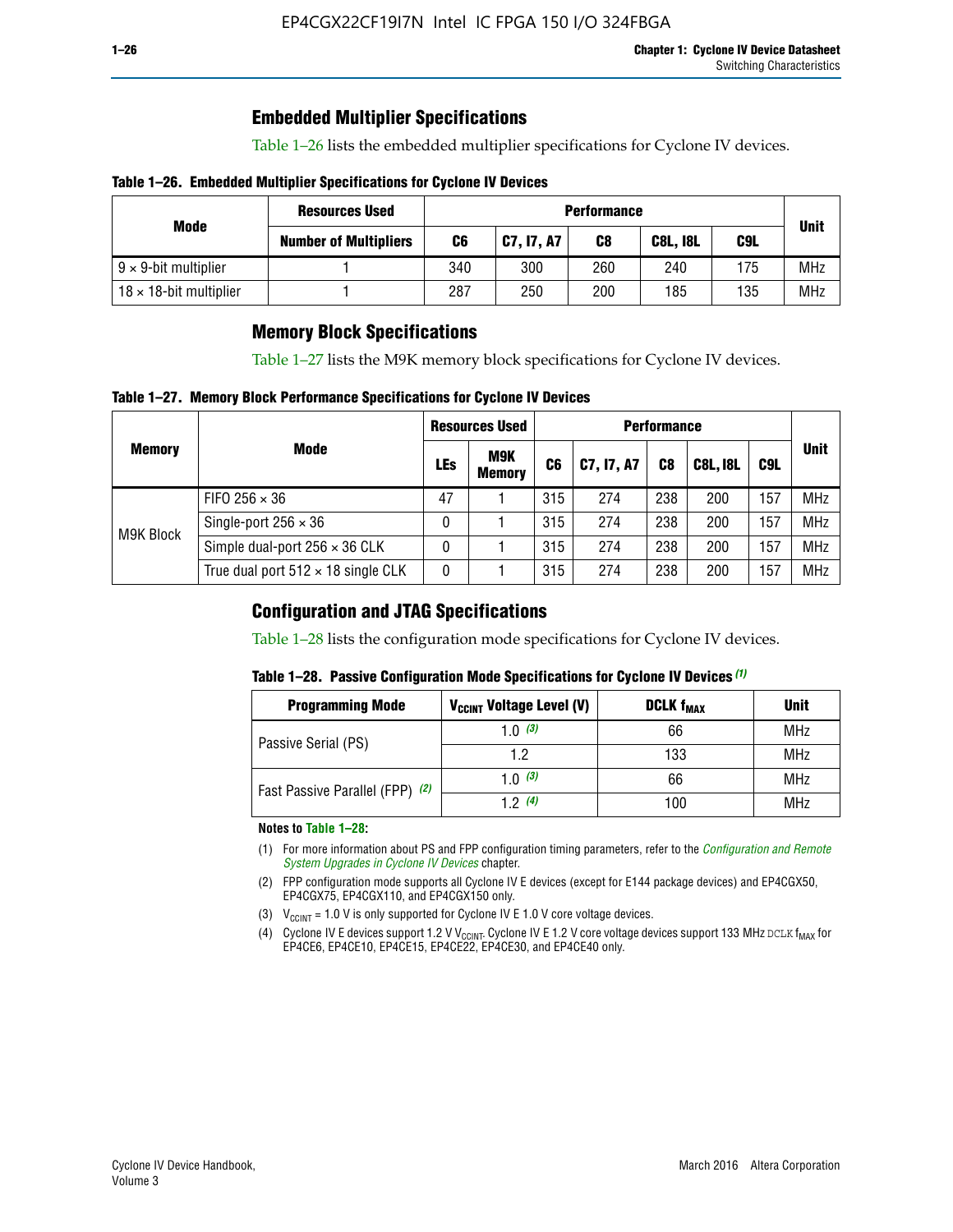Table 1–29 lists the active configuration mode specifications for Cyclone IV devices.

**Table 1–29. Active Configuration Mode Specifications for Cyclone IV Devices**

| <b>Programming Mode</b>  | <b>DCLK Range</b> | <b>Typical DCLK</b> | <b>Unit</b> |
|--------------------------|-------------------|---------------------|-------------|
| Active Parallel (AP) (1) | 20 to 40          | 33                  | MHz         |
| Active Serial (AS)       | 20 to 40          | 33                  | MHz         |

**Note to Table 1–29:**

(1) AP configuration mode is only supported for Cyclone IV E devices.

Table 1–30 lists the JTAG timing parameters and values for Cyclone IV devices.

**Table 1–30. JTAG Timing Parameters for Cyclone IV Devices** *(1)*

| <b>Symbol</b>         | <b>Parameter</b>                                       | Min | <b>Max</b> | <b>Unit</b> |
|-----------------------|--------------------------------------------------------|-----|------------|-------------|
| $t_{JCP}$             | <b>TCK clock period</b>                                | 40  |            | ns          |
| $t_{\rm JCH}$         | TCK clock high time                                    | 19  |            | ns          |
| $t_{JCL}$             | TCK clock low time                                     | 19  |            | ns          |
| $t_{JPSU\_TDI}$       | JTAG port setup time for TDI                           | 1   |            | ns          |
| t <sub>JPSU_TMS</sub> | JTAG port setup time for TMS                           | 3   |            | ns          |
| t <sub>JPH</sub>      | JTAG port hold time                                    | 10  |            | ns          |
| t <sub>JPCO</sub>     | JTAG port clock to output $(2)$ , $(3)$                |     | 15         | ns          |
| t <sub>JPZX</sub>     | JTAG port high impedance to valid output $(2)$ , $(3)$ |     | 15         | ns          |
| t <sub>JPXZ</sub>     | JTAG port valid output to high impedance $(2)$ , $(3)$ |     | 15         | ns          |
| $t_{\rm JSSU}$        | Capture register setup time                            | 5   |            | ns          |
| $t_{\mathsf{JSH}}$    | Capture register hold time                             | 10  |            | ns          |
| $t_{\rm JSCO}$        | Update register clock to output                        |     | 25         | ns          |
| $t_{\text{JSZX}}$     | Update register high impedance to valid output         |     | 25         | ns          |
| t <sub>JSXZ</sub>     | Update register valid output to high impedance         |     | 25         | ns          |

**Notes to Table 1–30:**

(1) For more information about JTAG waveforms, refer to "JTAG Waveform" in "Glossary" on page 1–37.

(2) The specification is shown for 3.3-, 3.0-, and 2.5-V LVTTL/LVCMOS operation of JTAG pins. For 1.8-V LVTTL/LVCMOS and 1.5-V LVCMOS, the output time specification is 16 ns.

(3) For EP4CGX22, EP4CGX30 (F324 and smaller package), EP4CGX110, and EP4CGX150 devices, the output time specification for 3.3-, 3.0-, and 2.5-V LVTTL/LVCMOS operation of JTAG pins is 16 ns. For 1.8-V LVTTL/LVCMOS and 1.5-V LVCMOS, the output time specification is 18 ns.

## **Periphery Performance**

This section describes periphery performance, including high-speed I/O and external memory interface.

I/O performance supports several system interfaces, such as the high-speed I/O interface, external memory interface, and the PCI/PCI-X bus interface. I/Os using the SSTL-18 Class I termination standard can achieve up to the stated DDR2 SDRAM interfacing speeds. I/Os using general-purpose I/O standards such as 3.3-, 3.0-, 2.5-, 1.8-, or 1.5-LVTTL/LVCMOS are capable of a typical 200 MHz interfacing frequency with a 10 pF load.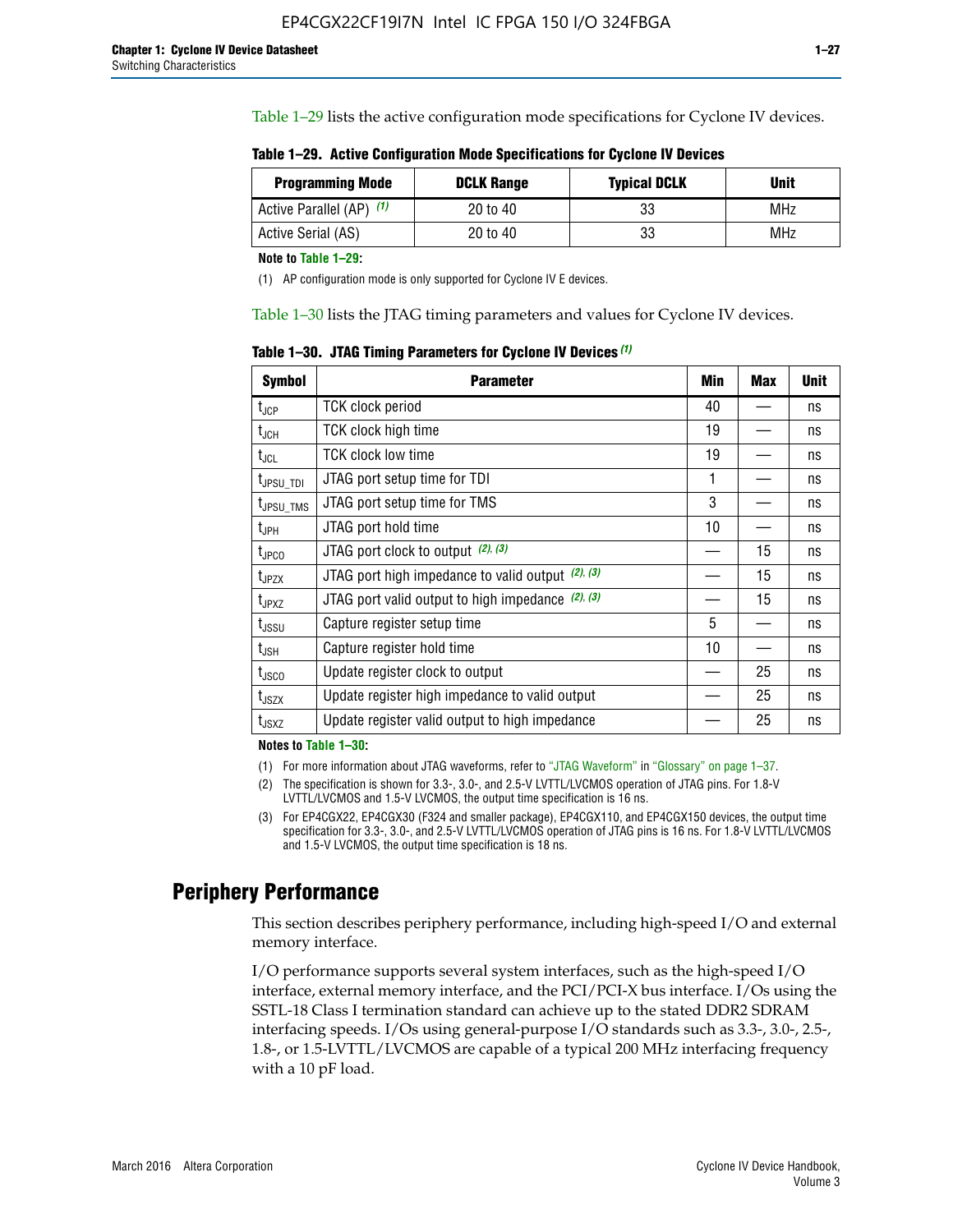- For more information about the supported maximum clock rate, device and pin planning, IP implementation, and device termination, refer to *[Section III: System](http://www.altera.com/literature/hb/external-memory/emi_intro_specs.pdf)  [Performance Specifications](http://www.altera.com/literature/hb/external-memory/emi_intro_specs.pdf)* of the *External Memory Interfaces Handbook*.
- **1 Actual achievable frequency depends on design- and system-specific factors. Perform** HSPICE/IBIS simulations based on your specific design and system setup to determine the maximum achievable frequency in your system.

## **High-Speed I/O Specifications**

Table 1–31 through Table 1–36 list the high-speed I/O timing for Cyclone IV devices. For definitions of high-speed timing specifications, refer to "Glossary" on page 1–37.

**Table 1–31. RSDS Transmitter Timing Specifications for Cyclone IV Devices** *(1)***,** *(2)***,** *(4)* **(Part 1 of 2)**

| <b>Symbol</b>                                        |                                     |            | C <sub>6</sub>           |            |            | C7, I7                   |            |            | <b>C8, A7</b>            |            |            | <b>C8L, I8L</b>          |            |     | C <sub>9</sub> L         |                                                            |             |
|------------------------------------------------------|-------------------------------------|------------|--------------------------|------------|------------|--------------------------|------------|------------|--------------------------|------------|------------|--------------------------|------------|-----|--------------------------|------------------------------------------------------------|-------------|
|                                                      | <b>Modes</b>                        | <b>Min</b> | <b>Typ</b>               | <b>Max</b> | <b>Min</b> | <b>Typ</b>               | <b>Max</b> | <b>Min</b> | <b>Typ</b>               | <b>Max</b> | <b>Min</b> | <b>Typ</b>               | <b>Max</b> | Min | <b>Typ</b>               | <b>Max</b>                                                 | <b>Unit</b> |
|                                                      | $\times$ 10                         | 5          |                          | 180        | 5          | $\overline{\phantom{0}}$ | 155.5      | 5          | $\overline{\phantom{0}}$ | 155.5      | 5          | $\overline{\phantom{0}}$ | 155.5      | 5   |                          | 132.5                                                      | <b>MHz</b>  |
|                                                      | $\times 8$                          | 5          |                          | 180        | 5          |                          | 155.5      | 5          | $\overline{\phantom{0}}$ | 155.5      | 5          |                          | 155.5      | 5   |                          | 132.5                                                      | <b>MHz</b>  |
| f <sub>HSCLK</sub><br>(input clock                   | $\times 7$                          | 5          |                          | 180        | 5          |                          | 155.5      | 5          | $\overline{\phantom{0}}$ | 155.5      | 5          |                          | 155.5      | 5   |                          | 132.5                                                      | <b>MHz</b>  |
| frequency)                                           | $\times$ 4                          | 5          | $\overline{\phantom{0}}$ | 180        | 5          |                          | 155.5      | 5          | $\overline{\phantom{0}}$ | 155.5      | 5          |                          | 155.5      | 5   |                          | 132.5                                                      | <b>MHz</b>  |
|                                                      | $\times 2$                          | 5          | $\overline{\phantom{m}}$ | 180        | 5          | —                        | 155.5      | 5          | $\overline{\phantom{0}}$ | 155.5      | 5          | —                        | 155.5      | 5   | —                        | 132.5                                                      | <b>MHz</b>  |
|                                                      | $\times$ 1                          | 5          |                          | 360        | 5          | $\overline{\phantom{0}}$ | 311        | 5          | $\qquad \qquad$          | 311        | 5          | —                        | 311        | 5   | —                        | 265                                                        | <b>MHz</b>  |
|                                                      | $\times$ 10                         | 100        | $\overline{\phantom{0}}$ | 360        | 100        |                          | 311        | 100        | $\overline{\phantom{0}}$ | 311        | 100        | $\overline{\phantom{0}}$ | 311        | 100 |                          | 265<br>265<br>265<br>265<br>265<br>265<br>55<br>200<br>700 | <b>Mbps</b> |
|                                                      | $\times 8$                          | 80         | $\overline{\phantom{0}}$ | 360        | 80         |                          | 311        | 80         | $\overline{\phantom{0}}$ | 311        | 80         | $\overline{\phantom{0}}$ | 311        | 80  |                          |                                                            | <b>Mbps</b> |
| Device<br>operation in                               | $\times 7$                          | 70         |                          | 360        | 70         | $\equiv$                 | 311        | 70         | $\overline{\phantom{0}}$ | 311        | 70         | $\overline{\phantom{0}}$ | 311        | 70  | $\equiv$                 |                                                            | <b>Mbps</b> |
| <b>Mbps</b>                                          | $\times$ 4                          | 40         |                          | 360        | 40         |                          | 311        | 40         | $\overline{\phantom{0}}$ | 311        | 40         | $\overline{\phantom{0}}$ | 311        | 40  | $\overline{\phantom{0}}$ |                                                            | <b>Mbps</b> |
|                                                      | $\times 2$                          | 20         |                          | 360        | 20         |                          | 311        | 20         |                          | 311        | 20         |                          | 311        | 20  | $\overline{\phantom{0}}$ |                                                            | <b>Mbps</b> |
|                                                      | $\times$ 1                          | 10         |                          | 360        | 10         |                          | 311        | 10         | $\overline{\phantom{0}}$ | 311        | 10         | $\overline{\phantom{0}}$ | 311        | 10  | $\overline{\phantom{0}}$ |                                                            | <b>Mbps</b> |
| $t_{\text{DUTY}}$                                    | $\overline{\phantom{0}}$            | 45         | $\overline{\phantom{0}}$ | 55         | 45         |                          | 55         | 45         | $\overline{\phantom{0}}$ | 55         | 45         |                          | 55         | 45  |                          |                                                            | $\%$        |
| Transmitter<br>channel-to-<br>channel skew<br>(TCCS) |                                     |            |                          | 200        |            |                          | 200        |            |                          | 200        |            |                          | 200        |     |                          |                                                            | ps          |
| Output jitter<br>(peak to peak)                      |                                     |            |                          | 500        |            |                          | 500        |            |                          | 550        |            |                          | 600        |     |                          |                                                            | ps          |
| $t_{\text{RISE}}$                                    | $20 - 80\%$<br>$C_{LOAD} =$<br>5 pF |            | 500                      |            |            | 500                      |            |            | 500                      |            |            | 500                      |            |     | 500                      |                                                            | ps          |
| t <sub>FALL</sub>                                    | $20 - 80\%$<br>$C_{LOAD}$ =<br>5 pF |            | 500                      |            |            | 500                      |            |            | 500                      |            |            | 500                      |            |     | 500                      |                                                            | ps          |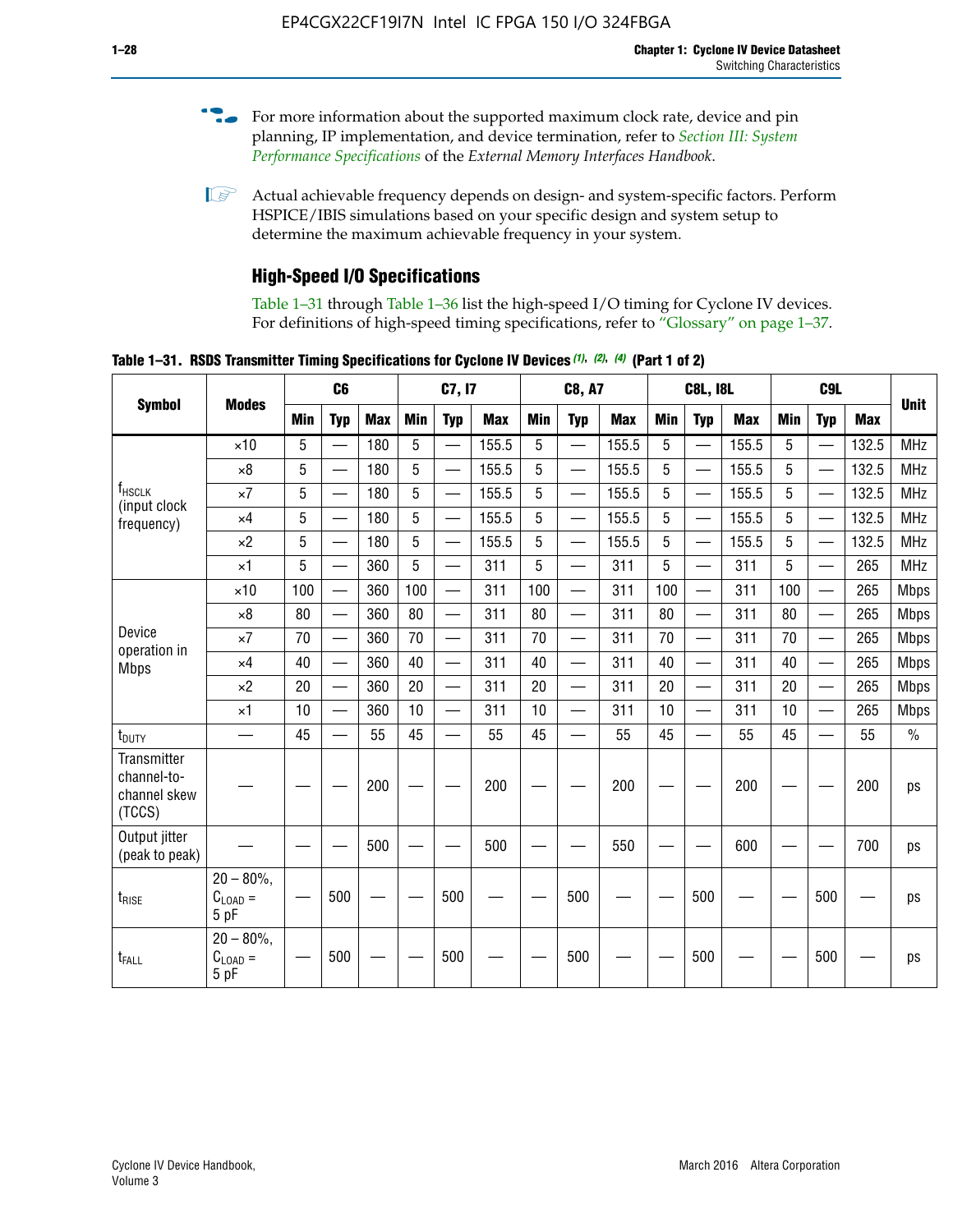#### **Table 1–31. RSDS Transmitter Timing Specifications for Cyclone IV Devices** *(1)***,** *(2)***,** *(4)* **(Part 2 of 2)**

**Notes to Table 1–31:**

(1) Applicable for true RSDS and emulated RSDS\_E\_3R transmitter.

(2) Cyclone IV E devices—true RSDS transmitter is only supported at the output pin of Row I/O Banks 1, 2, 5, and 6. Emulated RSDS transmitter is supported at the output pin of all I/O Banks. Cyclone IV GX devices—true RSDS transmitter is only supported at the output pin of Row I/O Banks 5 and 6. Emulated RSDS transmitter is supported at the output

pin of I/O Banks 3, 4, 5, 6, 7, 8, and 9.

(3)  $t_{\text{LOCK}}$  is the time required for the PLL to lock from the end-of-device configuration.

(4) Cyclone IV E 1.0 V core voltage devices only support C8L, C9L, and I8L speed grades. Cyclone IV E 1.2 V core voltage devices only support C6, C7, C8, I7, and A7 speed grades. Cyclone IV GX devices only support C6, C7, C8, and I7 speed grades.

| <b>Symbol</b>                   |                                              |     | C <sub>6</sub>           |     |            | C7, I7                   |            |                                                                                                                                                                                                                                | <b>C8, A7</b>                  |            |            | <b>C8L, I8L</b>          |            |            | C <sub>9</sub> L         |            | <b>Unit</b>   |
|---------------------------------|----------------------------------------------|-----|--------------------------|-----|------------|--------------------------|------------|--------------------------------------------------------------------------------------------------------------------------------------------------------------------------------------------------------------------------------|--------------------------------|------------|------------|--------------------------|------------|------------|--------------------------|------------|---------------|
|                                 | <b>Modes</b>                                 | Min | <b>Typ</b>               | Max | <b>Min</b> | <b>Typ</b>               | <b>Max</b> | <b>Min</b>                                                                                                                                                                                                                     | <b>Typ</b>                     | <b>Max</b> | <b>Min</b> | <b>Typ</b>               | <b>Max</b> | <b>Min</b> | <b>Typ</b>               | <b>Max</b> |               |
|                                 | $\times$ 10                                  | 5   | $\equiv$                 | 85  | 5          |                          | 85         | 5                                                                                                                                                                                                                              | $\overline{\phantom{0}}$       | 85         | 5          | $\overline{\phantom{0}}$ | 85         | 5          |                          | 72.5       | <b>MHz</b>    |
|                                 | $\times 8$                                   | 5   | $\overline{\phantom{0}}$ | 85  | 5          | $\sim$                   | 85         | 5                                                                                                                                                                                                                              | —                              | 85         | 5          | $\overline{\phantom{0}}$ | 85         | 5          |                          | 72.5       | <b>MHz</b>    |
| f <sub>HSCLK</sub> (input       | $\times 7$                                   | 5   | $\overline{\phantom{0}}$ | 85  | 5          |                          | 85         | 5                                                                                                                                                                                                                              | —                              | 85         | 5          | —                        | 85         | 5          |                          | 72.5       | <b>MHz</b>    |
| clock<br>frequency)             | $\times$ 4                                   | 5   | —                        | 85  | 5          | $\overline{\phantom{a}}$ | 85         | 5                                                                                                                                                                                                                              | $\overline{\phantom{0}}$       | 85         | 5          | $\overline{\phantom{0}}$ | 85         | 5          |                          | 72.5       | <b>MHz</b>    |
|                                 | $\times 2$                                   | 5   | $\overline{\phantom{0}}$ | 85  | 5          | $\sim$                   | 85         | 5                                                                                                                                                                                                                              | $\overline{\phantom{0}}$       | 85         | 5          | $\overline{\phantom{0}}$ | 85         | 5          |                          | 72.5       | <b>MHz</b>    |
|                                 | $\times$ 1                                   | 5   | —                        | 170 | 5          |                          | 170        | 5                                                                                                                                                                                                                              | $\overline{\phantom{0}}$       | 170        | 5          | $\overline{\phantom{0}}$ | 170        | 5          |                          | 145        | <b>MHz</b>    |
|                                 | $\times$ 10                                  | 100 | $\overline{\phantom{0}}$ | 170 | 100        |                          | 170        | 100                                                                                                                                                                                                                            | $\overline{\phantom{0}}$       | 170        | 100        | $\overline{\phantom{0}}$ | 170        | 100        |                          | 145        | <b>Mbps</b>   |
|                                 | $\times 8$                                   | 80  | $\overline{\phantom{0}}$ | 170 | 80         | $\overline{\phantom{0}}$ | 170        | 80                                                                                                                                                                                                                             | $\overline{\phantom{0}}$       | 170        | 80         | $\overline{\phantom{0}}$ | 170        | 80         |                          | 145        | <b>Mbps</b>   |
| Device                          | $\times 7$                                   | 70  | $\qquad \qquad$          | 170 | 70         | —                        | 170        | 70                                                                                                                                                                                                                             | $\qquad \qquad \longleftarrow$ | 170        | 70         | $\overline{\phantom{0}}$ | 170        | 70         | $\hspace{0.05cm}$        | 145        | Mbps          |
| operation in<br><b>Mbps</b>     | $\times$ 4                                   | 40  | $\qquad \qquad$          | 170 | 40         | —                        | 170        | 40                                                                                                                                                                                                                             | $\overline{\phantom{0}}$       | 170        | 40         | $\overline{\phantom{0}}$ | 170        | 40         |                          | 145        | <b>Mbps</b>   |
|                                 | $\times 2$                                   | 20  | $\overline{\phantom{0}}$ | 170 | 20         | —<br>—                   | 170        | 20                                                                                                                                                                                                                             | $\overline{\phantom{0}}$       | 170        | 20         | $\overline{\phantom{0}}$ | 170        | 20         | $\overline{\phantom{0}}$ | 145        | <b>Mbps</b>   |
|                                 | $\times$ 1                                   | 10  | $\overline{\phantom{0}}$ | 170 | 10         | $\overline{\phantom{0}}$ | 170        | 10                                                                                                                                                                                                                             | $\overline{\phantom{0}}$       | 170        | 10         | $\overline{\phantom{0}}$ | 170        | 10         | $\overline{\phantom{0}}$ | 145        | <b>Mbps</b>   |
| $t_{\text{DUTY}}$               |                                              | 45  |                          | 55  | 45         |                          | 55         | 45                                                                                                                                                                                                                             |                                | 55         | 45         | $\overline{\phantom{0}}$ | 55         | 45         |                          | 55         | $\frac{0}{0}$ |
| <b>TCCS</b>                     |                                              |     |                          | 200 |            |                          | 200        | e de la provincia de la provincia de la provincia de la provincia de la provincia de la provincia de la provincia de la provincia de la provincia de la provincia de la provincia de la provincia de la provincia de la provin |                                | 200        |            | $\overline{\phantom{0}}$ | 200        |            |                          | 200        | ps            |
| Output jitter<br>(peak to peak) |                                              |     |                          | 500 |            |                          | 500        |                                                                                                                                                                                                                                |                                | 550        |            |                          | 600        |            |                          | 700        | ps            |
| $t_{\text{RISE}}$               | $20 - 80\%$ ,<br>$C_{\text{LOAD}} =$<br>5 pF |     | 500                      |     |            | 500                      |            |                                                                                                                                                                                                                                | 500                            |            |            | 500                      |            |            | 500                      |            | ps            |
| $t_{FALL}$                      | $20 - 80\%$ ,<br>$C_{LOAD} =$<br>5 pF        |     | 500                      |     |            | 500                      |            |                                                                                                                                                                                                                                | 500                            |            |            | 500                      |            |            | 500                      |            | ps            |

### **Table 1–32. Emulated RSDS\_E\_1R Transmitter Timing Specifications for Cyclone IV Devices** *(1), (3)* **(Part 1 of 2)**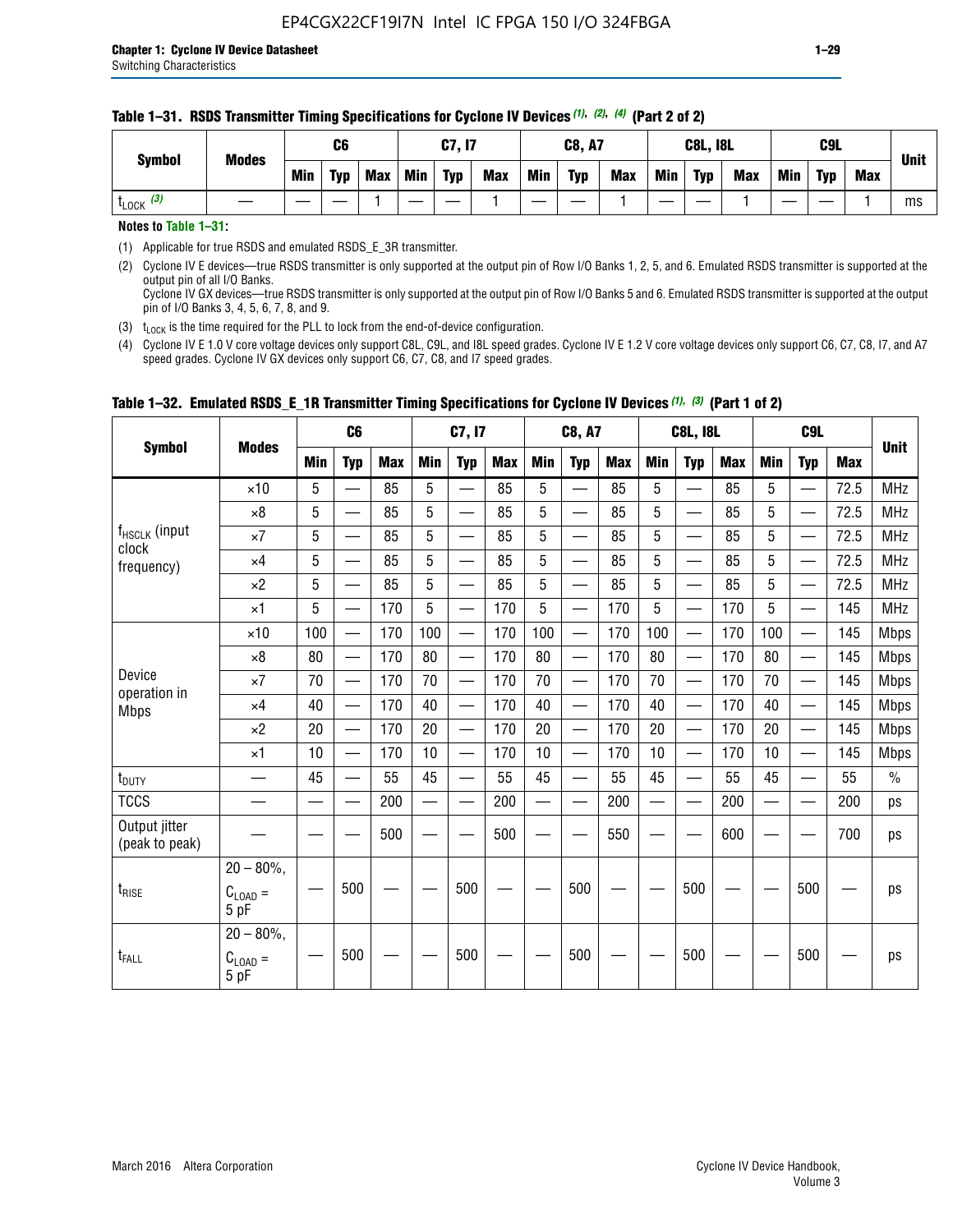| <b>Symbol</b>        | <b>Modes</b> |     | C6         |            |     | C7, I7     |            |     | <b>C8, A7</b> |            |            | <b>C8L, I8L</b> |            |     | C9L        |            | <b>Unit</b> |
|----------------------|--------------|-----|------------|------------|-----|------------|------------|-----|---------------|------------|------------|-----------------|------------|-----|------------|------------|-------------|
|                      |              | Min | <b>Typ</b> | <b>Max</b> | Min | <b>Typ</b> | <b>Max</b> | Min | <b>Typ</b>    | <b>Max</b> | <b>Min</b> | <b>Typ</b>      | <b>Max</b> | Min | <b>Typ</b> | <b>Max</b> |             |
| (2)<br><b>L</b> LOCK |              |     |            |            |     |            |            |     |               |            |            |                 |            |     |            |            | ms          |

#### **Table 1–32. Emulated RSDS\_E\_1R Transmitter Timing Specifications for Cyclone IV Devices** *(1), (3)* **(Part 2 of 2)**

**Notes to Table 1–32:**

(1) Emulated RSDS\_E\_1R transmitter is supported at the output pin of all I/O Banks of Cyclone IV E devices and I/O Banks 3, 4, 5, 6, 7, 8, and 9 of Cyclone IV GX devices.

(2)  $t_{\text{LOCK}}$  is the time required for the PLL to lock from the end-of-device configuration.

(3) Cyclone IV E 1.0 V core voltage devices only support C8L, C9L, and I8L speed grades. Cyclone IV E 1.2 V core voltage devices only support C6, C7, C8, I7, and A7 speed grades. Cyclone IV GX devices only support C6, C7, C8, and I7 speed grades.

| <b>Symbol</b>                   |                                             |     | C <sub>6</sub>           |            |                          | C7, I7                   |            |            | <b>C8, A7</b>            |              |            | <b>C8L, I8L</b>          |            |            | C <sub>9</sub> L         |            | <b>Unit</b> |
|---------------------------------|---------------------------------------------|-----|--------------------------|------------|--------------------------|--------------------------|------------|------------|--------------------------|--------------|------------|--------------------------|------------|------------|--------------------------|------------|-------------|
|                                 | <b>Modes</b>                                | Min | <b>Typ</b>               | <b>Max</b> | <b>Min</b>               | <b>Typ</b>               | <b>Max</b> | <b>Min</b> | <b>Typ</b>               | <b>Max</b>   | <b>Min</b> | <b>Typ</b>               | <b>Max</b> | <b>Min</b> | <b>Typ</b>               | <b>Max</b> |             |
|                                 | $\times$ 10                                 | 5   |                          | 200        | 5                        | —                        | 155.5      | 5          | $\overline{\phantom{0}}$ | 155.5        | 5          | $\overline{\phantom{0}}$ | 155.5      | 5          | $\overline{\phantom{0}}$ | 132.5      | <b>MHz</b>  |
|                                 | $\times 8$                                  | 5   |                          | 200        | 5                        | $\overline{\phantom{0}}$ | 155.5      | 5          | —                        | 155.5        | 5          |                          | 155.5      | 5          |                          | 132.5      | <b>MHz</b>  |
| f <sub>HSCLK</sub> (input       | $\times 7$                                  | 5   |                          | 200        | 5                        | ÷,                       | 155.5      | 5          | —                        | 155.5        | 5          |                          | 155.5      | 5          |                          | 132.5      | <b>MHz</b>  |
| clock<br>frequency)             | $\times$ 4                                  | 5   | $\overline{\phantom{0}}$ | 200        | 5                        | —                        | 155.5      | 5          | $\overline{\phantom{0}}$ | 155.5        | 5          |                          | 155.5      | 5          | $\overline{\phantom{0}}$ | 132.5      | <b>MHz</b>  |
|                                 | $\times 2$                                  | 5   | $\overline{\phantom{0}}$ | 200        | 5                        | $\overline{\phantom{0}}$ | 155.5      | 5          | $\overline{\phantom{0}}$ | 155.5        | 5          | $\overline{\phantom{0}}$ | 155.5      | 5          |                          | 132.5      | <b>MHz</b>  |
|                                 | $\times$ 1                                  | 5   | $\overline{\phantom{0}}$ | 400        | 5                        |                          | 311        | 5          | —                        | 311          | 5          | $\overline{\phantom{0}}$ | 311        | 5          |                          | 265        | <b>MHz</b>  |
|                                 | $\times$ 10                                 | 100 |                          | 400        | 100                      | $\overline{\phantom{0}}$ | 311        | 100        | $\overline{\phantom{0}}$ | 311          | 100        | $\overline{\phantom{0}}$ | 311        | 100        |                          | 265        | <b>Mbps</b> |
|                                 | $\times 8$                                  | 80  | $\overline{\phantom{0}}$ | 400        | 80                       | $\overline{\phantom{0}}$ | 311        | 80         | $\overline{\phantom{0}}$ | 311          | 80         | $\overline{\phantom{0}}$ | 311        | 80         |                          | 265        | <b>Mbps</b> |
| Device                          | $\times 7$                                  | 70  |                          | 400        | 70                       |                          | 311        | 70         | $\overline{\phantom{0}}$ | 311          | 70         |                          | 311        | 70         |                          | 265        | <b>Mbps</b> |
| operation in<br><b>Mbps</b>     | $\times 4$                                  | 40  | $\overline{\phantom{0}}$ | 400        | 40                       |                          | 311        | 40         | $\overline{\phantom{0}}$ | 311          | 40         | —                        | 311        | 40         |                          | 265        | <b>Mbps</b> |
|                                 | $\times 2$                                  | 20  |                          | 400        | 20                       | —                        | 311        | 20         | $\overline{\phantom{0}}$ | 311          | 20         | $\overline{\phantom{0}}$ | 311        | 20         |                          | 265        | <b>Mbps</b> |
|                                 | ×1                                          | 10  | $\overline{\phantom{0}}$ | 400        | 10                       |                          | 311        | 10         | $\overline{\phantom{0}}$ | 311          | 10         | —                        | 311        | 10         |                          | 265        | <b>Mbps</b> |
| t <sub>DUTY</sub>               |                                             | 45  |                          | 55         | 45                       | $\overline{\phantom{0}}$ | 55         | 45         | $\overline{\phantom{0}}$ | 55           | 45         | $\overline{\phantom{0}}$ | 55         | 45         |                          | 55         | $\%$        |
| <b>TCCS</b>                     |                                             |     |                          | 200        | $\overline{\phantom{0}}$ |                          | 200        |            |                          | 200          | —          |                          | 200        |            |                          | 200        | ps          |
| Output jitter<br>(peak to peak) |                                             |     |                          | 500        |                          |                          | 500        |            |                          | 550          |            |                          | 600        |            |                          | 700        | ps          |
| $t_{\sf RISE}$                  | $20 - 80\%$ ,<br>$C_{LOAD} =$<br>5 pF       |     | 500                      |            |                          | 500                      |            |            | 500                      |              |            | 500                      |            |            | 500                      |            | ps          |
| t <sub>FALL</sub>               | $20 - 80\%$<br>$\rm C_{\rm LOAD} =$<br>5 pF |     | 500                      |            |                          | 500                      |            |            | 500                      |              |            | 500                      |            |            | 500                      |            | ps          |
| $t_{\text{LOCK}}$ (3)           |                                             |     |                          | 1          |                          |                          | 1          |            |                          | $\mathbf{1}$ |            |                          | 1          |            |                          | 1          | ms          |

**Table 1–33. Mini-LVDS Transmitter Timing Specifications for Cyclone IV Devices** *(1)***,** *(2)***,** *(4)*

**Notes to Table 1–33:**

(1) Applicable for true and emulated mini-LVDS transmitter.

(2) Cyclone IV E—true mini-LVDS transmitter is only supported at the output pin of Row I/O Banks 1, 2, 5, and 6. Emulated mini-LVDS transmitter is supported at the output pin of all I/O banks.

Cyclone IV GX—true mini-LVDS transmitter is only supported at the output pin of Row I/O Banks 5 and 6. Emulated mini-LVDS transmitter is supported at the output pin of I/O Banks 3, 4, 5, 6, 7, 8, and 9.

(3)  $t_{\text{LOCK}}$  is the time required for the PLL to lock from the end-of-device configuration.

(4) Cyclone IV E 1.0 V core voltage devices only support C8L, C9L, and I8L speed grades. Cyclone IV E 1.2 V core voltage devices only support C6, C7, C8, I7, and A7 speed grades. Cyclone IV GX devices only support C6, C7, C8, and I7 speed grades.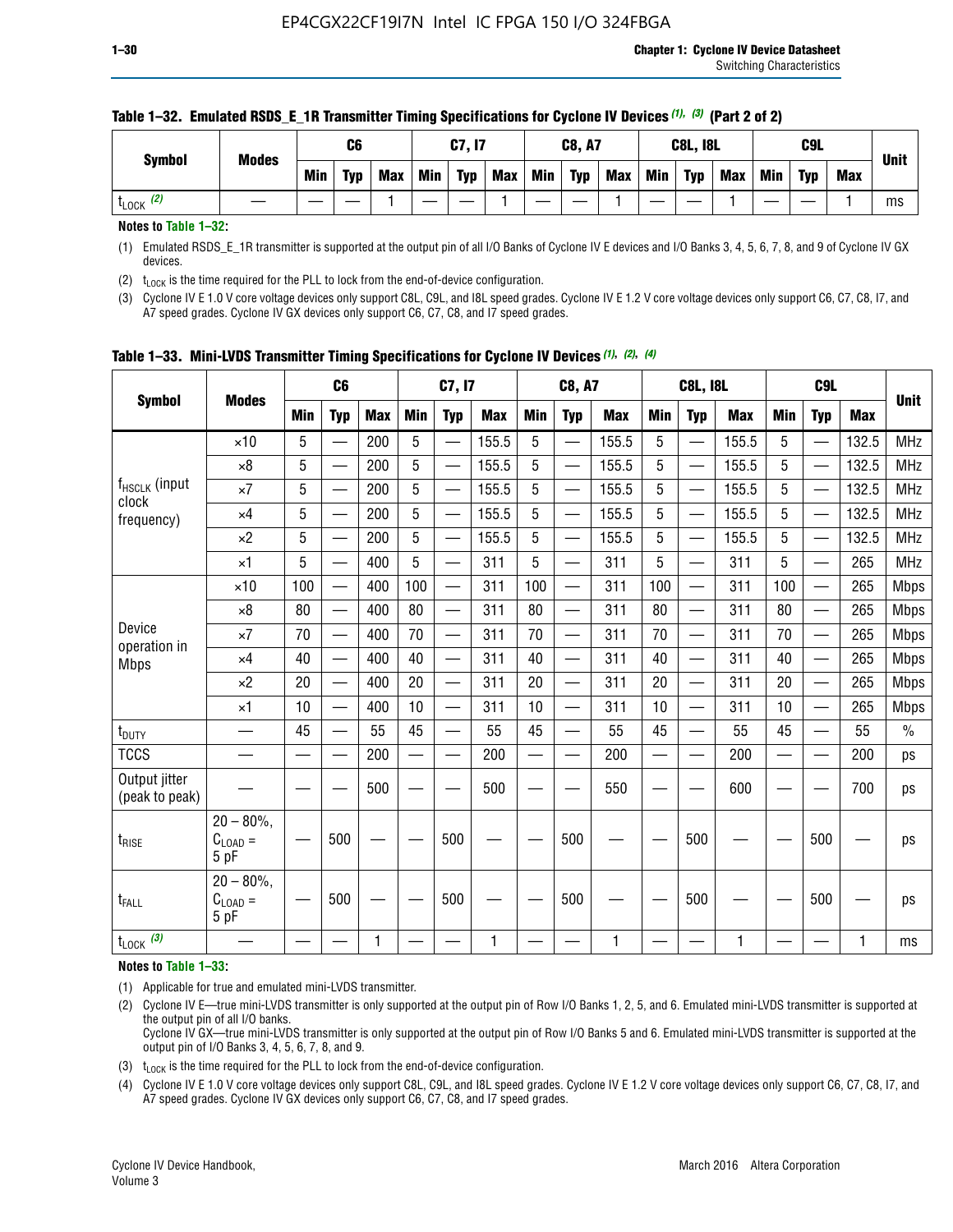|                                                                                                                                                           |              |                 | C <sub>6</sub> |     | C7, I7     |     | <b>C8, A7</b> |             | <b>C8L, I8L</b> |     | C <sub>9</sub> L |               |
|-----------------------------------------------------------------------------------------------------------------------------------------------------------|--------------|-----------------|----------------|-----|------------|-----|---------------|-------------|-----------------|-----|------------------|---------------|
|                                                                                                                                                           | <b>Modes</b> | Min             | <b>Max</b>     | Min | <b>Max</b> | Min | <b>Max</b>    | Min         | <b>Max</b>      | Min | <b>Max</b>       | <b>Unit</b>   |
|                                                                                                                                                           | $\times$ 10  | 5               | 420            | 5   | 370        | 5   | 320           | 5           | 320             | 5   | 250              | MHz           |
| <b>Symbol</b><br>f <sub>HSCLK</sub> (input<br>clock<br>frequency)<br><b>HSIODR</b><br>$t_{\text{DUTY}}$<br><b>TCCS</b><br>Output jitter<br>(peak to peak) | $\times 8$   | $5\phantom{.0}$ | 420            | 5   | 370        | 5   | 320           | $\mathbf 5$ | 320             | 5   | 250              | MHz           |
|                                                                                                                                                           | $\times 7$   | 5               | 420            | 5   | 370        | 5   | 320           | 5           | 320             | 5   | 250              | <b>MHz</b>    |
|                                                                                                                                                           | $\times 4$   | 5               | 420            | 5   | 370        | 5   | 320           | 5           | 320             | 5   | 250              | <b>MHz</b>    |
|                                                                                                                                                           | $\times 2$   | 5               | 420            | 5   | 370        | 5   | 320           | 5           | 320             | 5   | 250              | <b>MHz</b>    |
|                                                                                                                                                           | $\times$ 1   | 5               | 420            | 5   | 402.5      | 5   | 402.5         | 5           | 362             | 5   | 265              | <b>MHz</b>    |
|                                                                                                                                                           | $\times$ 10  | 100             | 840            | 100 | 740        | 100 | 640           | 100         | 640             | 100 | 500              | Mbps          |
|                                                                                                                                                           | $\times 8$   | 80              | 840            | 80  | 740        | 80  | 640           | 80          | 640             | 80  | 500              | <b>Mbps</b>   |
|                                                                                                                                                           | $\times 7$   | 70              | 840            | 70  | 740        | 70  | 640           | 70          | 640             | 70  | 500              | <b>Mbps</b>   |
|                                                                                                                                                           | $\times$ 4   | 40              | 840            | 40  | 740        | 40  | 640           | 40          | 640             | 40  | 500              | <b>Mbps</b>   |
|                                                                                                                                                           | $\times 2$   | 20              | 840            | 20  | 740        | 20  | 640           | 20          | 640             | 20  | 500              | <b>Mbps</b>   |
|                                                                                                                                                           | $\times$ 1   | 10              | 420            | 10  | 402.5      | 10  | 402.5         | 10          | 362             | 10  | 265              | <b>Mbps</b>   |
|                                                                                                                                                           |              | 45              | 55             | 45  | 55         | 45  | 55            | 45          | 55              | 45  | 55               | $\frac{0}{0}$ |
|                                                                                                                                                           |              |                 | 200            |     | 200        |     | 200           |             | 200             |     | 200              | ps            |
|                                                                                                                                                           |              |                 | 500            |     | 500        |     | 550           |             | 600             |     | 700              | ps            |
| $t_{\text{LOCK}}$ (2)                                                                                                                                     |              |                 | 1              |     | 1          |     | 1             |             | 1               |     | 1                | ms            |

|  | Table 1-34. True LVDS Transmitter Timing Specifications for Cyclone IV Devices (1), (3) |  |  |  |
|--|-----------------------------------------------------------------------------------------|--|--|--|
|--|-----------------------------------------------------------------------------------------|--|--|--|

**Notes to Table 1–34:**

(1) Cyclone IV E—true LVDS transmitter is only supported at the output pin of Row I/O Banks 1, 2, 5, and 6. Cyclone IV GX—true LVDS transmitter is only supported at the output pin of Row I/O Banks 5 and 6.

(2)  $t_{\text{LOCK}}$  is the time required for the PLL to lock from the end-of-device configuration.

(3) Cyclone IV E 1.0 V core voltage devices only support C8L, C9L, and I8L speed grades. Cyclone IV E 1.2 V core voltage devices only support C6, C7, C8, I7, and A7 speed grades. Cyclone IV GX devices only support C6, C7, C8, and I7 speed grades.

|  |  |  |  | Table 1–35. Emulated LVDS Transmitter Timing Specifications for Cyclone IV Devices <sup>(1), (3)</sup> (Part 1 of 2) |  |
|--|--|--|--|----------------------------------------------------------------------------------------------------------------------|--|
|--|--|--|--|----------------------------------------------------------------------------------------------------------------------|--|

| <b>Symbol</b><br>$f_{HSCLK}$ (input<br>clock<br>frequency)<br><b>HSIODR</b> |                                                       | C <sub>6</sub> |            | C7, I7     |            | <b>C8, A7</b> |            | <b>C8L, I8L</b> |            |                                                                                                                                                             |            |             |
|-----------------------------------------------------------------------------|-------------------------------------------------------|----------------|------------|------------|------------|---------------|------------|-----------------|------------|-------------------------------------------------------------------------------------------------------------------------------------------------------------|------------|-------------|
|                                                                             | <b>Modes</b>                                          | Min            | <b>Max</b> | <b>Min</b> | <b>Max</b> | <b>Min</b>    | <b>Max</b> | <b>Min</b>      | <b>Max</b> | <b>Min</b>                                                                                                                                                  | <b>Max</b> | <b>Unit</b> |
|                                                                             | $\times$ 10                                           | 5              | 320        | 5          | 320        | 5             | 275        | 5               | 275        | 5                                                                                                                                                           | 250        | <b>MHz</b>  |
|                                                                             | $\times 8$                                            | 5              | 320        | 5          | 320        | 5             | 275        | 5               | 275        | C <sub>9</sub> L<br>5<br>250<br>5<br>250<br>5<br>250<br>5<br>250<br>5<br>265<br>100<br>500<br>80<br>500<br>70<br>500<br>40<br>500<br>20<br>500<br>10<br>265 | <b>MHz</b> |             |
|                                                                             | $\times 7$<br>5<br>5<br>$\times$ 4<br>5<br>$\times 2$ | 320            | 5          | 320        | 5          | 275           | 5          | 275             |            |                                                                                                                                                             | <b>MHz</b> |             |
|                                                                             |                                                       |                | 320        | 5          | 320        | 5             | 275        | 5               | 275        |                                                                                                                                                             |            | <b>MHz</b>  |
|                                                                             |                                                       |                | 320        | 5          | 320        | 5             | 275        | 5               | 275        |                                                                                                                                                             |            | <b>MHz</b>  |
|                                                                             | $\times$ 1                                            | 5              | 402.5      | 5          | 402.5      | 5             | 402.5      | 5               | 362        |                                                                                                                                                             |            | <b>MHz</b>  |
|                                                                             | $\times$ 10                                           | 100            | 640        | 100        | 640        | 100           | 550        | 100             | 550        |                                                                                                                                                             |            | <b>Mbps</b> |
|                                                                             | $\times 8$                                            | 80             | 640        | 80         | 640        | 80            | 550        | 80              | 550        |                                                                                                                                                             |            | <b>Mbps</b> |
|                                                                             | $\times 7$                                            | 70             | 640        | 70         | 640        | 70            | 550        | 70              | 550        |                                                                                                                                                             |            | <b>Mbps</b> |
|                                                                             | $\times$ 4                                            | 40             | 640        | 40         | 640        | 40            | 550        | 40              | 550        |                                                                                                                                                             |            | <b>Mbps</b> |
|                                                                             | $\times 2$                                            | 20             | 640        | 20         | 640        | 20            | 550        | 20              | 550        |                                                                                                                                                             |            | <b>Mbps</b> |
|                                                                             | $\times$ 1                                            | 10             | 402.5      | 10         | 402.5      | 10            | 402.5      | 10              | 362        |                                                                                                                                                             |            | <b>Mbps</b> |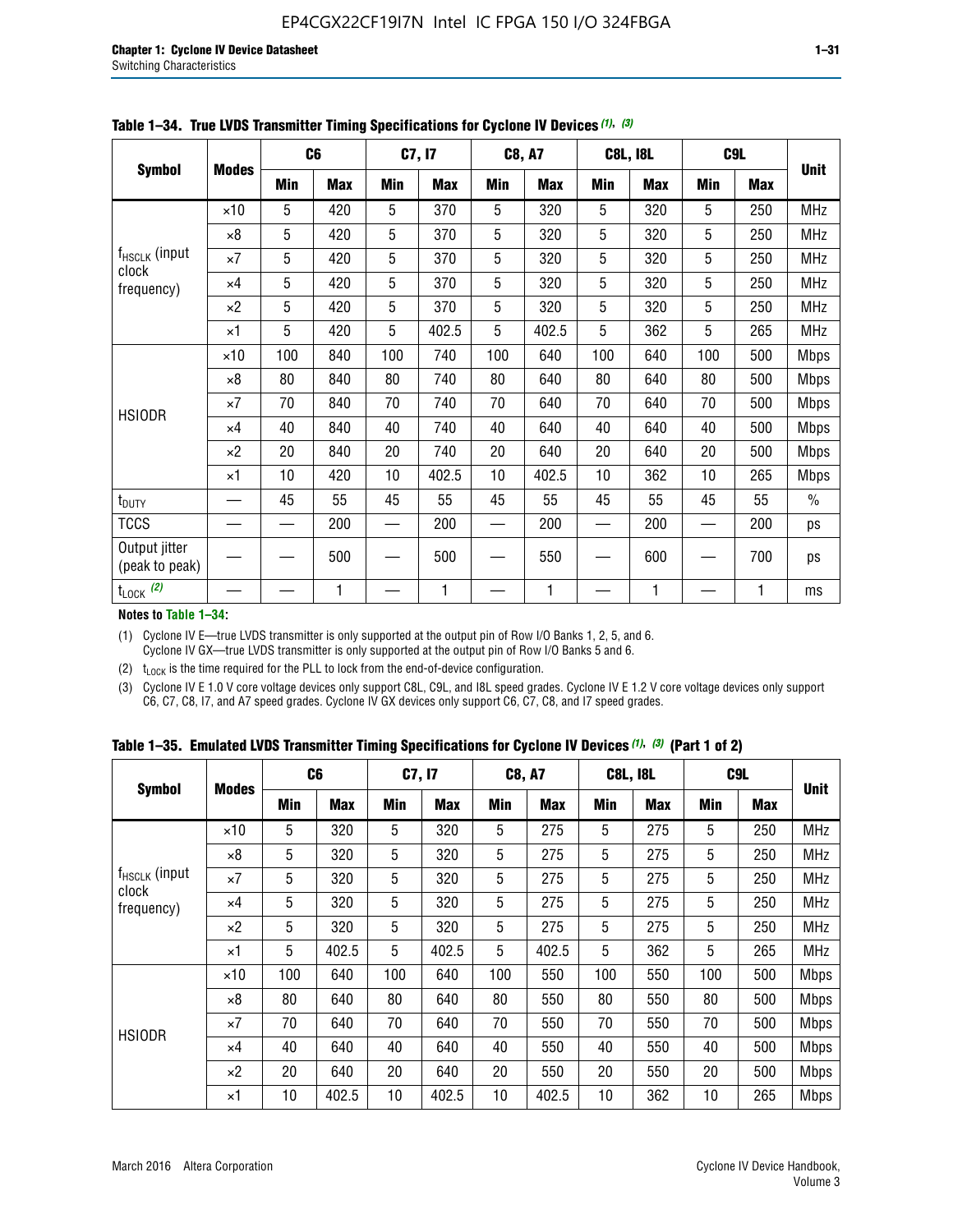|                                 |              | C <sub>6</sub> |            | C7, I7     |            | <b>C8, A7</b> |            | <b>C8L, I8L</b> |            |            | C <sub>9</sub> L |               |
|---------------------------------|--------------|----------------|------------|------------|------------|---------------|------------|-----------------|------------|------------|------------------|---------------|
| <b>Symbol</b>                   | <b>Modes</b> | Min            | <b>Max</b> | <b>Min</b> | <b>Max</b> | <b>Min</b>    | <b>Max</b> | <b>Min</b>      | <b>Max</b> | <b>Min</b> | <b>Max</b>       | <b>Unit</b>   |
| t <sub>DUTY</sub>               |              | 45             | 55         | 45         | 55         | 45            | 55         | 45              | 55         | 45         | 55               | $\frac{0}{0}$ |
| <b>TCCS</b>                     |              |                | 200        |            | 200        |               | 200        |                 | 200        |            | 200              | ps            |
| Output jitter<br>(peak to peak) |              |                | 500        |            | 500        |               | 550        |                 | 600        |            | 700              | ps            |
| $t_{\text{LOCK}}$ (2)           |              |                |            |            |            |               |            |                 |            |            |                  | ms            |

#### **Table 1–35. Emulated LVDS Transmitter Timing Specifications for Cyclone IV Devices** *(1)***,** *(3)* **(Part 2 of 2)**

#### **Notes to Table 1–35:**

(1) Cyclone IV E—emulated LVDS transmitter is supported at the output pin of all I/O Banks.

Cyclone IV GX—emulated LVDS transmitter is supported at the output pin of I/O Banks 3, 4, 5, 6, 7, 8, and 9.

(2)  $t_{\text{LOCK}}$  is the time required for the PLL to lock from the end-of-device configuration.

(3) Cyclone IV E 1.0 V core voltage devices only support C8L, C9L, and I8L speed grades. Cyclone IV E 1.2 V core voltage devices only support C6, C7, C8, I7, and A7 speed grades. Cyclone IV GX devices only support C6, C7, C8, and I7 speed grades.

|                                    |              |     | C <sub>6</sub> |     |                                                                                                                                                                                                                                                                                                                                                                                                                                                                                                                                                                                                                                                                                 |            |            |     |            |     |     |             |
|------------------------------------|--------------|-----|----------------|-----|---------------------------------------------------------------------------------------------------------------------------------------------------------------------------------------------------------------------------------------------------------------------------------------------------------------------------------------------------------------------------------------------------------------------------------------------------------------------------------------------------------------------------------------------------------------------------------------------------------------------------------------------------------------------------------|------------|------------|-----|------------|-----|-----|-------------|
| <b>Symbol</b>                      | <b>Modes</b> | Min | <b>Max</b>     | Min | Max                                                                                                                                                                                                                                                                                                                                                                                                                                                                                                                                                                                                                                                                             | Min        | <b>Max</b> | Min | <b>Max</b> | Min | Max | <b>Unit</b> |
|                                    | $\times$ 10  | 10  | 437.5          | 10  | 370                                                                                                                                                                                                                                                                                                                                                                                                                                                                                                                                                                                                                                                                             | 10         | 320        | 10  | 320        | 10  | 250 | MHz         |
|                                    | ×8           | 10  | 437.5          | 10  | C7, I7<br><b>C8, A7</b><br><b>C8L, I8L</b><br>C <sub>9</sub> L<br>10<br>370<br>10<br>320<br>10<br>320<br>250<br>10<br>370<br>10<br>320<br>320<br>10<br>250<br>10<br>320<br>10<br>370<br>10<br>320<br>250<br>10<br>370<br>10<br>320<br>10<br>320<br>250<br>402.5<br>10<br>402.5<br>10<br>362<br>10<br>265<br>100<br>740<br>100<br>640<br>100<br>640<br>500<br>80<br>80<br>740<br>80<br>640<br>640<br>500<br>70<br>640<br>70<br>740<br>70<br>640<br>500<br>40<br>640<br>40<br>740<br>40<br>640<br>500<br>20<br>640<br>20<br>640<br>20<br>740<br>500<br>10<br>402.5<br>10<br>402.5<br>10<br>362<br>265<br>400<br>400<br>550<br>640<br>500<br>550<br>600<br>700<br>1<br>1<br>1<br>1 | <b>MHz</b> |            |     |            |     |     |             |
| f <sub>HSCLK</sub> (input<br>clock | ×7           | 10  | 437.5          | 10  |                                                                                                                                                                                                                                                                                                                                                                                                                                                                                                                                                                                                                                                                                 |            |            |     |            |     |     | <b>MHz</b>  |
| frequency)                         | $\times 4$   | 10  | 437.5          | 10  |                                                                                                                                                                                                                                                                                                                                                                                                                                                                                                                                                                                                                                                                                 |            |            |     |            |     |     | <b>MHz</b>  |
|                                    | $\times 2$   | 10  | 437.5          | 10  |                                                                                                                                                                                                                                                                                                                                                                                                                                                                                                                                                                                                                                                                                 |            |            |     |            |     |     | <b>MHz</b>  |
|                                    | ×1           | 10  | 437.5          | 10  |                                                                                                                                                                                                                                                                                                                                                                                                                                                                                                                                                                                                                                                                                 |            |            |     |            |     |     | <b>MHz</b>  |
|                                    | $\times$ 10  | 100 | 875            | 100 |                                                                                                                                                                                                                                                                                                                                                                                                                                                                                                                                                                                                                                                                                 |            |            |     |            |     |     | <b>Mbps</b> |
|                                    | $\times 8$   | 80  | 875            | 80  |                                                                                                                                                                                                                                                                                                                                                                                                                                                                                                                                                                                                                                                                                 |            |            |     |            |     |     | <b>Mbps</b> |
| <b>HSIODR</b>                      | ×7           | 70  | 875            | 70  |                                                                                                                                                                                                                                                                                                                                                                                                                                                                                                                                                                                                                                                                                 |            |            |     |            |     |     | <b>Mbps</b> |
|                                    | $\times 4$   | 40  | 875            | 40  |                                                                                                                                                                                                                                                                                                                                                                                                                                                                                                                                                                                                                                                                                 |            |            |     |            |     |     | <b>Mbps</b> |
|                                    | $\times 2$   | 20  | 875            | 20  |                                                                                                                                                                                                                                                                                                                                                                                                                                                                                                                                                                                                                                                                                 |            |            |     |            |     |     | <b>Mbps</b> |
|                                    | ×1           | 10  | 437.5          | 10  |                                                                                                                                                                                                                                                                                                                                                                                                                                                                                                                                                                                                                                                                                 |            |            |     |            |     |     | <b>Mbps</b> |
| SW                                 |              |     | 400            |     |                                                                                                                                                                                                                                                                                                                                                                                                                                                                                                                                                                                                                                                                                 |            |            |     |            |     |     | ps          |
| Input jitter<br>tolerance          |              |     | 500            |     |                                                                                                                                                                                                                                                                                                                                                                                                                                                                                                                                                                                                                                                                                 |            |            |     |            |     |     | ps          |
| $t_{\text{LOCK}}$ (2)              |              |     | 1              |     |                                                                                                                                                                                                                                                                                                                                                                                                                                                                                                                                                                                                                                                                                 |            |            |     |            |     |     | ms          |

**Table 1–36. LVDS Receiver Timing Specifications for Cyclone IV Devices** *(1)***,** *(3)*

#### **Notes to Table 1–36:**

(1) Cyclone IV E—LVDS receiver is supported at all I/O Banks.

Cyclone IV GX—LVDS receiver is supported at I/O Banks 3, 4, 5, 6, 7, 8, and 9.

(2)  $t_{\text{LOCK}}$  is the time required for the PLL to lock from the end-of-device configuration.

(3) Cyclone IV E 1.0 V core voltage devices only support C8L, C9L, and I8L speed grades. Cyclone IV E 1.2 V core voltage devices only support C6, C7, C8, I7, and A7 speed grades. Cyclone IV GX devices only support C6, C7, C8, and I7 speed grades.

### **External Memory Interface Specifications**

The external memory interfaces for Cyclone IV devices are auto-calibrating and easy to implement.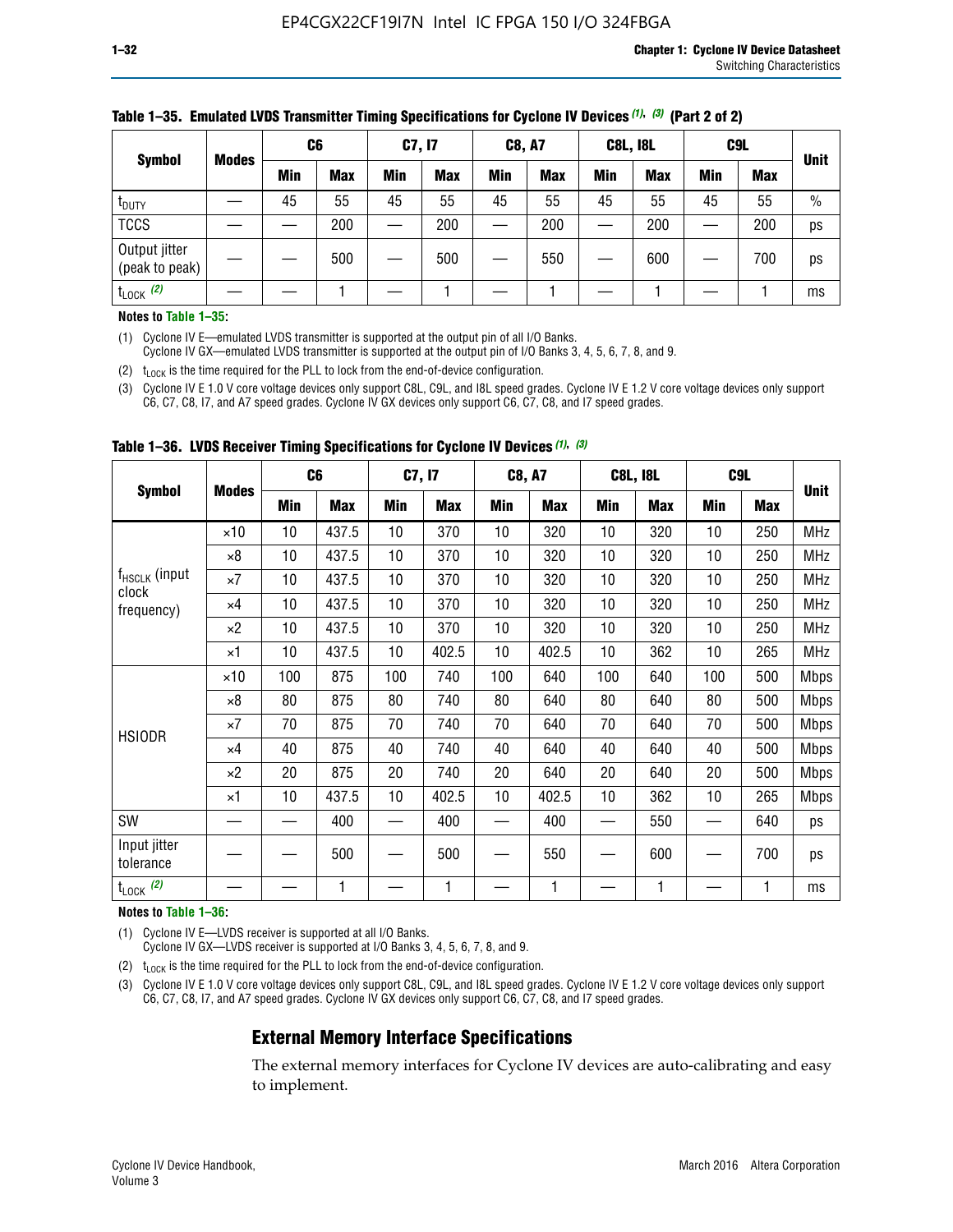**for more information about the supported maximum clock rate, device and pin** planning, IP implementation, and device termination, refer to *[Section III: System](http://www.altera.com/literature/hb/external-memory/emi_intro_specs.pdf)  [Performance Specifications](http://www.altera.com/literature/hb/external-memory/emi_intro_specs.pdf)* of the *External Memory Interface Handbook*.

Table 1–37 lists the memory output clock jitter specifications for Cyclone IV devices.

**Table 1–37. Memory Output Clock Jitter Specifications for Cyclone IV Devices** *(1)***,** *(2)*

| <b>Parameter</b>             | <b>Symbol</b>  | Min    | <b>Max</b> | <b>Unit</b> |
|------------------------------|----------------|--------|------------|-------------|
| Clock period jitter          | $L$ JIT(per)   | $-125$ | 125        | ps          |
| Cycle-to-cycle period jitter | $L$ JIT $(cc)$ | $-200$ | 200        | ps          |
| Duty cycle jitter            | LJIT(duty)     | $-150$ | 150        | рs          |

**Notes to Table 1–37:**

- (1) Memory output clock jitter measurements are for 200 consecutive clock cycles, as specified in the JEDEC DDR2 standard.
- (2) The clock jitter specification applies to memory output clock pins generated using DDIO circuits clocked by a PLL output routed on a global clock (GCLK) network.

## **Duty Cycle Distortion Specifications**

Table 1–38 lists the worst case duty cycle distortion for Cyclone IV devices.

**Table 1–38. Duty Cycle Distortion on Cyclone IV Devices I/O Pins** *(1)***,** *(2), (3)*

| <b>Symbol</b>     | C <sub>6</sub> |            | C7, I7     |            | <b>C8, I8L, A7</b> |            |            | C9L        | <b>Unit</b>   |
|-------------------|----------------|------------|------------|------------|--------------------|------------|------------|------------|---------------|
|                   | Min            | <b>Max</b> | <b>Min</b> | <b>Max</b> | Min                | <b>Max</b> | <b>Min</b> | <b>Max</b> |               |
| Output Duty Cycle | 45             | 55         | 45         | 55         | 45                 | 55         | 45         | 55         | $\frac{0}{0}$ |

**Notes to Table 1–38:**

(1) The duty cycle distortion specification applies to clock outputs from the PLLs, global clock tree, and IOE driving the dedicated and general purpose I/O pins.

(2) Cyclone IV devices meet the specified duty cycle distortion at the maximum output toggle rate for each combination of I/O standard and current strength.

(3) Cyclone IV E 1.0 V core voltage devices only support C8L, C9L, and I8L speed grades. Cyclone IV E 1.2 V core voltage devices only support C6, C7, C8, I7, and A7 speed grades. Cyclone IV GX devices only support C6, C7, C8, and I7 speed grades.

## **OCT Calibration Timing Specification**

Table 1–39 lists the duration of calibration for series OCT with calibration at device power-up for Cyclone IV devices.

#### **Table 1–39. Timing Specification for Series OCT with Calibration at Device Power-Up for Cyclone IV Devices** *(1)*

| Symbol  | <b>Description</b>                                            | <b>Maximum</b> | <b>Units</b> |
|---------|---------------------------------------------------------------|----------------|--------------|
| LOCTCAL | Duration of series OCT with<br>calibration at device power-up | 20             | μs           |

#### **Note to Table 1–39***:*

(1) OCT calibration takes place after device configuration and before entering user mode.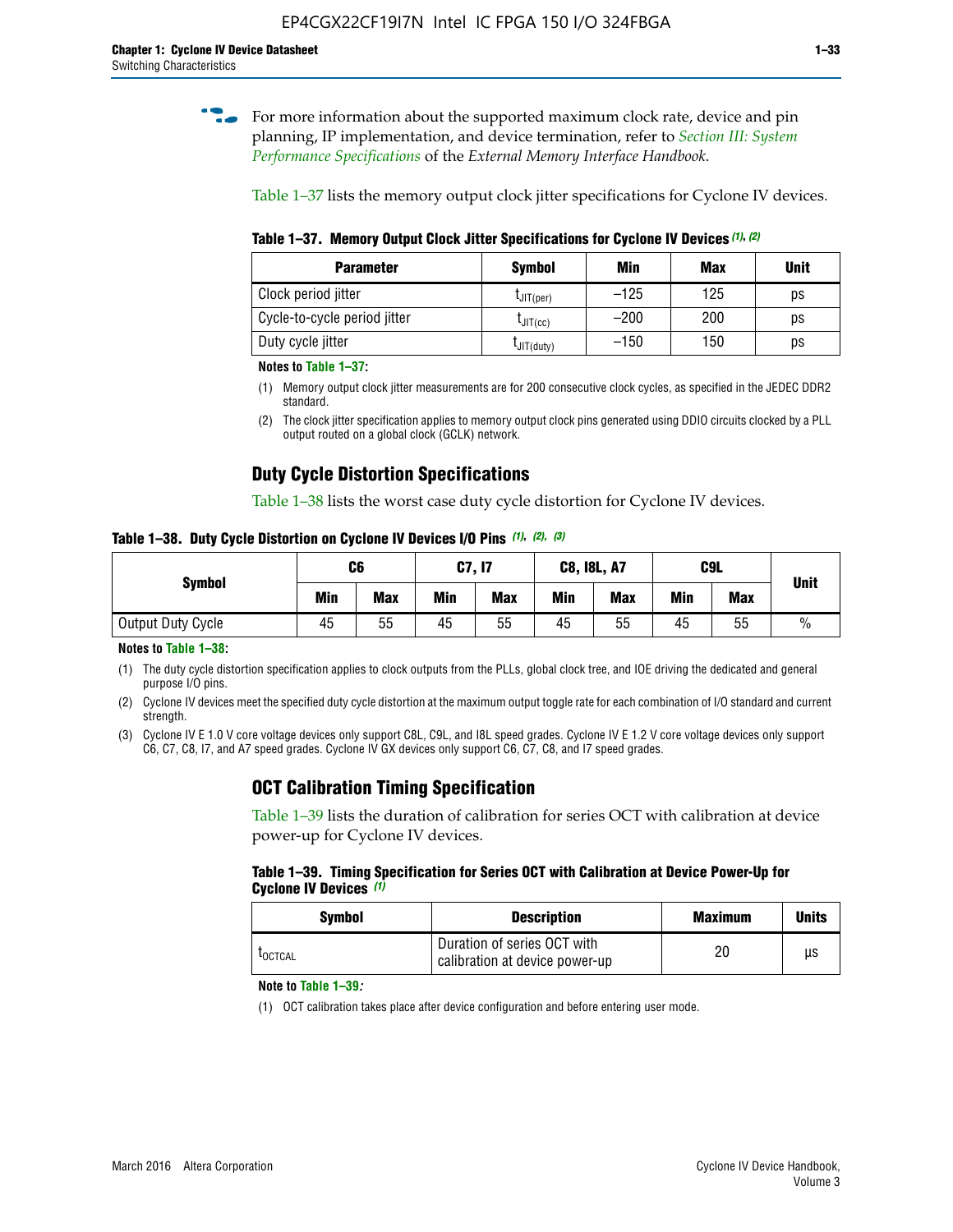## **IOE Programmable Delay**

Table 1–40 and Table 1–41 list the IOE programmable delay for Cyclone IV E 1.0 V core voltage devices.

#### **Table 1–40. IOE Programmable Delay on Column Pins for Cyclone IV E 1.0 V Core Voltage Devices** *(1)***,** *(2)*

|                                                                       |                                | <b>Number</b><br>0f | Min<br><b>Offset</b><br><b>Setting</b> | <b>Max Offset</b>  |            |                    |             |       |    |  |
|-----------------------------------------------------------------------|--------------------------------|---------------------|----------------------------------------|--------------------|------------|--------------------|-------------|-------|----|--|
| <b>Parameter</b>                                                      | <b>Paths Affected</b>          |                     |                                        | <b>Fast Corner</b> |            | <b>Slow Corner</b> | <b>Unit</b> |       |    |  |
|                                                                       |                                |                     |                                        | C8L                | <b>18L</b> | C8L                | C9L         | 18L   |    |  |
| Input delay from pin to<br>internal cells                             | Pad to I/O<br>dataout to core  |                     | 0                                      | 2.054              | 1.924      | 3.387              | 4.017       | 3.411 | ns |  |
| Input delay from pin to<br>input register                             | Pad to I/O input<br>register   | 8                   | 0                                      | 2.010              | 1.875      | 3.341              | 4.252       | 3.367 | ns |  |
| Delay from output register<br>to output pin                           | I/O output<br>register to pad  | 2                   | 0                                      | 0.641              | 0.631      | 1.111              | 1.377       | 1.124 | ns |  |
| Input delay from<br>dual-purpose clock pin to<br>fan-out destinations | Pad to global<br>clock network | 12                  | 0                                      | 0.971              | 0.931      | 1.684              | 2.298       | 1.684 | ns |  |

#### **Notes to Table 1–40:**

(1) The incremental values for the settings are generally linear. For the exact values for each setting, use the latest version of the Quartus II software.

(2) The minimum and maximum offset timing numbers are in reference to setting **0** as available in the Quartus II software.

| Table 1–41. IOE Programmable Delay on Row Pins for Cyclone IV E 1.0 V Core Voltage Devices (1), (2) |  |  |
|-----------------------------------------------------------------------------------------------------|--|--|
|-----------------------------------------------------------------------------------------------------|--|--|

|                                                                       |                                | <b>Number</b>  |                      | <b>Max Offset</b> |                    |                    |             |       |    |  |
|-----------------------------------------------------------------------|--------------------------------|----------------|----------------------|-------------------|--------------------|--------------------|-------------|-------|----|--|
| <b>Parameter</b>                                                      | <b>Paths Affected</b>          | 0f             | Min<br><b>Offset</b> |                   | <b>Fast Corner</b> | <b>Slow Corner</b> | <b>Unit</b> |       |    |  |
|                                                                       |                                | <b>Setting</b> |                      | C8L               | <b>18L</b>         | C8L                | C9L         | 18L   |    |  |
| Input delay from pin to<br>internal cells                             | Pad to I/O<br>dataout to core  |                | 0                    | 2.057             | 1.921              | 3.389              | 4.146       | 3.412 | ns |  |
| Input delay from pin to<br>input register                             | Pad to I/O input<br>register   | 8              | 0                    | 2.059             | 1.919              | 3.420              | 4.374       | 3.441 | ns |  |
| Delay from output register<br>to output pin                           | I/O output<br>register to pad  | 2              | 0                    | 0.670             | 0.623              | 1.160              | 1.420       | 1.168 | ns |  |
| Input delay from<br>dual-purpose clock pin to<br>fan-out destinations | Pad to global<br>clock network | 12             | 0                    | 0.960             | 0.919              | 1.656              | 2.258       | 1.656 | ns |  |

#### **Notes to Table 1–41:**

(1) The incremental values for the settings are generally linear. For the exact values for each setting, use the latest version of the Quartus II software.

(2) The minimum and maximum offset timing numbers are in reference to setting **0** as available in the Quartus II software.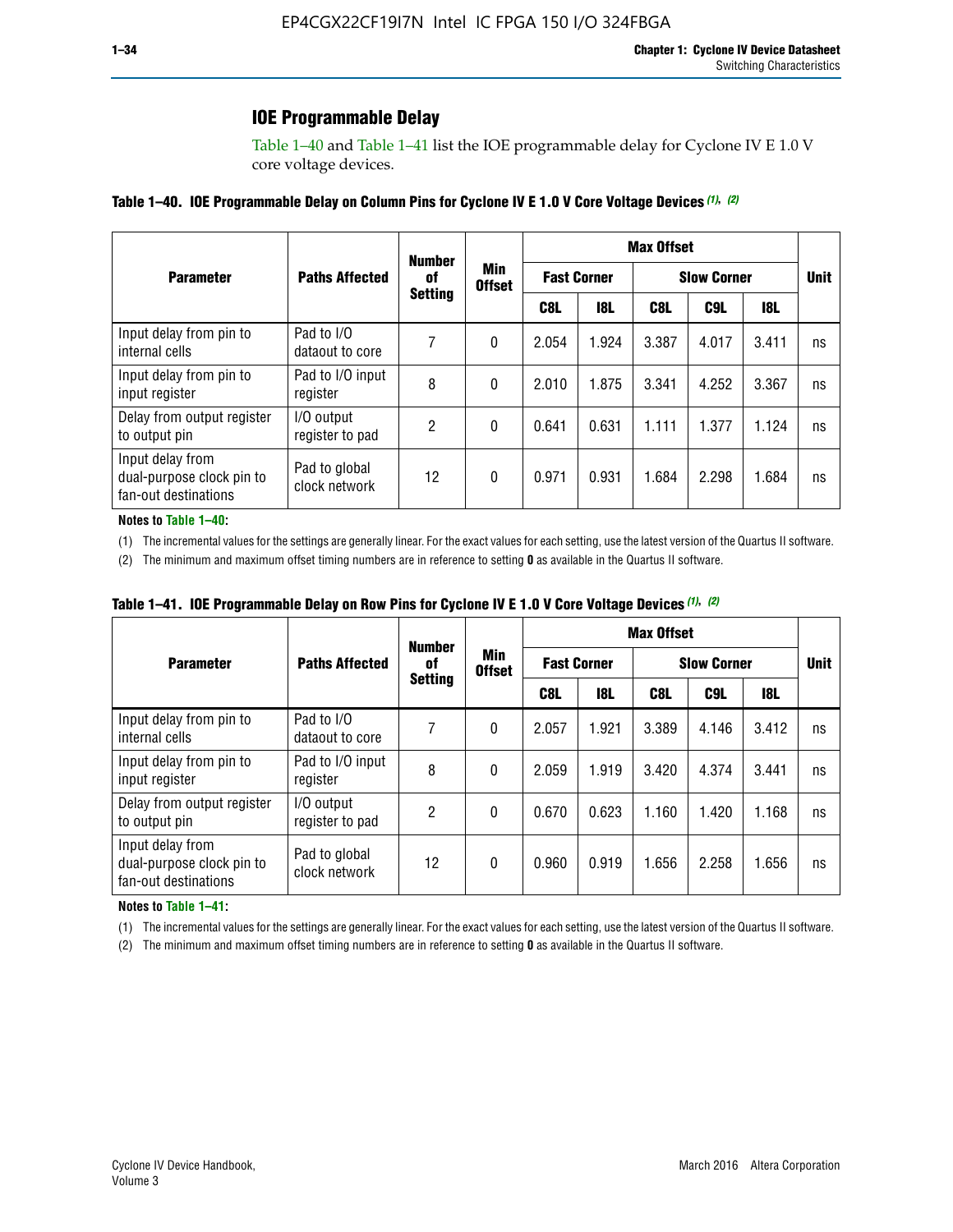Table 1–42 and Table 1–43 list the IOE programmable delay for Cyclone IV E 1.2 V core voltage devices.

|                                                                       |                                   | <b>Number</b>        |                             | <b>Max Offset</b>  |              |           |       |                    |       |               |       |    |
|-----------------------------------------------------------------------|-----------------------------------|----------------------|-----------------------------|--------------------|--------------|-----------|-------|--------------------|-------|---------------|-------|----|
| <b>Parameter</b>                                                      | <b>Paths</b><br><b>Affected</b>   | of<br><b>Setting</b> | <b>Min</b><br><b>Offset</b> | <b>Fast Corner</b> |              |           |       | <b>Slow Corner</b> |       |               |       |    |
|                                                                       |                                   |                      |                             | C <sub>6</sub>     | $\mathbf{I}$ | <b>A7</b> | C6    | C7                 | C8    | $\mathsf{I}7$ | A7    |    |
| Input delay from pin to<br>internal cells                             | Pad to I/O<br>dataout to<br>core  | 7                    | 0                           | 1.314              | 1.211        | 1.211     | 2.177 | 2.340              | 2.433 | 2.388         | 2.508 | ns |
| Input delay from pin to<br>input register                             | Pad to I/O<br>input register      | 8                    | $\Omega$                    | 1.307              | 1.203        | 1.203     | 2.19  | 2.387              | 2.540 | 2.430         | 2.545 | ns |
| Delay from output<br>register to output pin                           | I/O output<br>register to<br>pad  | 2                    | 0                           | 0.437              | 0.402        | 0.402     | 0.747 | 0.820              | 0.880 | 0.834         | 0.873 | ns |
| Input delay from<br>dual-purpose clock pin<br>to fan-out destinations | Pad to global<br>clock<br>network | 12                   | 0                           | 0.693              | 0.665        | 0.665     | 1.200 | 1.379              | 1.532 | 1.393         | 1.441 | ns |

**Table 1–42. IOE Programmable Delay on Column Pins for Cyclone IV E 1.2 V Core Voltage Devices** *(1)***,** *(2)*

**Notes to Table 1–42:**

(1) The incremental values for the settings are generally linear. For the exact values for each setting, use the latest version of the Quartus II software.

(2) The minimum and maximum offset timing numbers are in reference to setting **0** as available in the Quartus II software.

|                                                                       |                                   | <b>Number</b>        |                      |                    |       |       |       | <b>Max Offset</b>  |       |               |       |    |
|-----------------------------------------------------------------------|-----------------------------------|----------------------|----------------------|--------------------|-------|-------|-------|--------------------|-------|---------------|-------|----|
| <b>Parameter</b>                                                      | <b>Paths</b><br><b>Affected</b>   | 0f<br><b>Setting</b> | Min<br><b>Offset</b> | <b>Fast Corner</b> |       |       |       | <b>Slow Corner</b> |       |               |       |    |
|                                                                       |                                   |                      |                      | C6                 | 17    | A7    | C6    | C <sub>7</sub>     | C8    | $\mathsf{I}7$ | A7    |    |
| Input delay from pin to<br>internal cells                             | Pad to I/O<br>dataout to<br>core  | 7                    | 0                    | 1.314              | 1.209 | 1.209 | 2.201 | 2.386              | 2.510 | 2.429         | 2.548 | ns |
| Input delay from pin to<br>input register                             | Pad to I/O<br>input register      | 8                    | $\theta$             | 1.312              | 1.207 | 1.207 | 2.202 | 2.402              | 2.558 | 2.447         | 2.557 | ns |
| Delay from output<br>register to output pin                           | I/O output<br>register to<br>pad  | 2                    | $\Omega$             | 0.458              | 0.419 | 0.419 | 0.783 | 0.861              | 0.924 | 0.875         | 0.915 | ns |
| Input delay from<br>dual-purpose clock pin<br>to fan-out destinations | Pad to global<br>clock<br>network | 12                   | 0                    | 0.686              | 0.657 | 0.657 | 1.185 | 1.360              | 1.506 | 1.376         | 1.422 | ns |

**Table 1–43. IOE Programmable Delay on Row Pins for Cyclone IV E 1.2 V Core Voltage Devices** *(1)***,** *(2)*

#### **Notes to Table 1–43:**

(1) The incremental values for the settings are generally linear. For the exact values for each setting, use the latest version of the Quartus II software.

(2) The minimum and maximum offset timing numbers are in reference to setting **0** as available in the Quartus II software.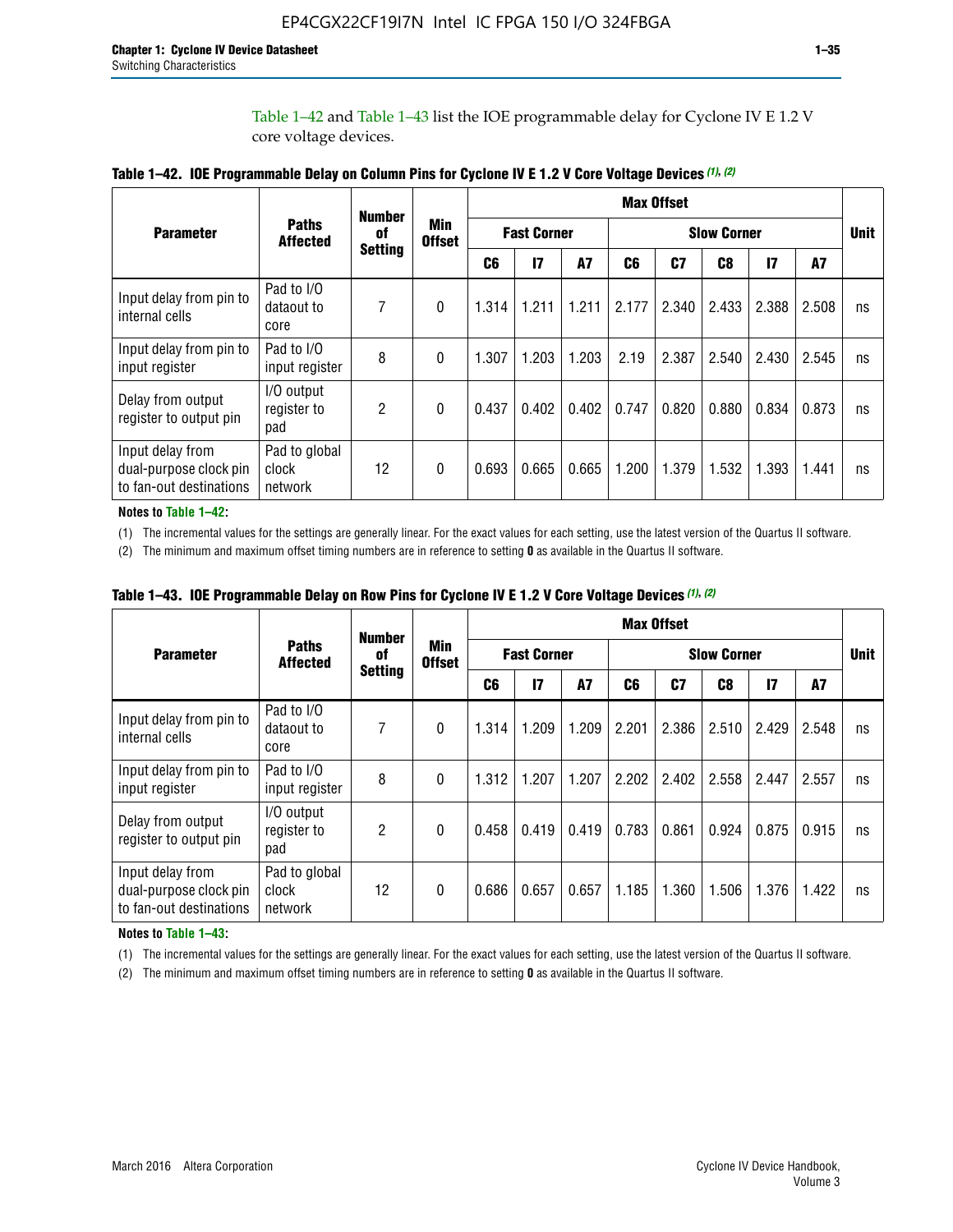Table 1–44 and Table 1–45 list the IOE programmable delay for Cyclone IV GX devices.

|                                                                       |                                   | <b>Number</b>         |                      |       |                    |       | <b>Max Offset</b> |       |               |    |
|-----------------------------------------------------------------------|-----------------------------------|-----------------------|----------------------|-------|--------------------|-------|-------------------|-------|---------------|----|
| <b>Parameter</b>                                                      | <b>Paths</b><br><b>Affected</b>   | 0f<br><b>Settings</b> | Min<br><b>Offset</b> |       | <b>Fast Corner</b> |       | <b>Unit</b>       |       |               |    |
|                                                                       |                                   |                       |                      | C6    | $\mathbf{I}$       | C6    | C7                | C8    | $\mathsf{I}7$ |    |
| Input delay from pin to<br>internal cells                             | Pad to I/O<br>dataout to<br>core  | 7                     | $\mathbf{0}$         | 1.313 | 1.209              | 2.184 | 2.336             | 2.451 | 2.387         | ns |
| Input delay from pin to<br>input register                             | Pad to I/O<br>input register      | 8                     | $\Omega$             | 1.312 | 1.208              | 2.200 | 2.399             | 2.554 | 2.446         | ns |
| Delay from output<br>register to output pin                           | I/O output<br>register to<br>pad  | 2                     | $\mathbf{0}$         | 0.438 | 0.404              | 0.751 | 0.825             | 0.886 | 0.839         | ns |
| Input delay from<br>dual-purpose clock pin<br>to fan-out destinations | Pad to global<br>clock<br>network | 12                    | 0                    | 0.713 | 0.682              | 1.228 | 1.41              | 1.566 | 1.424         | ns |

**Table 1–44. IOE Programmable Delay on Column Pins for Cyclone IV GX Devices** *(1)***,** *(2)*

**Notes to Table 1–44:**

(1) The incremental values for the settings are generally linear. For exact values of each setting, use the latest version of the Quartus II software.

(2) The minimum and maximum offset timing numbers are in reference to setting **0** as available in the Quartus II software.

|                                                                       |                                  | <b>Number</b>         |                      |       |                    |       | <b>Max Offset</b> |       |               |    |
|-----------------------------------------------------------------------|----------------------------------|-----------------------|----------------------|-------|--------------------|-------|-------------------|-------|---------------|----|
| <b>Parameter</b>                                                      | <b>Paths</b><br><b>Affected</b>  | 0f<br><b>Settings</b> | Min<br><b>Offset</b> |       | <b>Fast Corner</b> |       | <b>Unit</b>       |       |               |    |
|                                                                       |                                  |                       |                      | C6    | $\mathbf{I}$       | C6    | C <sub>7</sub>    | C8    | $\mathsf{I}7$ |    |
| Input delay from pin to<br>internal cells                             | Pad to I/O<br>dataout to<br>core | 7                     | $\mathbf{0}$         | 1.314 | 1.210              | 2.209 | 2.398             | 2.526 | 2.443         | ns |
| Input delay from pin to<br>input register                             | Pad to I/O<br>input register     | 8                     | $\mathbf{0}$         | 1.313 | 1.208              | 2.205 | 2.406             | 2.563 | 2.450         | ns |
| Delay from output<br>register to output pin                           | I/O output<br>register to<br>pad | 2                     | $\mathbf{0}$         | 0.461 | 0.421              | 0.789 | 0.869             | 0.933 | 0.884         | ns |
| Input delay from<br>dual-purpose clock pin<br>to fan-out destinations | Pad to global<br>clock network   | 12                    | 0                    | 0.712 | 0.682              | 1.225 | 1.407             | 1.562 | 1.421         | ns |

**Table 1–45. IOE Programmable Delay on Row Pins for Cyclone IV GX Devices** *(1)***,** *(2)*

#### **Notes to Table 1–45:**

(1) The incremental values for the settings are generally linear. For exact values of each setting, use the latest version of Quartus II software.

(2) The minimum and maximum offset timing numbers are in reference to setting **0** as available in the Quartus II software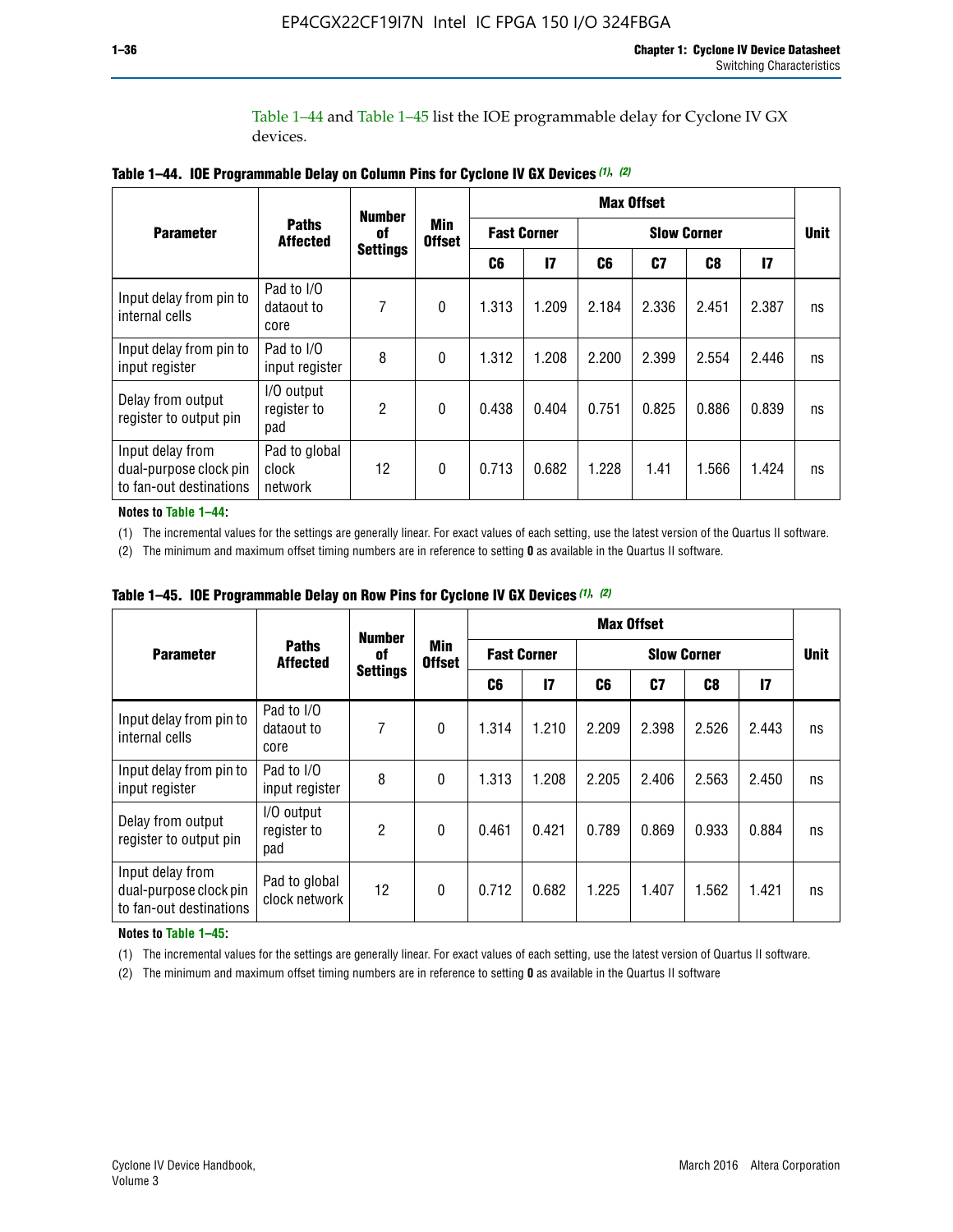## **I/O Timing**

Use the following methods to determine I/O timing:

- the Excel-based I/O Timing
- the Quartus II timing analyzer

The Excel-based I/O timing provides pin timing performance for each device density and speed grade. The data is typically used prior to designing the FPGA to get a timing budget estimation as part of the link timing analysis. The Quartus II timing analyzer provides a more accurate and precise I/O timing data based on the specifics of the design after place-and-route is complete.

**For The Excel-based I/O Timing spreadsheet is downloadable from Cyclone IV Devices** [Literature](http://www.altera.com/literature/lit-cyclone-iv.jsp) website.

## **Glossary**

Table 1–46 lists the glossary for this chapter.

| <b>Letter</b> | Term                                                            | <b>Definitions</b>                                                                                                                                                                                                                                                                                                                                                                                                                                                |  |  |  |  |  |  |  |
|---------------|-----------------------------------------------------------------|-------------------------------------------------------------------------------------------------------------------------------------------------------------------------------------------------------------------------------------------------------------------------------------------------------------------------------------------------------------------------------------------------------------------------------------------------------------------|--|--|--|--|--|--|--|
| A             |                                                                 |                                                                                                                                                                                                                                                                                                                                                                                                                                                                   |  |  |  |  |  |  |  |
| B             |                                                                 |                                                                                                                                                                                                                                                                                                                                                                                                                                                                   |  |  |  |  |  |  |  |
| C             |                                                                 |                                                                                                                                                                                                                                                                                                                                                                                                                                                                   |  |  |  |  |  |  |  |
| D             |                                                                 |                                                                                                                                                                                                                                                                                                                                                                                                                                                                   |  |  |  |  |  |  |  |
| E             |                                                                 |                                                                                                                                                                                                                                                                                                                                                                                                                                                                   |  |  |  |  |  |  |  |
| F             | $f_{HSCLK}$                                                     | High-speed I/O block: High-speed receiver/transmitter input and output clock frequency.                                                                                                                                                                                                                                                                                                                                                                           |  |  |  |  |  |  |  |
| G             | <b>GCLK</b>                                                     | Input pin directly to Global Clock network.                                                                                                                                                                                                                                                                                                                                                                                                                       |  |  |  |  |  |  |  |
|               | <b>GCLK PLL</b>                                                 | Input pin to Global Clock network through the PLL.                                                                                                                                                                                                                                                                                                                                                                                                                |  |  |  |  |  |  |  |
| н             | <b>HSIODR</b>                                                   | High-speed I/O block: Maximum/minimum LVDS data transfer rate (HSIODR = 1/TUI).                                                                                                                                                                                                                                                                                                                                                                                   |  |  |  |  |  |  |  |
|               | Input Waveforms<br>for the SSTL<br>Differential I/O<br>Standard | $\frac{1}{1 + \frac{1}{1 + \frac{1}{1 + \frac{1}{1 + \frac{1}{1 + \frac{1}{1 + \frac{1}{1 + \frac{1}{1 + \frac{1}{1 + \frac{1}{1 + \frac{1}{1 + \frac{1}{1 + \frac{1}{1 + \frac{1}{1 + \frac{1}{1 + \frac{1}{1 + \frac{1}{1 + \frac{1}{1 + \frac{1}{1 + \frac{1}{1 + \frac{1}{1 + \frac{1}{1 + \frac{1}{1 + \frac{1}{1 + \frac{1}{1 + \frac{1}{1 + \frac{1}{1 + \frac{1}{1 + \frac{1}{1 + \frac{1}{1 + \frac{1}{1 + \frac{$<br><b>V</b> swing<br>V <sub>REF</sub> |  |  |  |  |  |  |  |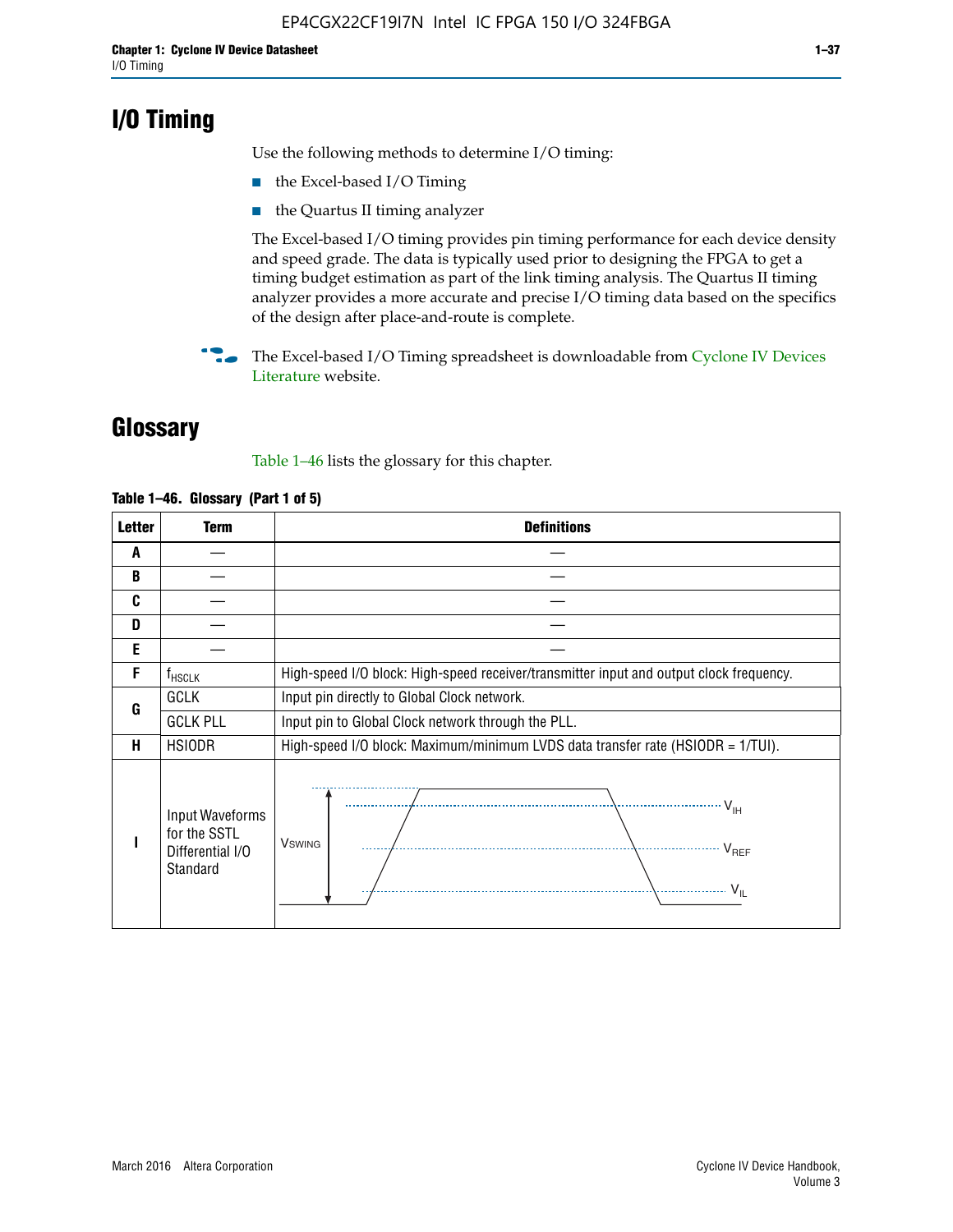### **Table 1–46. Glossary (Part 2 of 5)**

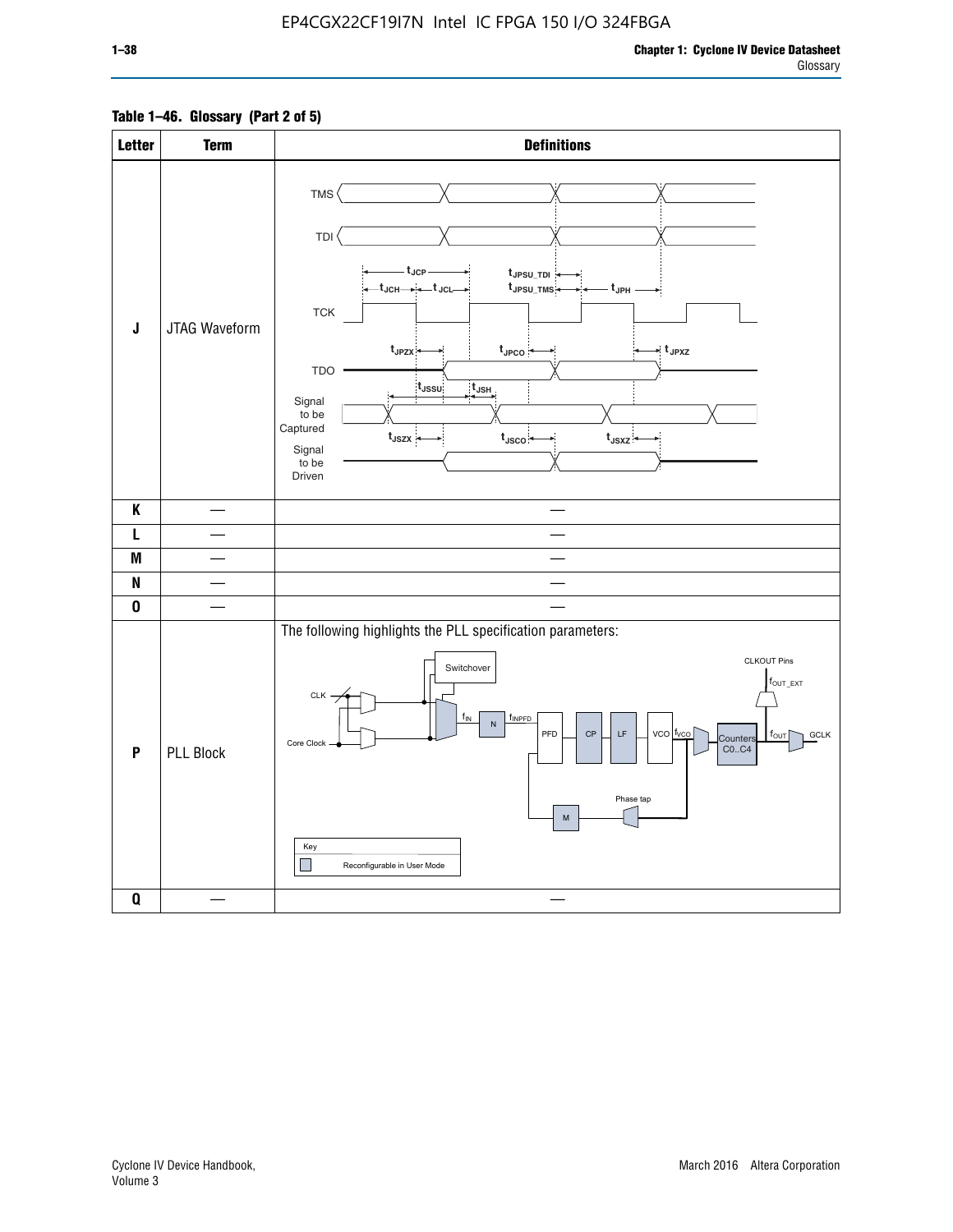### **Table 1–46. Glossary (Part 3 of 5)**

| <b>Letter</b> | <b>Term</b>                                                            | <b>Definitions</b>                                                                                                                                                                                                                                                                                                                                                                                                                                                                                                                                                                                                                                                                                                                                                                                                                                                                                                                        |  |  |  |  |  |  |  |  |
|---------------|------------------------------------------------------------------------|-------------------------------------------------------------------------------------------------------------------------------------------------------------------------------------------------------------------------------------------------------------------------------------------------------------------------------------------------------------------------------------------------------------------------------------------------------------------------------------------------------------------------------------------------------------------------------------------------------------------------------------------------------------------------------------------------------------------------------------------------------------------------------------------------------------------------------------------------------------------------------------------------------------------------------------------|--|--|--|--|--|--|--|--|
|               | $R_L$                                                                  | Receiver differential input discrete resistor (external to Cyclone IV devices).                                                                                                                                                                                                                                                                                                                                                                                                                                                                                                                                                                                                                                                                                                                                                                                                                                                           |  |  |  |  |  |  |  |  |
|               |                                                                        | Receiver input waveform for LVDS and LVPECL differential standards:                                                                                                                                                                                                                                                                                                                                                                                                                                                                                                                                                                                                                                                                                                                                                                                                                                                                       |  |  |  |  |  |  |  |  |
|               |                                                                        | <b>Single-Ended Waveform</b>                                                                                                                                                                                                                                                                                                                                                                                                                                                                                                                                                                                                                                                                                                                                                                                                                                                                                                              |  |  |  |  |  |  |  |  |
|               |                                                                        | Positive Channel (p) = $V_{\text{H}}$                                                                                                                                                                                                                                                                                                                                                                                                                                                                                                                                                                                                                                                                                                                                                                                                                                                                                                     |  |  |  |  |  |  |  |  |
|               |                                                                        | $V_{ID}$                                                                                                                                                                                                                                                                                                                                                                                                                                                                                                                                                                                                                                                                                                                                                                                                                                                                                                                                  |  |  |  |  |  |  |  |  |
|               |                                                                        | Negative Channel (n) = $V_{\parallel}$<br>$V_{CM}$                                                                                                                                                                                                                                                                                                                                                                                                                                                                                                                                                                                                                                                                                                                                                                                                                                                                                        |  |  |  |  |  |  |  |  |
|               | Receiver Input                                                         | Ground                                                                                                                                                                                                                                                                                                                                                                                                                                                                                                                                                                                                                                                                                                                                                                                                                                                                                                                                    |  |  |  |  |  |  |  |  |
| $\mathbf{R}$  | Waveform                                                               |                                                                                                                                                                                                                                                                                                                                                                                                                                                                                                                                                                                                                                                                                                                                                                                                                                                                                                                                           |  |  |  |  |  |  |  |  |
|               |                                                                        | Differential Waveform (Mathematical Function of Positive & Negative Channel)                                                                                                                                                                                                                                                                                                                                                                                                                                                                                                                                                                                                                                                                                                                                                                                                                                                              |  |  |  |  |  |  |  |  |
|               |                                                                        |                                                                                                                                                                                                                                                                                                                                                                                                                                                                                                                                                                                                                                                                                                                                                                                                                                                                                                                                           |  |  |  |  |  |  |  |  |
|               |                                                                        | $V_{ID}$<br>0 <sup>V</sup>                                                                                                                                                                                                                                                                                                                                                                                                                                                                                                                                                                                                                                                                                                                                                                                                                                                                                                                |  |  |  |  |  |  |  |  |
|               |                                                                        | $V_{ID}$                                                                                                                                                                                                                                                                                                                                                                                                                                                                                                                                                                                                                                                                                                                                                                                                                                                                                                                                  |  |  |  |  |  |  |  |  |
|               |                                                                        | $p - n$                                                                                                                                                                                                                                                                                                                                                                                                                                                                                                                                                                                                                                                                                                                                                                                                                                                                                                                                   |  |  |  |  |  |  |  |  |
|               | Receiver input<br>skew margin                                          | High-speed I/O block: The total margin left after accounting for the sampling window and TCCS.                                                                                                                                                                                                                                                                                                                                                                                                                                                                                                                                                                                                                                                                                                                                                                                                                                            |  |  |  |  |  |  |  |  |
|               | (RSKM)                                                                 | $RSKM = (TUI - SW - TCCS) / 2.$                                                                                                                                                                                                                                                                                                                                                                                                                                                                                                                                                                                                                                                                                                                                                                                                                                                                                                           |  |  |  |  |  |  |  |  |
| S             | Single-ended<br>voltage-<br>referenced I/O<br>Standard<br>SW (Sampling | $V_{CCIO}$<br>$V_{\text{\tiny OH}}^-$<br>V <sub>IH</sub> (AC)<br>$V_{IH(DC)}$<br>V <sub>REF</sub><br>$V_{I L (DC)}$<br>$\overline{V}_{IL(AC)}$<br>$V_{OL}$<br>$\overline{V}_{\text{SS}}$<br>The JEDEC standard for SSTI and HSTL I/O standards defines both the AC and DC input signal<br>values. The AC values indicate the voltage levels at which the receiver must meet its timing<br>specifications. The DC values indicate the voltage levels at which the final logic state of the<br>receiver is unambiguously defined. After the receiver input crosses the AC value, the receiver<br>changes to the new logic state. The new logic state is then maintained as long as the input stays<br>beyond the DC threshold. This approach is intended to provide predictable receiver timing in the<br>presence of input waveform ringing.<br>High-speed I/O block: The period of time during which the data must be valid to capture it |  |  |  |  |  |  |  |  |
|               | Window)                                                                | correctly. The setup and hold times determine the ideal strobe position in the sampling window.                                                                                                                                                                                                                                                                                                                                                                                                                                                                                                                                                                                                                                                                                                                                                                                                                                           |  |  |  |  |  |  |  |  |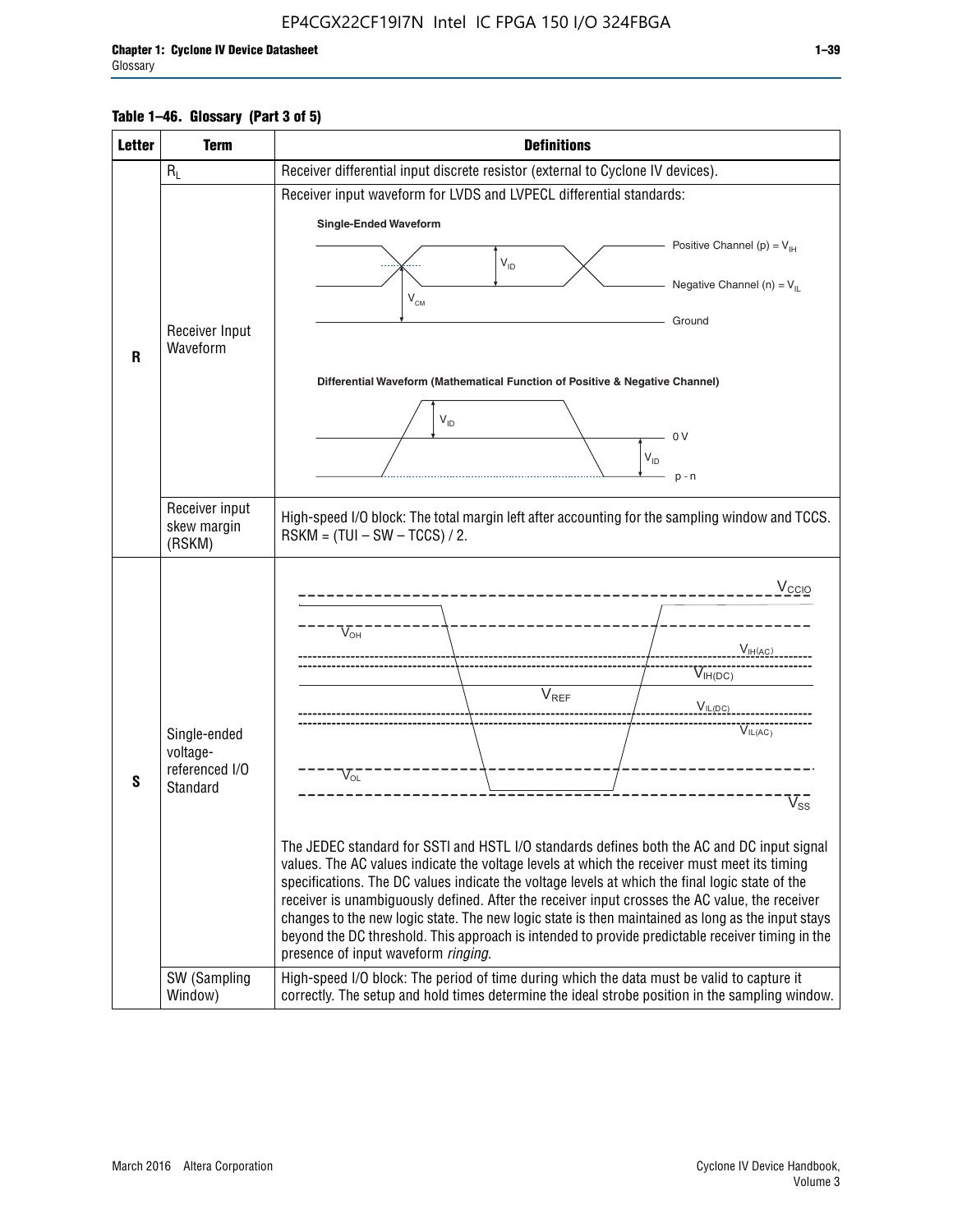| <b>Letter</b> | <b>Term</b>                           | <b>Definitions</b>                                                                                                                                                                                                                                                                                                                                                |  |  |  |  |  |  |  |  |
|---------------|---------------------------------------|-------------------------------------------------------------------------------------------------------------------------------------------------------------------------------------------------------------------------------------------------------------------------------------------------------------------------------------------------------------------|--|--|--|--|--|--|--|--|
|               | $t_{C}$                               | High-speed receiver and transmitter input and output clock period.                                                                                                                                                                                                                                                                                                |  |  |  |  |  |  |  |  |
|               | Channel-to-<br>channel-skew<br>(TCCS) | High-speed I/O block: The timing difference between the fastest and slowest output edges,<br>including $t_{C0}$ variation and clock skew. The clock is included in the TCCS measurement.                                                                                                                                                                          |  |  |  |  |  |  |  |  |
|               | $t_{\text{cin}}$                      | Delay from the clock pad to the I/O input register.                                                                                                                                                                                                                                                                                                               |  |  |  |  |  |  |  |  |
|               | $t_{CO}$                              | Delay from the clock pad to the I/O output.                                                                                                                                                                                                                                                                                                                       |  |  |  |  |  |  |  |  |
|               | $t_{\text{cout}}$                     | Delay from the clock pad to the I/O output register.                                                                                                                                                                                                                                                                                                              |  |  |  |  |  |  |  |  |
|               | t <sub>DUTY</sub>                     | High-speed I/O block: Duty cycle on high-speed transmitter output clock.                                                                                                                                                                                                                                                                                          |  |  |  |  |  |  |  |  |
|               | t <sub>FALL</sub>                     | Signal high-to-low transition time (80-20%).                                                                                                                                                                                                                                                                                                                      |  |  |  |  |  |  |  |  |
|               | $t_H$                                 | Input register hold time.                                                                                                                                                                                                                                                                                                                                         |  |  |  |  |  |  |  |  |
|               | <b>Timing Unit</b><br>Interval (TUI)  | High-speed I/O block: The timing budget allowed for skew, propagation delays, and data<br>sampling window. (TUI = $1/($ Receiver Input Clock Frequency Multiplication Factor) = $t_c/w$ ).                                                                                                                                                                        |  |  |  |  |  |  |  |  |
|               | t <sub>INJITTER</sub>                 | Period jitter on the PLL clock input.                                                                                                                                                                                                                                                                                                                             |  |  |  |  |  |  |  |  |
|               | t <sub>outjitter_dedclk</sub>         | Period jitter on the dedicated clock output driven by a PLL.                                                                                                                                                                                                                                                                                                      |  |  |  |  |  |  |  |  |
|               | t <sub>outjitter_io</sub>             | Period jitter on the general purpose I/O driven by a PLL.                                                                                                                                                                                                                                                                                                         |  |  |  |  |  |  |  |  |
|               | $t_{\text{pllcin}}$                   | Delay from the PLL inclk pad to the I/O input register.                                                                                                                                                                                                                                                                                                           |  |  |  |  |  |  |  |  |
| т             | $t_{\text{pll}$ cout                  | Delay from the PLL inclk pad to the I/O output register.                                                                                                                                                                                                                                                                                                          |  |  |  |  |  |  |  |  |
|               | Transmitter<br>Output<br>Waveform     | Transmitter output waveforms for the LVDS, mini-LVDS, PPDS and RSDS Differential I/O<br>Standards:<br><b>Single-Ended Waveform</b><br>Positive Channel (p) = $V_{OH}$<br>VOD<br>Negative Channel (n) = $V_{OL}$<br>$V_{OS}$<br>Ground<br>Differential Waveform (Mathematical Function of Positive & Negative Channel)<br>$V_{OD}$<br>- 0 V<br>$V_{OD}$<br>$p - n$ |  |  |  |  |  |  |  |  |
|               | $t_{\text{RISE}}$                     | Signal low-to-high transition time (20-80%).                                                                                                                                                                                                                                                                                                                      |  |  |  |  |  |  |  |  |
|               | $t_{\scriptstyle\text{SU}}$           | Input register setup time.                                                                                                                                                                                                                                                                                                                                        |  |  |  |  |  |  |  |  |
| U             |                                       |                                                                                                                                                                                                                                                                                                                                                                   |  |  |  |  |  |  |  |  |

#### **Table 1–46. Glossary (Part 4 of 5)**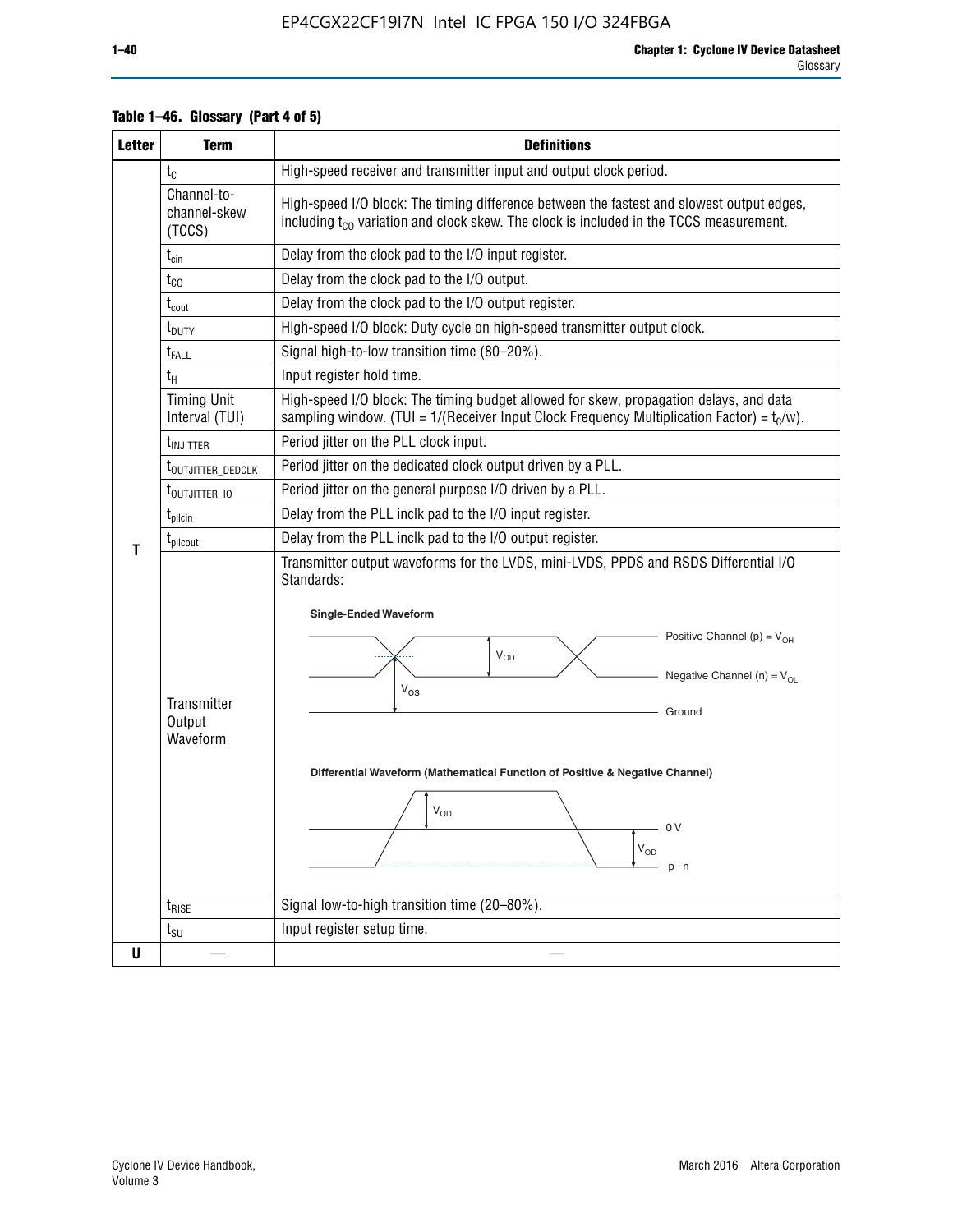### **Table 1–46. Glossary (Part 5 of 5)**

| <b>Letter</b> | <b>Term</b>             | <b>Definitions</b>                                                                                                                                                                                |  |  |
|---------------|-------------------------|---------------------------------------------------------------------------------------------------------------------------------------------------------------------------------------------------|--|--|
|               | $V_{CM(DC)}$            | DC common mode input voltage.                                                                                                                                                                     |  |  |
|               | $V_{DIF(AC)}$           | AC differential input voltage: The minimum AC input differential voltage required for switching.                                                                                                  |  |  |
|               | $V_{DIF(DC)}$           | DC differential input voltage: The minimum DC input differential voltage required for switching.                                                                                                  |  |  |
|               | V <sub>ICM</sub>        | Input common mode voltage: The common mode of the differential signal at the receiver.                                                                                                            |  |  |
|               | $V_{ID}$                | Input differential voltage swing: The difference in voltage between the positive and<br>complementary conductors of a differential transmission at the receiver.                                  |  |  |
|               | $V_{\text{IH}}$         | Voltage input high: The minimum positive voltage applied to the input that is accepted by the<br>device as a logic high.                                                                          |  |  |
|               | $V_{IH(AC)}$            | High-level AC input voltage.                                                                                                                                                                      |  |  |
|               | $V_{IH(DC)}$            | High-level DC input voltage.                                                                                                                                                                      |  |  |
|               | $V_{IL}$                | Voltage input low: The maximum positive voltage applied to the input that is accepted by the<br>device as a logic low.                                                                            |  |  |
|               | $V_{IL(AC)}$            | Low-level AC input voltage.                                                                                                                                                                       |  |  |
|               | $V_{IL(DC)}$            | Low-level DC input voltage.                                                                                                                                                                       |  |  |
|               | $V_{\text{IN}}$         | DC input voltage.                                                                                                                                                                                 |  |  |
|               | $V_{OCM}$               | Output common mode voltage: The common mode of the differential signal at the transmitter.                                                                                                        |  |  |
| $\mathbf{V}$  | $V_{OD}$                | Output differential voltage swing: The difference in voltage between the positive and<br>complementary conductors of a differential transmission at the transmitter. $V_{OD} = V_{OH} - V_{OL}$ . |  |  |
|               | $V_{OH}$                | Voltage output high: The maximum positive voltage from an output that the device considers is<br>accepted as the minimum positive high level.                                                     |  |  |
|               | $V_{OL}$                | Voltage output low: The maximum positive voltage from an output that the device considers is<br>accepted as the maximum positive low level.                                                       |  |  |
|               | $V_{OS}$                | Output offset voltage: $V_{OS} = (V_{OH} + V_{OL}) / 2$ .                                                                                                                                         |  |  |
|               | $V_{OX (AC)}$           | AC differential output cross point voltage: the voltage at which the differential output signals<br>must cross.                                                                                   |  |  |
|               | V <sub>REF</sub>        | Reference voltage for the SSTL and HSTL I/O standards.                                                                                                                                            |  |  |
|               | $V_{REF\,(AC)}$         | AC input reference voltage for the SSTL and HSTL I/O standards. $V_{REF(AC)} = V_{REF(DC)} +$ noise. The<br>peak-to-peak AC noise on $V_{REF}$ must not exceed 2% of $V_{REF(DC)}$ .              |  |  |
|               | $V_{REF(DC)}$           | DC input reference voltage for the SSTL and HSTL I/O standards.                                                                                                                                   |  |  |
|               | $V_{\text{SWING (AC)}}$ | AC differential input voltage: AC input differential voltage required for switching. For the SSTL<br>differential I/O standard, refer to Input Waveforms.                                         |  |  |
|               | $V_{SWING (DC)}$        | DC differential input voltage: DC input differential voltage required for switching. For the SSTL<br>differential I/O standard, refer to Input Waveforms.                                         |  |  |
|               | $V_{TT}$                | Termination voltage for the SSTL and HSTL I/O standards.                                                                                                                                          |  |  |
|               | $V_{X(AC)}$             | AC differential input cross point voltage: The voltage at which the differential input signals must<br>cross.                                                                                     |  |  |
| W             |                         |                                                                                                                                                                                                   |  |  |
| X             |                         |                                                                                                                                                                                                   |  |  |
| Υ             |                         |                                                                                                                                                                                                   |  |  |
| Z             |                         |                                                                                                                                                                                                   |  |  |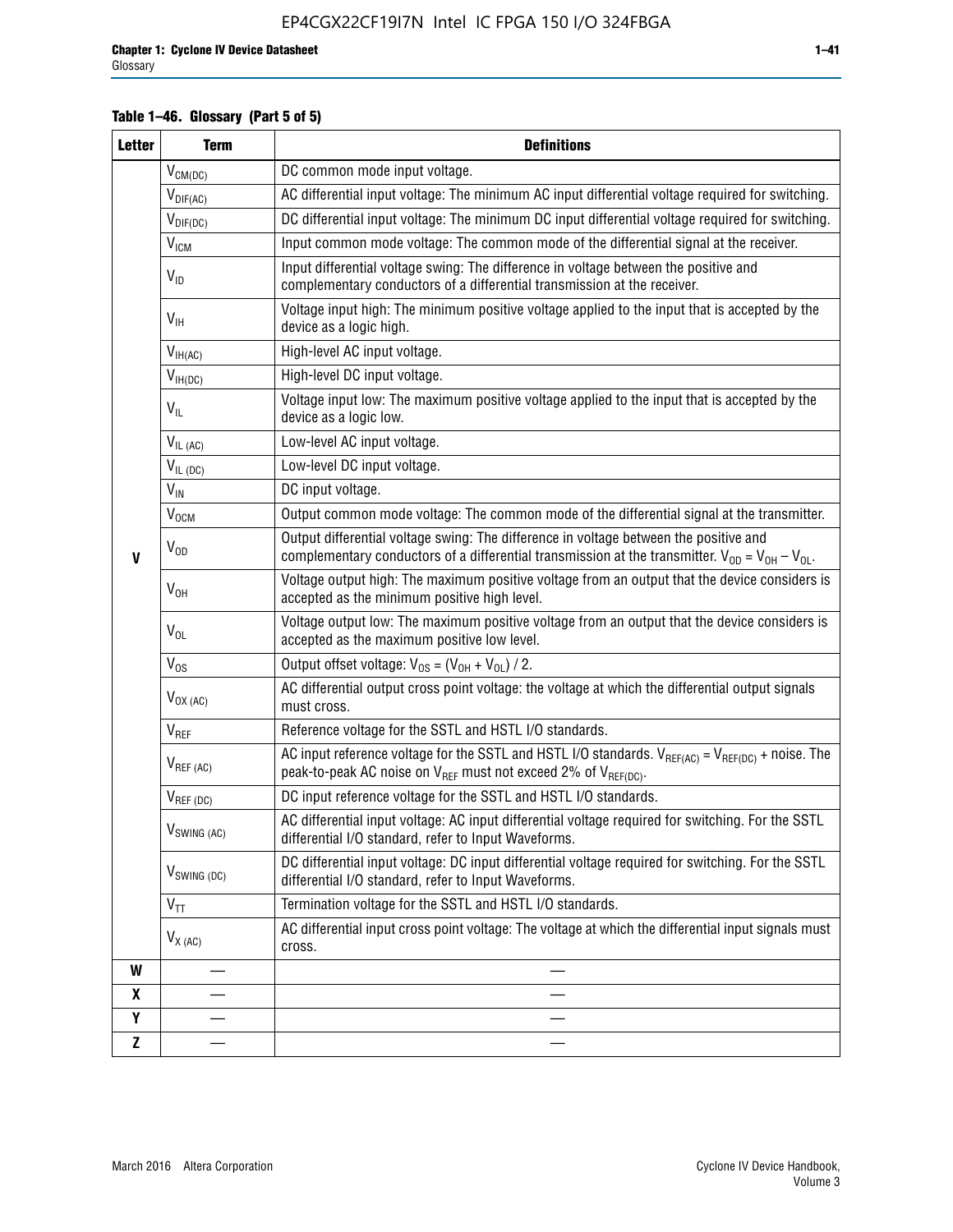## **Document Revision History**

Table 1–47 lists the revision history for this chapter.

| <b>Date</b>      | <b>Version</b> | <b>Changes</b>                                                                                                                                                                                                                            |
|------------------|----------------|-------------------------------------------------------------------------------------------------------------------------------------------------------------------------------------------------------------------------------------------|
| March 2016       | 2.0            | Updated note (5) in Table $1-21$ to remove support for the N148 package.                                                                                                                                                                  |
| October 2014     | 1.9            | Updated maximum value for $V_{CCD, PL}$ in Table 1-1.                                                                                                                                                                                     |
|                  |                | Removed extended temperature note in Table 1-3.                                                                                                                                                                                           |
| December 2013    | 1.8            | Updated Table 1-21 by adding Note (15).                                                                                                                                                                                                   |
| May 2013         | 1.7            | Updated Table 1-15 by adding Note (4).                                                                                                                                                                                                    |
|                  | 1.6            | <b>D</b> Updated the maximum value for $V_1$ , $V_{CCD}$ <sub>PLL</sub> , $V_{CC10}$ , $V_{CC_1CLKIN}$ , $V_{CCH_GXB}$ , and $V_{CCA_GXB}$<br>Table $1-1$ .                                                                               |
|                  |                | $\blacksquare$ Updated Table 1-11 and Table 1-22.                                                                                                                                                                                         |
| October 2012     |                | $\blacksquare$ Updated Table 1-21 to include peak-to-peak differential input voltage for the<br>Cyclone IV GX transceiver input reference clock.                                                                                          |
|                  |                | $\blacksquare$ Updated Table 1-29 to include the typical DCLK value.                                                                                                                                                                      |
|                  |                | <b>Updated the minimum f<sub>HSCLK</sub></b> value in Table 1-31, Table 1-32, Table 1-33,<br>Table 1-34, and Table 1-35.                                                                                                                  |
|                  | 1.5            | ■ Updated "Maximum Allowed Overshoot or Undershoot Voltage", "Operating<br>Conditions", and "PLL Specifications" sections.                                                                                                                |
| November 2011    |                | Updated Table 1-2, Table 1-3, Table 1-4, Table 1-5, Table 1-8, Table 1-9,<br>Table 1-15, Table 1-18, Table 1-19, and Table 1-21.                                                                                                          |
|                  |                | ■ Updated Figure $1-1$ .                                                                                                                                                                                                                  |
|                  | 1.4            | • Updated for the Quartus II software version 10.1 release.                                                                                                                                                                               |
| December 2010    |                | $\blacksquare$ Updated Table 1-21 and Table 1-25.                                                                                                                                                                                         |
|                  |                | $\blacksquare$ Minor text edits.                                                                                                                                                                                                          |
|                  | 1.3            | Updated for the Quartus II software version 10.0 release:                                                                                                                                                                                 |
|                  |                | Updated Table 1-3, Table 1-4, Table 1-21, Table 1-25, Table 1-28, Table 1-30,<br>Table 1-40, Table 1-41, Table 1-42, Table 1-43, Table 1-44, and Table 1-45.                                                                              |
| <b>July 2010</b> |                | ■ Updated Figure $1-2$ and Figure $1-3$ .                                                                                                                                                                                                 |
|                  |                | Removed SW Requirement and TCCS for Cyclone IV Devices tables.                                                                                                                                                                            |
|                  |                | $\blacksquare$ Minor text edits.                                                                                                                                                                                                          |
|                  | 1.2            | Updated to include automotive devices:                                                                                                                                                                                                    |
|                  |                | • Updated the "Operating Conditions" and "PLL Specifications" sections.                                                                                                                                                                   |
| March 2010       |                | $\blacksquare$ Updated Table 1-1, Table 1-8, Table 1-9, Table 1-21, Table 1-26, Table 1-27,<br>Table 1-31, Table 1-32, Table 1-33, Table 1-34, Table 1-35, Table 1-36,<br>Table 1-37, Table 1-38, Table 1-40, Table 1-42, and Table 1-43. |
|                  |                | Added Table 1-5 to include ESD for Cyclone IV devices GPIOs and HSSI I/Os.                                                                                                                                                                |
|                  |                | Added Table 1-44 and Table 1-45 to include IOE programmable delay for<br>Cyclone IV E 1.2 V core voltage devices.                                                                                                                         |
|                  |                | Minor text edits.                                                                                                                                                                                                                         |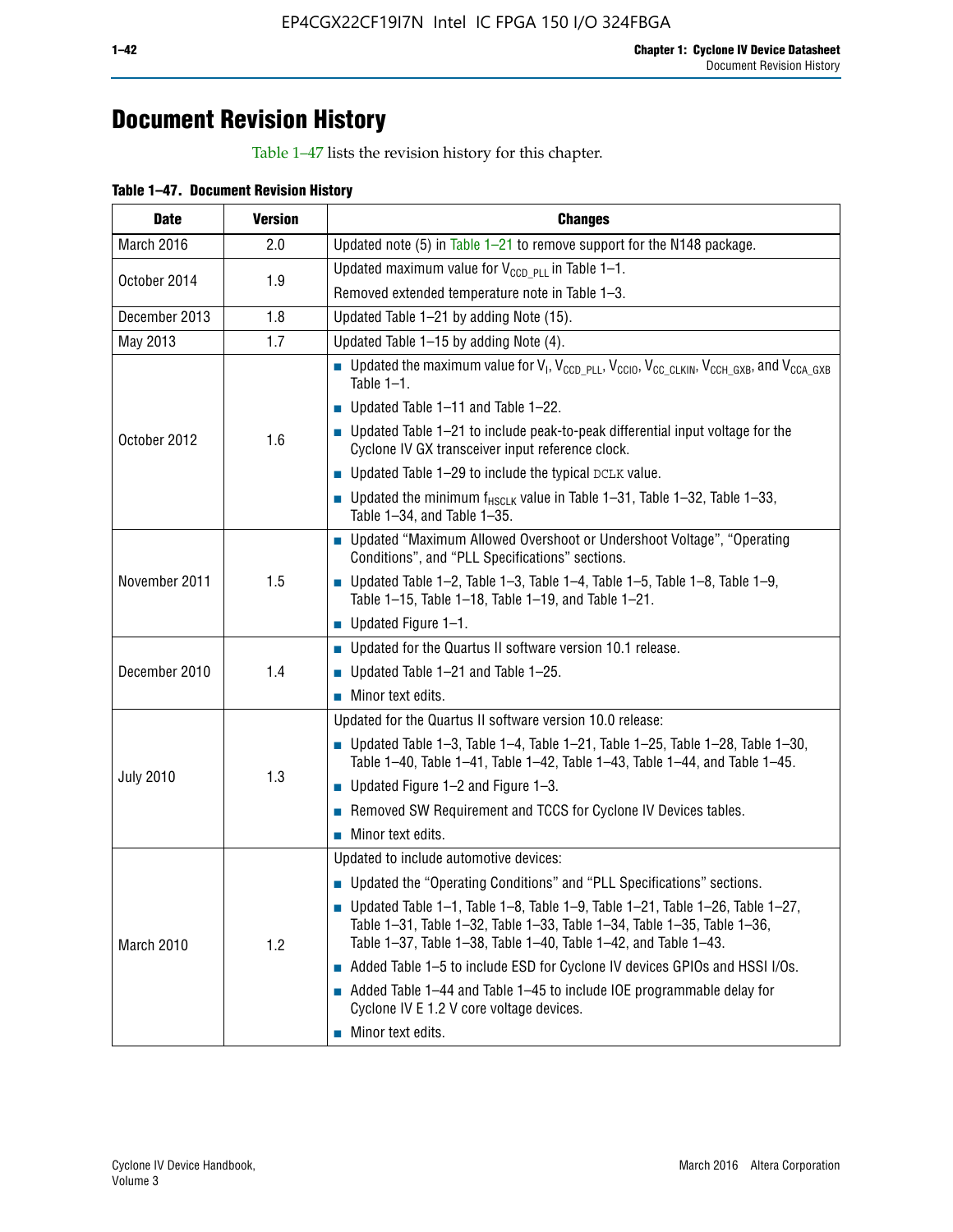#### **Table 1–47. Document Revision History**

| <b>Date</b>   | <b>Version</b> | <b>Changes</b>                                                                                                                                                                          |
|---------------|----------------|-----------------------------------------------------------------------------------------------------------------------------------------------------------------------------------------|
| February 2010 | 1.1            | Updated Table 1-3 through Table 1-44 to include information for Cyclone IV E<br>devices and Cyclone IV GX devices for Quartus II software version 9.1 SP1 release.<br>Minor text edits. |
| November 2009 | 1.0            | Initial release.                                                                                                                                                                        |